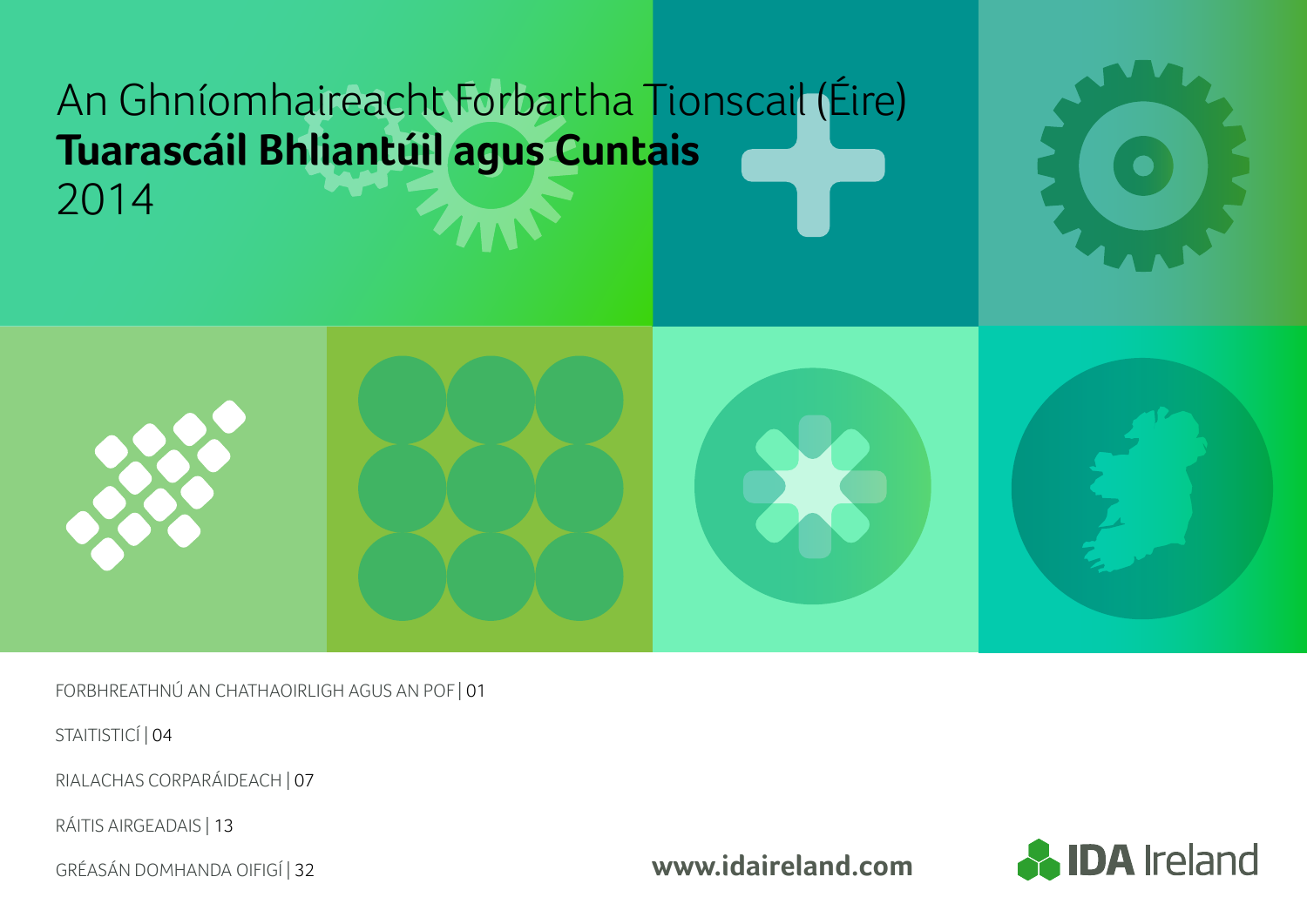# Forbhreathnú an Chathaoirligh agus an PFO







Martin Shanahan, PFO



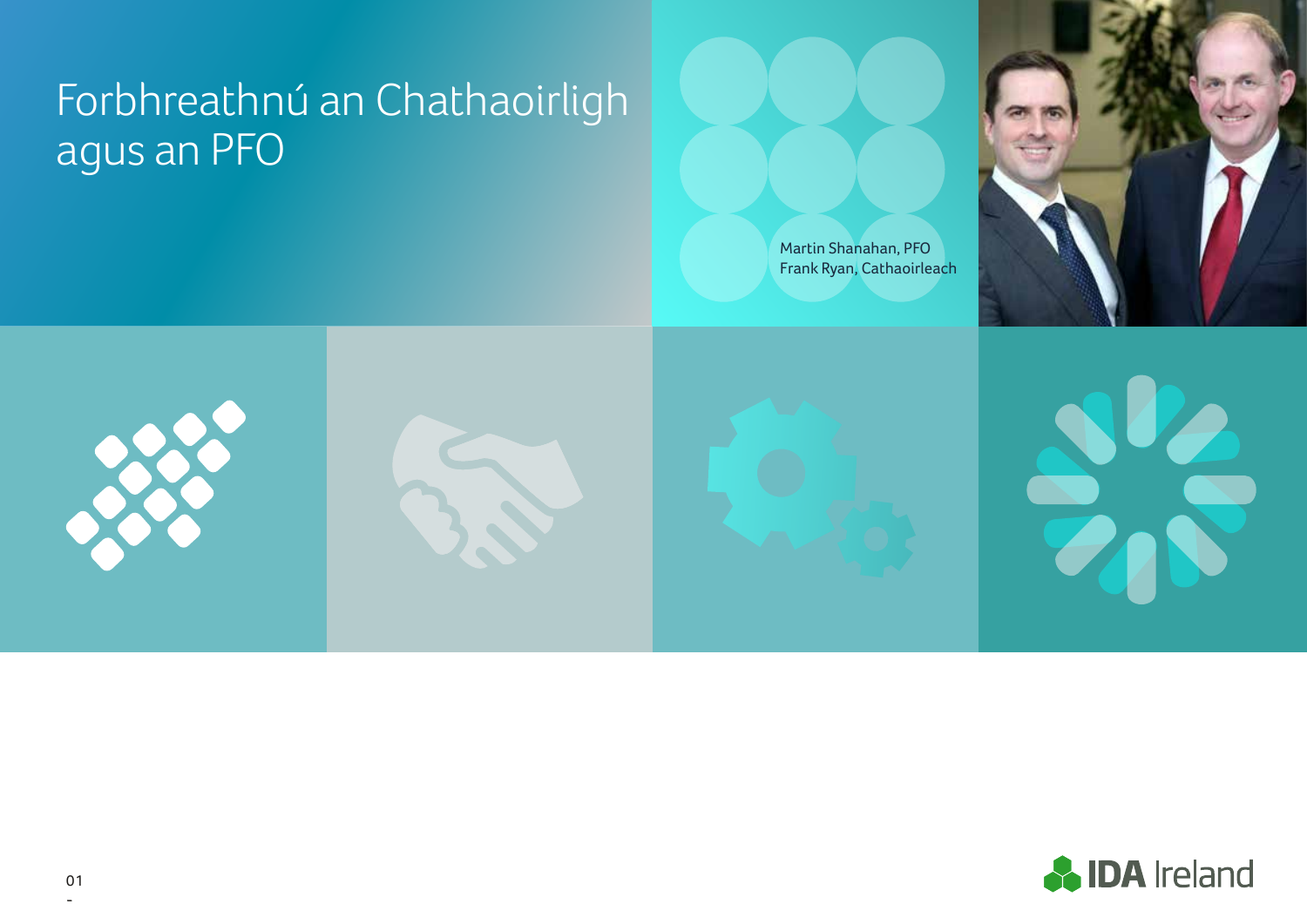## Forbhreathnú an Chathaoirligh agus an PFO

De réir tháirgeacht eacnamaíoch na hÉireann, éiríonn go fíormhaith léi sa mhéid infheistiú isteach a mheallann sí go hÉirinn gach bliain. De thoradh bheartais fónta ar son fiontraíochta an rath seo chomh maith le seancheangal trádála agus gnó leis an domhan mór.

Le linn 2014 chruthaigh cliant-chomhlachtaí GFT tuairim agus 15,012 post nua. Nuair a cuireadh caillteanais post san áireamh, bhí glanmhéadú fostaíochta 7,131 ann atá ar na leibhéil is airde cruthaithe post le deich mbliana anuas, an leibhéal cliant-fhostaíochta dírí is airde i stair GFT, líon 174,488 duine. Chuidigh an méadú fostaíochta in earnáil IDE le spriocanna leitheadacha an Phlean Gníomhaíochta do Phoist (PGP), urraithe ag an Roinn Post, Fiontar agus Nualaíochta, a bhaint amach.

Tharla an fheidhmíocht i leith cruthú post i dtimpeallacht dhúshlánach eacnamaíoch san Eoraip agus an dearcadh maidir le cáin chorparáide ag athrú. De thoradh fheidhmíocht 2014, sháraigh GFT na spriocanna fostaíochta agus infheistíochta a shocraíomar inár straitéis Horizon 2020 agus ag tús 2015 d'fhoilsigh GFT ár straitéis nua, *Bua: Infheistíocht Eachtrach Dhíreach 2015-2019,* le go mbrúfar an eagraíocht ar aghaidh go dtí an chéad chéim eile inár bhforbairt.

Cé gurb é soláthar fostaíochta an chloch is mó ar a paidrín ag GFT agus na páirtithe leasmhara lena n-oibríonn muid, tá tábhacht nach beag leis na buntáistí eacnamaíocha tánaisteacha FDI.

### **Tionchar Eacnamaíoch**

Mar shampla, cuireann cliant-chomhlachtaí GFT €8.5bn de phá agus de thuarastal isteach i ngeilleagar na hÉireann gach bliain agus ceannaíonn €2.6bn d'ábhair agus €11.3bn de sheirbhísí. Íocann cliant-chomhlachtaí GFT tuairim agus €2.8bn d'ioncam cánach trí cháin chorparáide. Lena chois sin, cé go ndíríonn an tuarascáil seo ar fhostaíocht dhíreach, measann GFT go bhfuil 122,000 post eile á gcothú go hindíreach ag cliant-chomhlachtaí GFT, rud a chuireann leis na buntáistí breise eacnamaíoch.

Tá GFT meáite ar thionscadail a mhealladh amach anseo a bhfuil buntáistí suntasacha sóisialta agus eacnamaíocha leo. Lena chois sin, oibreoidh GFT go dúthrachtach chun cinntiú go scaipfear na buntáistí seo chomh fairsing agus is féidir, ar mhaithe le cothromaíocht réigiúin agus leagfar béim cheannasach, i straitéis nua GFT, ar insreabhadh IDE isteach i ngach réigiún.

Is iad na cliant-chomhlachtaí úd, áfach, an príomhfhórsa taobh thiar de na torthaí seo. Fágtar an cinneadh deiridh maidir le suíomh, lorg fostaíochta agus rampáil infheistíochta caipitiúla faoin gcliant-chomhlacht.

In 2014 chuaigh na príomh-imreoirí domhanda i muinín Éireann arís mar áit a chothaíonn gnó agus nuálaíocht.

### **Buanna Tionscadal**

Bhí 197 infheistíocht ann in 2014, cothrom le méadú 20% ar 2013. Bhí ardú suntasach ann in infheistíocht nua, agus bhí 88 infheisteoir nua in 2014, cothrom le méadú 13% ar 2013.

I measc na n-infheistíochtaí ba mhó le linn na bliana bhí Amazon, Bristol Myers Squibb, Fidelity, LinkedIn, Survey Monkey, Air Bnb, PayPal, Ericsson, SAP, Johnson & Johnson, West Pharmaceuticals, Zendesk, Adroll agus New Relic.

Mealladh infheistíochtaí ardchaighdeáin ina a lán réigiún le linn na bliana. Mar shampla, fógraíodh infheistíochtaí ó Jazz Pharmaceuticals i gContae Ros Comáin, Beckton Dickinson i nDroichead Átha, Teleflex in mBaile Átha Luain agus ClearStream Technologies in Inis Córthaidh.

### **Cáin Chorparáide**

Tharla na buanna ríthábhachtacha seo nuair a bhí roinnt éiginnteachta ann maidir le cúinsí cánach corparáidí domhanda. Agus an t-ábhar fós faoi chaibidil san Eoraip agus i SAM, thug Cáinaisnéis 2015 in Éirinn solas ar thairiscintí cánach na tíre, a leag amach clár i dtreo iomaíochas cánach agus réimse beart ina ndaingnítear na tairiscintí cánach.

Bhí ról riachtanach ag an Aire, a dúirt nach raibh aon phlean ag Éirinn an ráta 12.5% a athrú, rud atá ina chrann taca do straitéis thionsclaíoch na tíre. Thug an tAire Airgeadais Michael Noonan TD athruithe isteach i leith rialacha cónaitheachta chomh maith agus chuaigh GFT i dteagmháil go díreach lena cuid chliant faoin athrú seo, le go mbeadh aistriú réidh ann i dtreo na socruithe nua. Lena chois sin bhí GFT sásta níos mó beart cánach ar son gnó a fheiceáil á dtabhairt isteach ag an gCáinaisnéis.

D'ainneoin thábhacht na cánach, áfach, creideann GFT go bhfuil réimse de chúiseanna ann a théann i bhfeidhm ar chinntí deiridh comhlachtaí i leith IDE. Cé go bhfuil tábhacht ag baint le maoin, coinníollacha macra-eacnamaíochta agus cúlra rathúil na hÉireann go dtí seo, is é an lucht oibre atá ar fáil an rud is mó a luann comhlachtaí le GFT in áit an mhargaidh.

### **Bonn Scileanna**

Ar an méadrach ríthábhachtach sin, baineann Éire scór maith amach riamh. Mar shampla le linn 2014, bhí Éire sa chéad áit le haghaidh fáil ar lucht oibre oilte san IMD World Competitiveness Yearbook. Leanfaidh GFT Éireann ag obair leis an Roinn Post, Fiontar agus Nuálaíochta (DJEI) agus an Roinn Oideachais agus Scileanna le go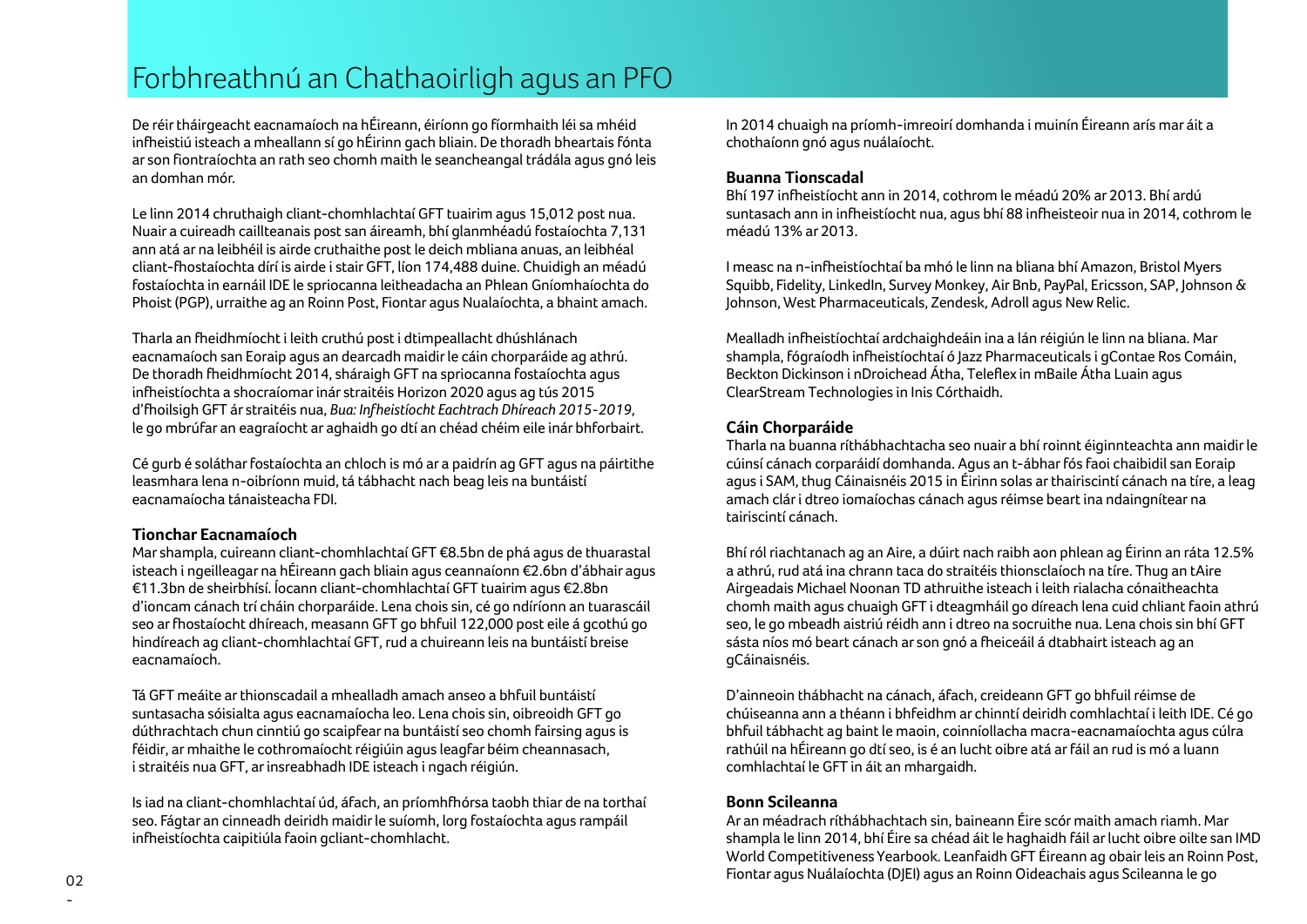mbeidh na scileanna cearta á soláthar.

Níor chóir talamh slán a dhéanamh d'iomaíochas na hÉireann agus caithfear tairbhe na mblianta beaga seo a chosaint, go háirithe i dtimpeallacht a gcuirfidh fás eacnamaíoch níos tréana ann brú ar earnálacha ar leith.

Ba bhliain shuntasach í 2014 do GFT féin, a d'fhógair go mbeadh an eagraíocht faoi stiúir phríomhfheidhmeannaigh nua, Martin Shanahan, a thosaigh sa ról i mí Mheán Fómhair 2014.

Is gá a thabhairt faoi deara sa tuarascáil seo fosta an cúnamh a thug ár n-iar-PFO, Barry O'Leary, chun na torthaí tréana seo a bhaint amach, fear a threoraigh GFT le tiomantas agus le dílseacht. Ba mhaith linn ár mbuíochas a ghabháil do na stiúrthóirí siúd a d'fhág bord GFT le linn 2014.

Anuas air sin, i rith na bliana, mhaoinigh an Roinn Post, Fiontar agus Nuálaíochta clár earcaíochta foirne nua ar son GFT.

De thoradh seo, fostaíodh 35 comhghleacaí nua a dhíríonn ar chomhlachtaí nua ar fud na cruinne nach bhfuil lonnaithe in Éirinn faoi láthair. Cuireadh an maoiniú ar fáil tríd an bPlean Gníomhaíochta do Phoist 2014 a bhfuil sprioc 10,000 post breise d'Éirinn ann.

Bhí ról ceannasach ag foirne uile GFT sna torthaí a baineadh amach in 2014 agus tugann an Phríomhfheidhmeannach agus an Cathaoirleach aitheantas d'obair na bhfoirne.

Is iad na foirne ildisciplíneacha i gcéin is i gcóngar, seachas daoine aonair, a mheallann tionscadail GFT. Is é feidhmiú éifeachtach na bhfoirne seo is cúis le rath GFT le blianta beaga anuas agus is cinnte gur féidir dul i muinín an chultúir seo agus go gcothófar rath na heagraíochta amach anseo.

### **Foireann na hÉireann**

Bíonn GFT ag brath ar a gréasán fairsing de pháirtithe leasmhara in earnáil leathan an rialtais agus san earnáil phoiblí.

Sa chomhthéacs seo, ba mhaith linn aitheantas ar leith a thabhairt don Taoiseach, Enda Kenny TD; an Tánaiste Joan Burton TD; an tAire Post, Fiontar agus Nuálaíochta, Richard Bruton TD; an tAire Airgeadais, Michael Noonan TD; an tAire Oideachais

agus Scileanna, Jan O'Sullivan TD i measc daoine eile. Roinn siad uile a gcuid ama go fial le GFT maidir le turais mhargaíochta thar lear agus fógraí na heagraíochta. Don Roinn Post, Fiontar agus Nuálaíochta a thuairiscíonn GFT agus oibríonn GFT i ndlúth-chomhpháirtíocht leis an Roinn Gnóthaí Eachtracha agus lena ngréasán ambasáidí agus lenár gcomhghníomhaireachtaí Fiontraíocht Éireann, Fondúireacht Eolaíochta Éireann, Solas, GNBS, Eirgrid, GBCN agus Coillte.

Tugann GFT aitheantas fosta d'ionchur luachmhar ollscoileanna agus Institiúidí Teicneolaíochta na hÉireann i dtairiscint infheistíochta na hÉireann.

### **Ionchas:**

Mar a leagadh amach cheana, leanann Éire léi ag sárú an ionchais eacnamaíoch i dtéarmaí insreabhadh IDE. Leagtar amach inár bplean cúig bliana nua, Bua, bealach le go ndéanfar éagsúlú níos mó ar shruthanna gnó agus ar láithreacha GFT go ceann cúig bliana eile. Leagtar amach spriocanna ionsaitheacha fosta.

Caithfidh GFT a thuiscint má bhíonn rath ar chur chuige ag am áirithe agus margadh áirithe, ní gá gur mar a chéile a bheidh sé ag am eile in áit eile. Caithfidh GFT agus an fhoireann ceannasaíochta bheith solúbtha agus inoiriúnaithe go smior.

Cé go luaitear na tréithe seo, tá feabhas suntasach ag teacht ar gheilleagar na hÉireann agus tá ról sa scéal seo ag comhlachtaí eachtracha a bhfuil oibríochtaí suntasacha acu in Éirinn, agus beidh an ról sin acu go ceann i bhfad.

Tá go leor de na comhlachtaí siúd in Éirinn le fiche nó tríocha bliain anuas agus tá dream nua ag teacht sna sála orthu, dream a bhíonn an-nuálaíoch agus toirmeascach. Is ón earnáil dhigiteach go leor de na comhlachtaí, a ata tógtha le hÉirinn mar láthair dá gceanncheathrúna domhanda.

Is cosúil go mbeidh níos mó comhlachtaí ag teacht go hÉirinn in 2015, agus ar nós na gcomhlachtaí a chuaigh rompu, déanfaidh siad infheistíocht in Éirinn a mhairfidh go ceann na scórtha blianta.

Tá gach seans ann go mbeidh bliain láidir eile fáis IDE in 2015, a bhuí le seasamh fada fabhrach na hÉireann i leith fiontair agus nuálaíochta.

 $RQ$ 

Martin Shanahan Príomhoifigeach Feidhmiúcháin

Frank Ryan Cathaoirleach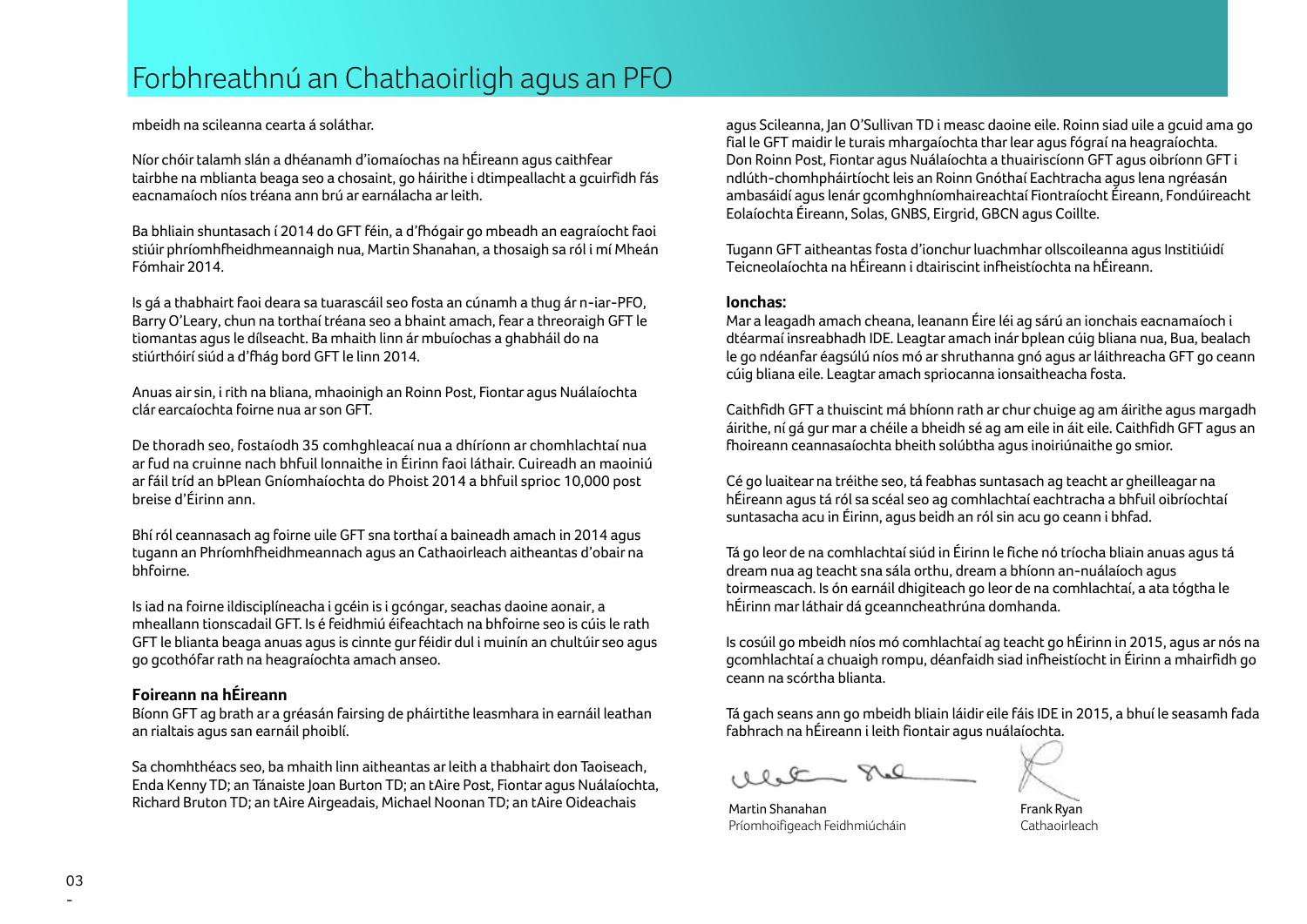

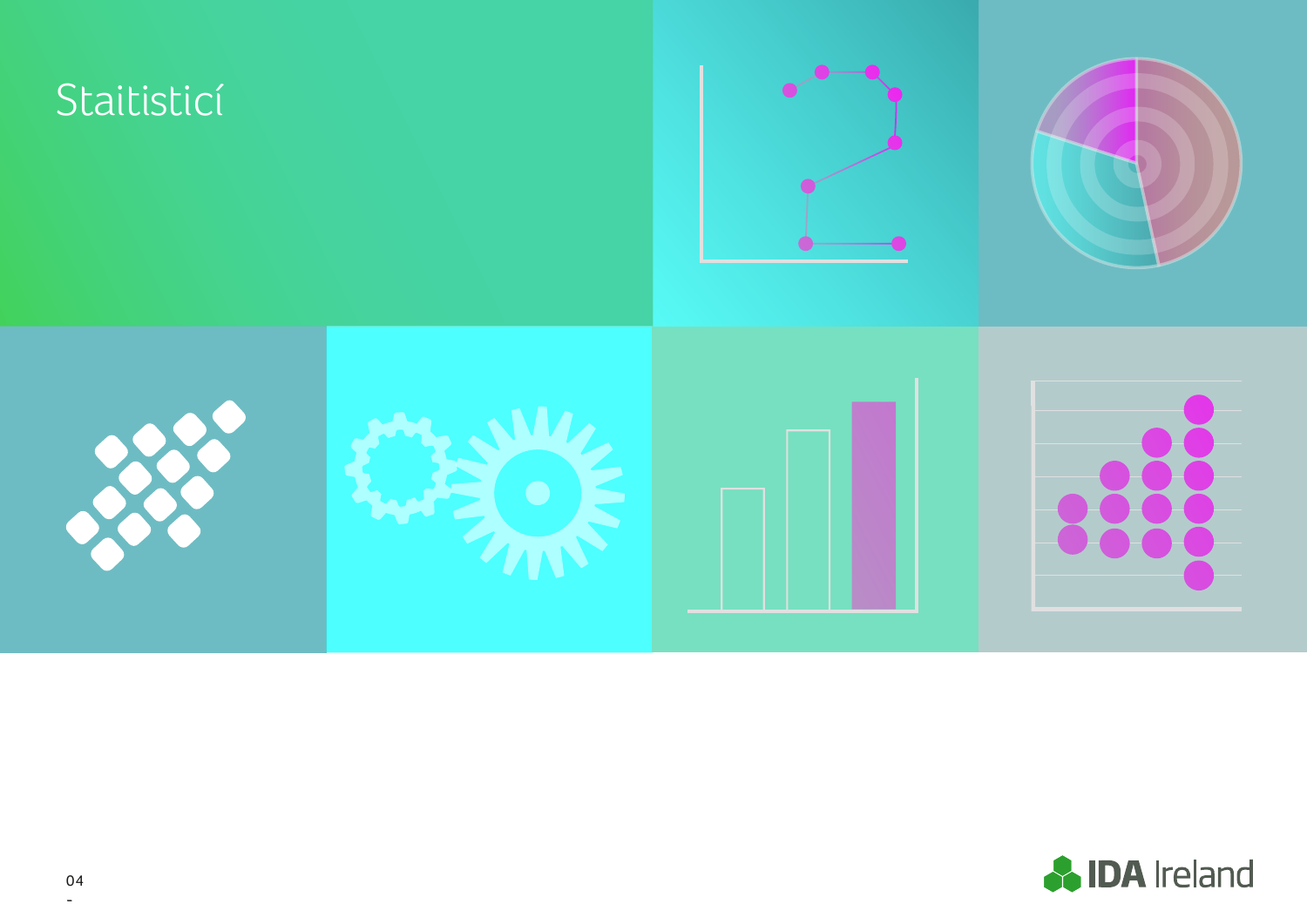### **Staitisticí**

### **Táscairí GFT Éireann**

| <b>Táscaire</b>                                                            | <b>Luach 2014</b>   |
|----------------------------------------------------------------------------|---------------------|
| Líon Iomlán Infheistíochtaí Faofa                                          | 197                 |
| Líon Tionscadal Úrnua                                                      | 88                  |
| Líon Tionscadal Sínte                                                      | 80                  |
| Líon Tionscadail Taighde, Forbartha agus Nuála                             | 29                  |
| Infheistíocht i dTionscadail Taighde, Forbartha agus Nuála                 | €469m               |
| % d'Infheistíochtaí Suite Taobh Amuigh de Bhaile Átha Cliath aqus Corcaigh | 37%                 |
| % de Phoist Fhaofa Taobh Amuigh de Bhaile Átha Cliath agus Corcaigh        | 45%                 |
| % de Phoist Fhaofa a bhfuil Tuarastail níos airde ná €35,000 leo           | 69%                 |
| Meántuarastal sna hInfheistíochtaí Nua                                     | €47,736             |
| Íocaíochtaí Bliantúla Cánach Corparáidí Chliant-Chomhlachtaí GFT           | €2.8bn <sup>*</sup> |
| Caiteachas iomlán inmheánach ar T agus F                                   | €1.4bn <sup>*</sup> |

**Nóta:** \*Is do 2013 a thagraíonn sonraí Cánach Corparáidí agus caiteachas T agus F

| Tionchar Eacnamaíoch Comhlachtaí lena dTacaíonn GFT Éireann |             |             |             |             |                      |
|-------------------------------------------------------------|-------------|-------------|-------------|-------------|----------------------|
| <b>Gach Earnáil</b>                                         | 2010<br>€'m | 2011<br>€'m | 2012<br>€'m | 2013<br>€'m | % athrú<br>2012-2013 |
| Díolacháin                                                  | 109,174     | 120,070     | 126,206     | 129,595     | 2.7%                 |
| Onnmhairí                                                   | 105,309     | 116,055     | 121,973     | 124.480     | 2.1%                 |
| Caiteachas Díreach                                          |             |             |             |             |                      |
| i nGeilleagar na hÉireann                                   | 17,771      | 19,765      | 20,726      | 22,425      | 8.2%                 |
| Déanta de:                                                  |             |             |             |             |                      |
| Costais párolla                                             | 7,354       | 7,772       | 7.991       | 8.502       | 6.4%                 |
| Ábhair Éireannacha                                          | 1,696       | 1,978       | 2,352       | 2,597       | 10.4%                |
| Seirbhísí Éireannacha                                       | 8.721       | 10,015      | 10.383      | 11.326      | 9.1%                 |
| Caiteachas Díreach                                          |             |             |             |             |                      |
| Mar % de Dhíolacháin                                        | 16.3%       | 16.5%       | 16.4%       | 17.3%       |                      |

**Foinse:** Bunaithe ar an Suirbhé Bliantúil Gnó ar Thionchar Eacnamaíoch, arna chomhordú ag Forfás agus arna riar ag Insight Statistical Consulting.

**Nóta 1:** Tá an suirbhé seo bunaithe ar chomhlachtaí déantúsaíochta agus seirbhísí trádáilte ar bhonn idirnáisiúnta a bhfuil 10 bhfostaí nó níos mó acu (níl comhlachtaí rialáilte seirbhísí airgeadais san áireamh).

**Nóta 2:** Tá na torthaí bunaithe ar chomhlachtaí a d'fhreagair an suirbhé in 2013 (arna iomlánú le neamhfhreagróirí a chur san áireamh). Féadann torthaí bheith éagsúil le meastacháin a rinneadh cheana as siocair athbhreithnithe déanta ag na comhlachtaí agus difríochtaí i líon na bhfreagróirí ó thréimhse suirbhé go chéile.

### **Tír Thionscnaimh Comhlachtaí ar Thug GFT Éireann Tacaíocht Dóibh 2014**

| <b>Tír Thionscnaimh</b>  | Líon Comhlachtaí | Fostaíocht Iomlán* |
|--------------------------|------------------|--------------------|
| Stáit Aontaithe          | 632              | 125,579            |
| An Ghearmáin             | 99               | 11,399             |
| An Ríocht Aontaithe      | 104              | 6,737              |
| An Fhrainc               | 54               | 5,525              |
| An Chuid Eile den Eoraip | 169              | 14,661             |
| An Chuid Eile den Domhan | 137              | 10,587             |
| lomlán                   | 1.195            | 174.488            |

**Foinse:** Suirbhé Fostaíochta Bliantúil Forfás 2014

**Nóta:** \*Fostaithe lánaimseartha, páirtaimseartha agus sealadacha san áireamh.

### **Fostaíocht Iomlán de réir Réigiúin i gComhlachtaí ar Thug GFT Éireann Tacaíocht Dóibh**

| Ceantar / Réigiún                                     | 2010                       | 2011                       | 2012                       | 2013                       | 2014                       | % athrú<br>2013/2014 |
|-------------------------------------------------------|----------------------------|----------------------------|----------------------------|----------------------------|----------------------------|----------------------|
| <b>Teorainn</b><br>lar-Thuaisceart<br>Oir-Thuaisceart | 8,048<br>5,113<br>2,935    | 8,353<br>5,318<br>3,035    | 8,556<br>5,199<br>3,357    | 9,237<br>5,169<br>4,068    | 9,734<br>5,294<br>4,440    | 5.4%<br>2.4%<br>9.1% |
| Lár Tíre                                              | 3,764                      | 3,736                      | 3,943                      | 3,919                      | 4,032                      | 2.9%                 |
| larthar                                               | 14,612                     | 16,558                     | 17,348                     | 18,143                     | 18,652                     | 2.8%                 |
| Iarthar Láir                                          | 13,347                     | 13,465                     | 13,751                     | 13,964                     | 14,575                     | 4.4%                 |
| <b>Oirthear</b><br>Baile Átha Cliath<br>Oirthear Láir | 68,416<br>53,931<br>14,485 | 71,701<br>57,617<br>14,084 | 75,742<br>61,753<br>13,989 | 81,162<br>67,270<br>13,892 | 84,995<br>70,989<br>14,006 | 4.7%<br>5.5%<br>.8%  |
| Oir-Dheisceart                                        | 12,945                     | 11,932                     | 11,983                     | 11,895                     | 12,081                     | 1.6%                 |
| lar-Dheisceart                                        | 25,496                     | 26,478                     | 27,868                     | 29,037                     | 30,419                     | 4.8%                 |
| <b>GFT Éireann</b>                                    | 146,628                    | 152,223                    | 159,191                    | 167,357                    | 174,488                    | 4.3%                 |

**Foinse:** Suirbhé Bliantúil Fostaíochta Forfás 2014

**Nóta:** Fostaithe lánaimseartha, páirtaimseartha agus sealadacha san áireamh.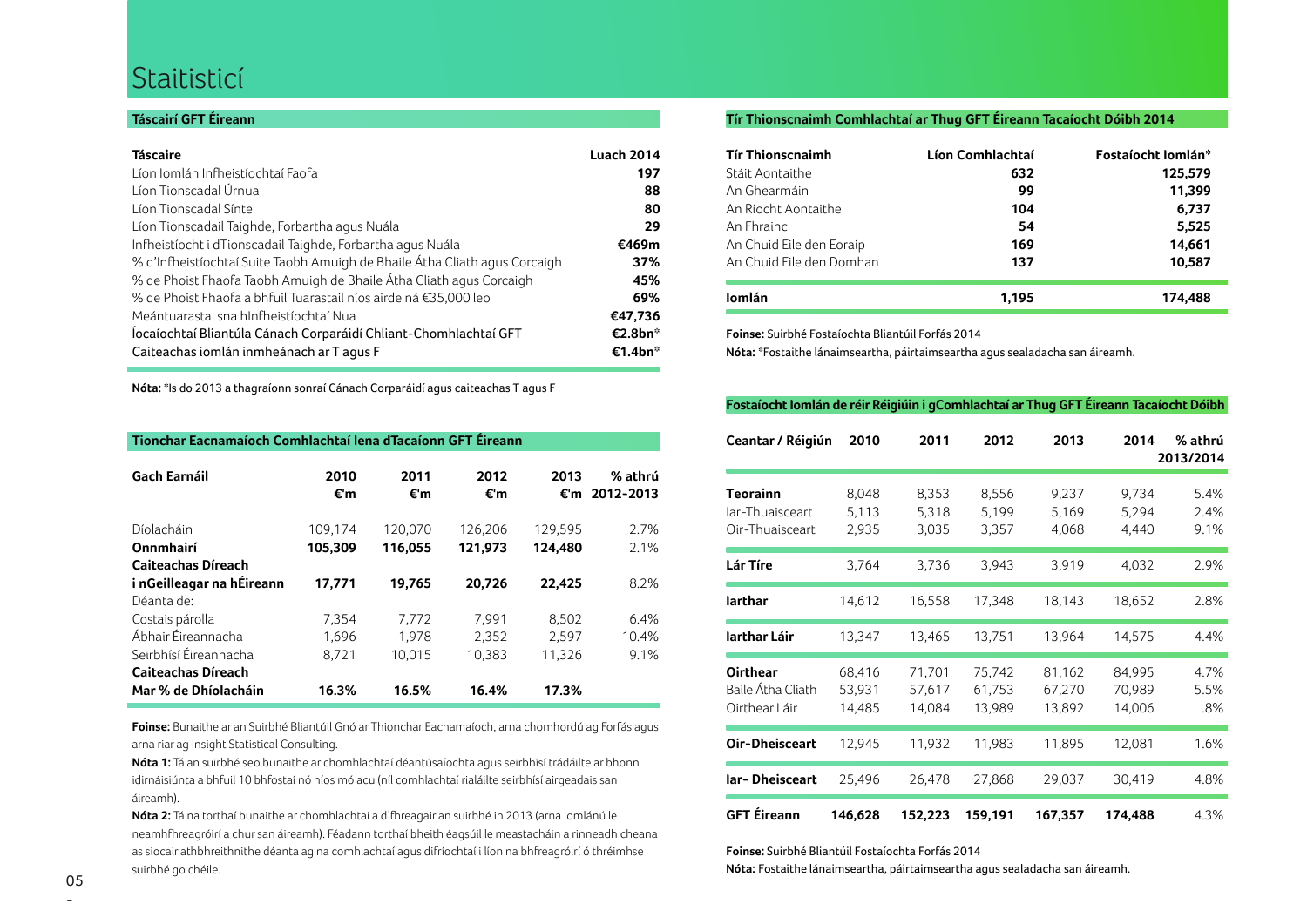### Staitisticí

| Fostaíocht i gCuideachtaí lena dTacaíonn GFT 2014 |        |
|---------------------------------------------------|--------|
|                                                   | 2014   |
| Poist Bhreise                                     | 15.012 |

**Foinse:** GFT Éireann 2014

| Fostaíocht i gCuideachtaí lena dTacaíonn GFT Éireann |         |         |
|------------------------------------------------------|---------|---------|
|                                                      | 2013    | 2014    |
| Fostaíocht iomlán                                    | 167,357 | 174.488 |
| Lánaimseartha                                        | 148.274 | 156,436 |
| Eile                                                 | 19,083  | 18,052  |
| Glanathrú san fhostaíocht iomlán                     | 8.166   | 7.131   |
| % Glanathú san fhostaíocht iomlán                    | 4.9%    | 4.3%    |

**Foinse:** Suirbhé Bliantúil Fostaíochta Forfás 2014

**Nóta:** Áirítear ann fostaithe páirtaimseartha, sealadacha agus fostaithe ar conradh gearrthéarmach.

| Fostaíocht iomlán de réir earnála i gCuideachtaí lena dtacaíonn GFT Éireann |         |         |         |         |         |           |
|-----------------------------------------------------------------------------|---------|---------|---------|---------|---------|-----------|
| Earnáil                                                                     | 2010    | 2011    | 2012    | 2013    | 2014    | % Athrú   |
|                                                                             |         |         |         |         |         | 2013/2014 |
| Táirgí Cógaisíochta                                                         | 22.344  | 22.343  | 22.413  | 23.314  | 23,371  | .2%       |
| Trealamh Ríomhaireachta.                                                    |         |         |         |         |         |           |
| Leictreonach & Optúil                                                       | 15,698  | 15.998  | 16.296  | 17,310  | 18,022  | 4.1%      |
| Jonstraimí & Soláthairtí                                                    |         |         |         |         |         |           |
| Leighis/Fiaclóireachta                                                      | 22,363  | 23,567  | 24,474  | 24,558  | 25,455  | 3.7%      |
| Miotail & Innealtóireacht                                                   | 11.207  | 11.077  | 11,505  | 11,852  | 11.619  | $-2.0%$   |
| Tionsclaíocht Ilghnéitheach 6,670                                           |         | 6.480   | 6,420   | 6.339   | 6.363   | .4%       |
| Seirbhísí Idirnáisiúnta &                                                   |         |         |         |         |         |           |
| Airgeadais (lena n-áirítear                                                 | 68.346  | 72.758  | 78.083  | 83.984  | 89.658  | 6.8%      |
| Bogearraí)                                                                  |         |         |         |         |         |           |
| lomlán                                                                      | 146.628 | 152.223 | 159.191 | 167.357 | 174.488 | 4.3%      |

**Foinse:** Suirbhé Bliantúil Fostaíochta Forfás 2014

**Nóta:** Áirítear ann fostaithe páirtaimseartha, sealadacha agus fostaithe ar conradh gearrthéarmach.

| Costas GFT Éireann in aghaidh an Phoist Choimeádta ag Buanphraghsanna |      |      |      |                                                         |  |      |
|-----------------------------------------------------------------------|------|------|------|---------------------------------------------------------|--|------|
|                                                                       |      |      |      | 2001-2002-2003-2004-2005-2006-2007-2008-                |  |      |
|                                                                       | 2007 | 2008 | 2009 | 2010 2011 2012 2013                                     |  | 2014 |
| <b>GFT</b>                                                            |      |      |      |                                                         |  |      |
| ÉIREANN                                                               |      |      |      |                                                         |  |      |
| $(\in)$                                                               |      |      |      | 13,554 13,129 14,479 14,611 14,545 13,568 13,118 11,817 |  |      |

**Foinse:** Suirbhé Bliantúil Fostaíochta Forfás 2014

**Nóta:** Déantar an costas in aghaidh an phoist chothaithe a ríomh trí chaiteachas deontais GFT Éireann do gach cuideachta i dtréimhse an ríomha a chur san áireamh. Ní dhéantar ach poist a cruthaíodh agus a cothaíodh le linn agus suas go dtí deireadh gach tréimhse seacht mbliana a chur do shochar sna ríomhanna.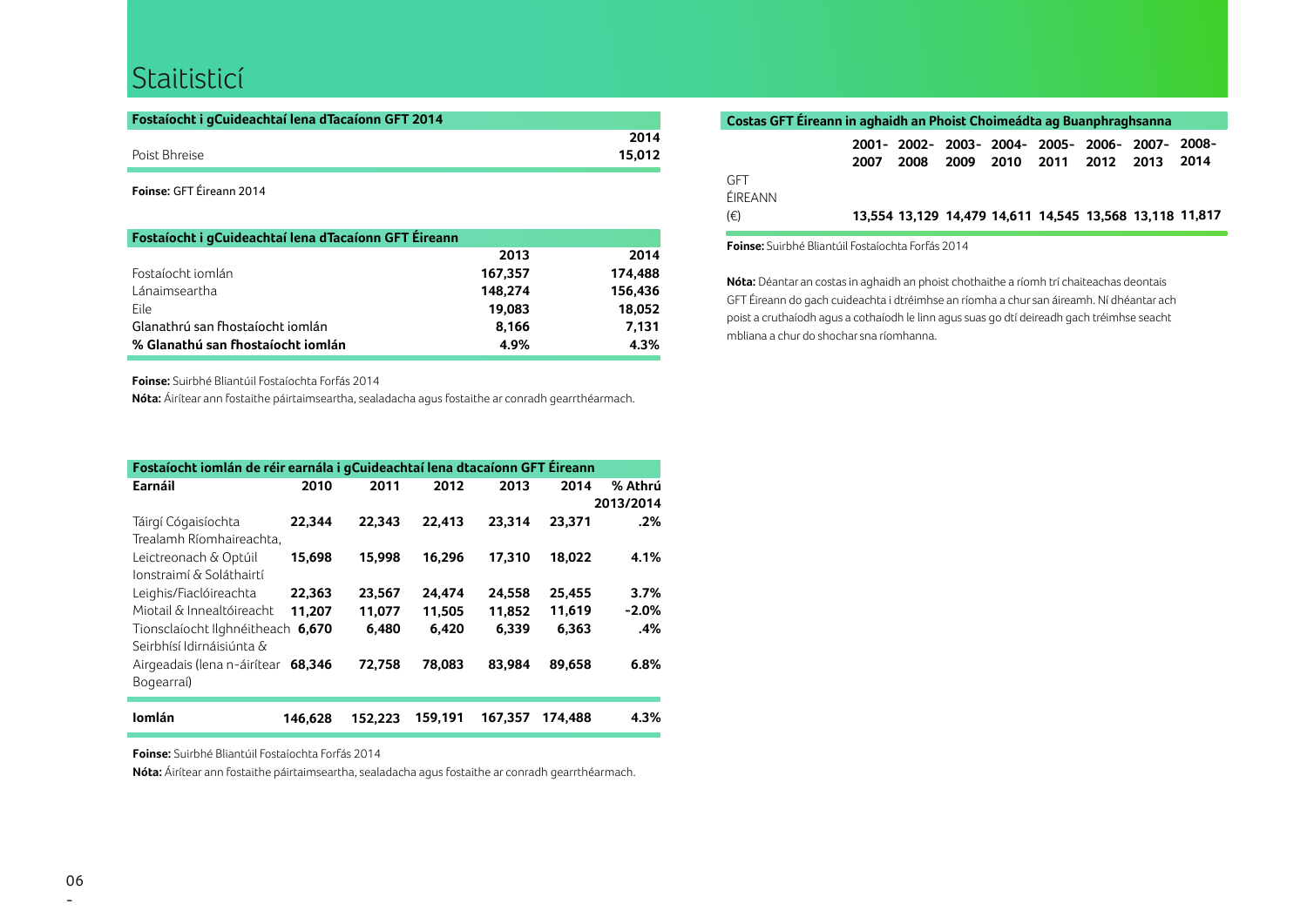

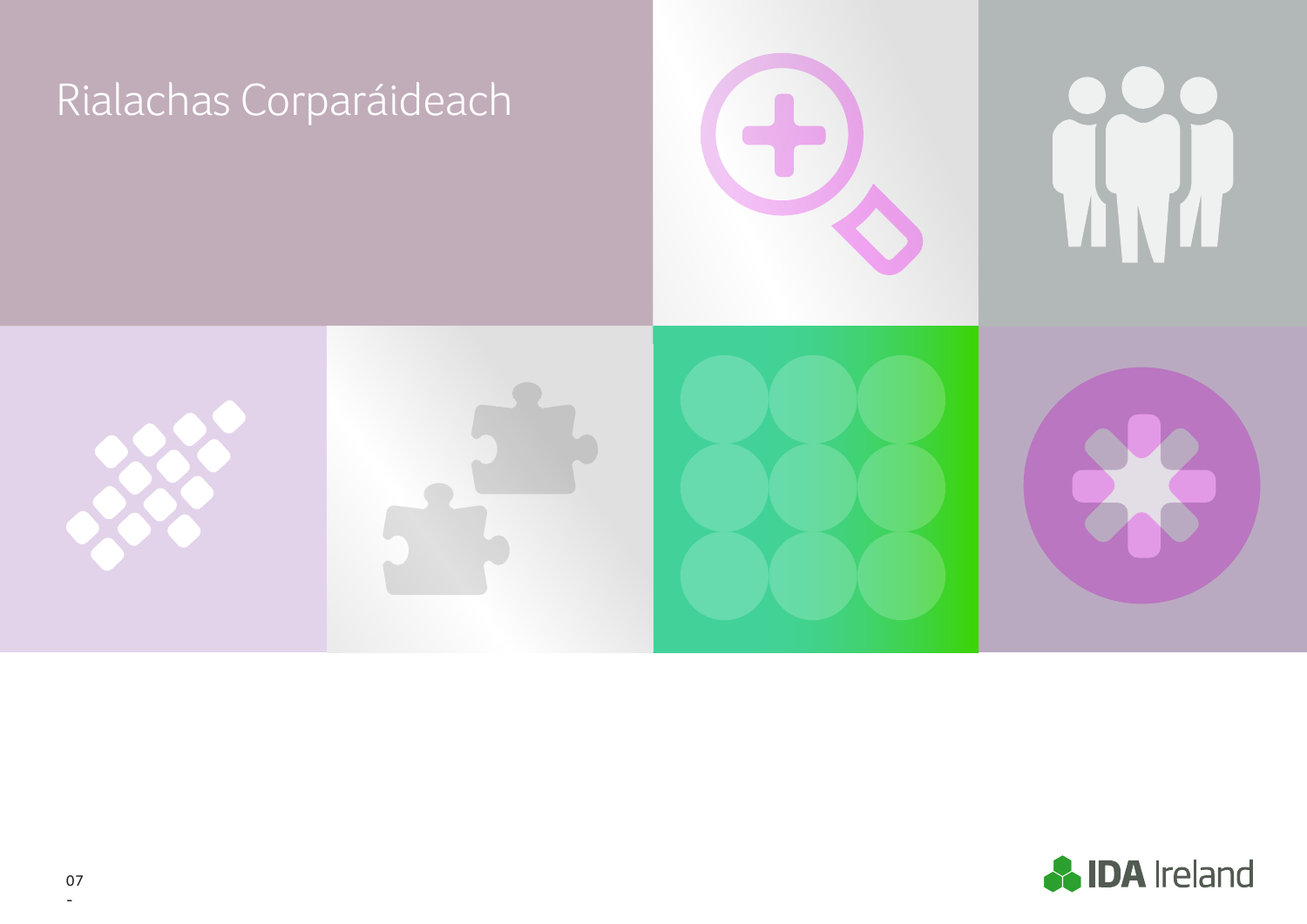### Bord 2014

Feidhmíonn an Bord de réir na bprionsabal dea-chleachtais um rialachas corparáideach agus de réir na dtreoirlínte atá leagtha amach sa Chód Cleachtais um Rialachas Comhlachtaí Stáit arna eisiúint ag an Roinn Airgeadais, ina chuid gníomhaíochtaí féin agus san úsáid a bhaineann sé as coistí araon.

Tá sé freagrach as beartais ghinearálta na heagraíochta a cheapadh agus a cuid oibriúcháin a mhaoirsiú. Déanann sé na feidhmeanna seo go díreach agus trí Choistí Boird fócasaithe a fheidhmiú. Is í an fhoireann bhainistíochta feidhmiúcháin atá freagrach as an mbeartas a chur chun feidhme.

Tá údarás reachtúil ag an mBord chun cúnamh deontais a fhaomhadh suas go dtí na leibhéil atá sonraithe sna hAchtanna um Fhorbairt Tionscail agus cúnamh deontais sa bhreis ar na leibhéil shonraithe a mholadh don Rialtas. De réir na nAchtanna um Eitic in Oifigí Poiblí, 1995 agus 2001, soláthraíonn Comhaltaí Boird GFT Éireann Ráiteas Leasa don Rúnaí agus don Choimisiún um Chaighdeáin in Oifigí Poiblí.

I gcomhréir leis an gCód Cleachtais um Rialachas Comhlachtaí Stáit, cloíonn GFT Éireann go hiomlán le treoirlínte an Rialtais i ndáil le pá Príomhoifigigh Feidhmiúcháin agus fostaithe Comhlachtaí Stáit agus le treoirlínte an Rialtais i ndáil le táillí a íoc le Comhaltaí Boird.

### **FRANK RYAN**

Cathaoirleach, GFT Éireann

### **LIONEL ALEXANDER**

Leas-Uachtarán agus Stiúrthóir Bainistíochta Hewlett-Packard (Manufacturing) Ltd.

### **MARY CAMPBELL**

Stiúrthóir Bainistíochta, Deutsche Bank AG Comhalta Boird, DB Services Centre Ltd

### **PAUL DUFFY**

Leas-Uachtarán, Pfizer Global Supply (Soláthar 'Seachtrach) Comhalta Boird, Cumann Tráchtála Chorcaí Stiúrthóir, Cuideachtaí Éagsúla de chuid Pfizer

### **\*TINREAMH NA gCOMHALTAÍ BOIRD AG CRUINNITHE BOIRD IN 2014** (17 GCRUINNIÚ IN 2014)

| <b>Comhaltaí an Bhoird</b> | <b>Tinreamh</b> | <b>Comhaltaí an Bhoird</b> | <b>Tinreamh</b> |
|----------------------------|-----------------|----------------------------|-----------------|
| Frank Ryan, Cathaoirleach  | 16 chruinniú    | Lionel Alexander           | 14 chruinniú    |
| Heather Ann McSharry       | 17 gcruinniú    | Geraldine McGinty          | 4 chruinniú     |
| Peter Cassells             | 16 chruinniú    | Barry O'Leary              | 7 gcruinniú     |
| Dermot Curran              | 13 chruinniú    | Gerard O'Mahoney           | 16 chruinniú    |
| Paul Duffy                 | 14 chruinniú    | Alan Gray                  | 16 chruinniú    |
| Mary Campbell              | 15 chruinniú    | Martin Shanahan            | 4 chruinniú     |

### Raideolaí Comhairleach Cúnta , New York Presbyterian Hospital

**MARTIN SHANAHAN** Príomhoifigeach Feidhmiúcháin, GFT Éireann

### **HEATHER ANN MCSHARRY**

**GERALDINE MCGINTY**

Stiúrthóir, Institiúid na Stiúrthóirí Cathaoirleach, Bord Iontaobhaithe do Chiste Pinsin Bhanc na hÉireann Stiúrthóir, Ergonomic Solutions Ltd Stiúrthóir, CRH Stiúrthóir, Jazz Pharmaceuticals Stiúrthóir, Greencore PLC

Ollamh Cúnta Raideolaíochta, Weill Cornell Medical College, Nua-Eabhrac

### **BARRY O'LEARY**

Príomhoifigeach Feidhmiúcháin, GFT Éireann Comhalta Boird, Forfás

### **GERARD O'MAHONEY**

Comhpháirtí Sinsearach,  $P(\lambda/\Gamma)$ Stiúrthóir, People in Need Stiúrthóir, Sorceim

### **ALAN GRAY**

Cathaoirleach, London Economics Comhpháirtí Bainistíochta, Indecon International Economic Consultants Stiúrthóir, Tedcastle Oil Products Stiúrthóir, Hillington Investments

### **DERMOT CURRAN**

Rúnaí Cúnta, An Rannóg Nuálaíochta agus Infheistíochta, An Roinn Post, Fiontar agus Nuálaíochta

### **PETER CASSELLS**

Stiúrthóir Feidhmiúcháin, Institiúid Edward M Kennedy, OÉ Má Nuad, Co. Chill Dara Stiúrthóir, DHR Communications Cathaoirleach, An Grúpa Fógraíochta Alcóil, An Roinn Sláinte

### **DEIRDRE LYONS**

Rúnaí, GFT Éireann

- D'éirigh Ger O'Mahoney as mar Stiúrthóir ar 31 Nollaig 2014
- D'éirigh Heather Ann McSharry as mar Stiúrthóir ar 31 Nollaig 2014
- D'éirigh Barry O'Leary as mar POF ar 31 Lúnasa 2014
- Ceapadh Martin Shanahan mar POF ar 1 Meán Fómhair 2014
- Ceapadh Geraldine McGinty mar Stiúrthóir ar 8 Lúnasa 2014

\* 10 gcruinniú Boird sceidealaithe agus 7 gcruinniú speisialta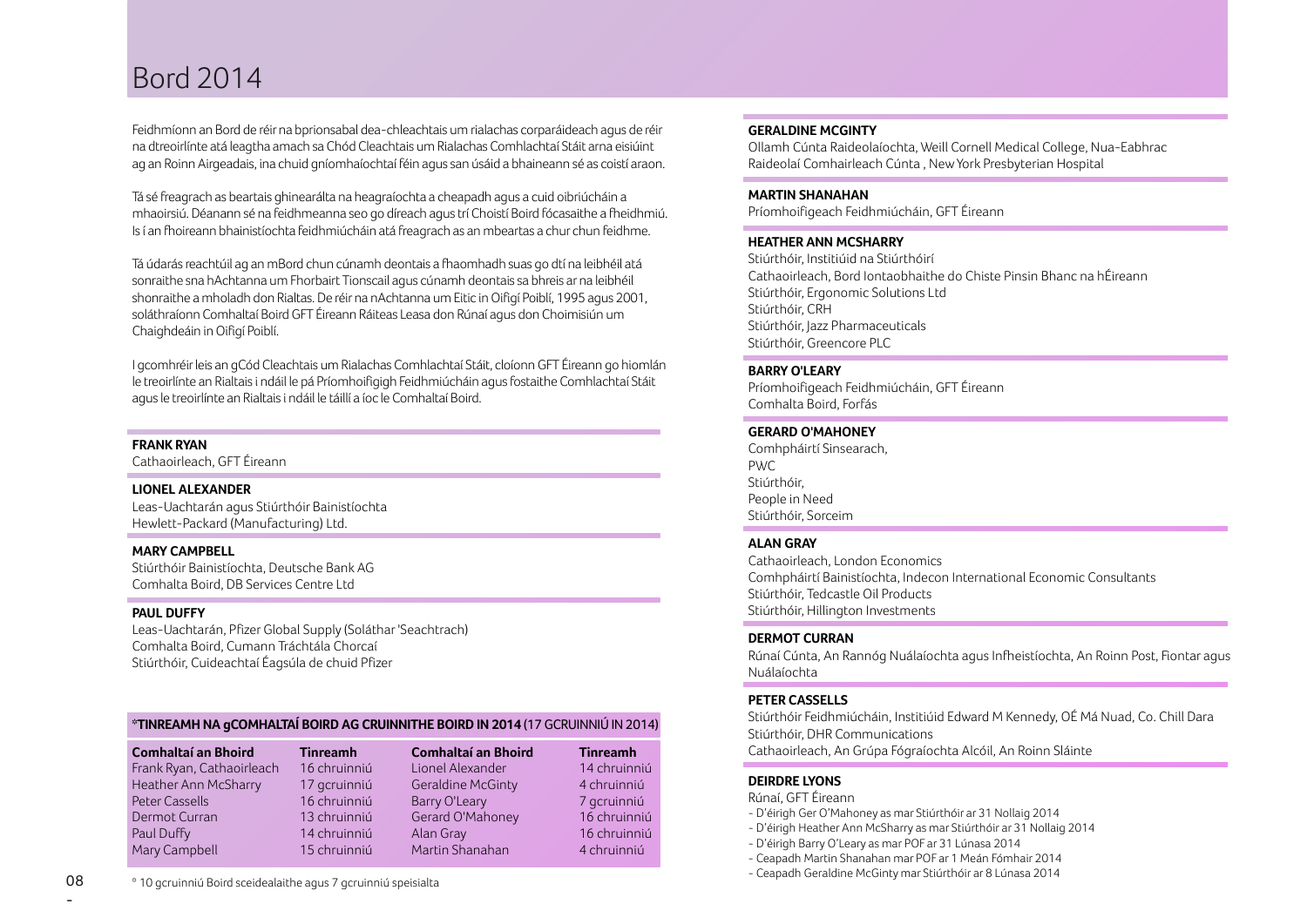## Coistí an Bhoird 2014

### **COISTE INIÚCHTA, AIRGEADAIS AGUS RIOSCA**

Cuidíonn sé agus tacaíonn sé leis an mBord i ndáil lena fhreagrachtaí dlíthiúla agus cuntasaíochta a chomhlíonadh; déanann sé cumarsáid le hiniúchóirí seachtracha agus déanann sé measúnú agus rialú ar an bhfeidhm iniúchta inmheánaigh; déanann sé athbhreithniú ar phleanáil airgeadais agus ar an gcóras um rialú inmheánach airgeadais. Déanann sé maoirseacht freisin ar chur chun feidhme bheartas riosca na heagraíochta lena n-áirítear forbairt a chlár riosca agus monatóireacht ar shocruithe buiséadaithe agus baincéireachta.

### **COMHALTAÍ:**

Heather Ann McSharry (Cath) Paul Duffy Gerard O'Mahoney Dermot Curran Peter Cassells

### **COISTE FORBARTHA BAINISTÍOCHTA AGUS LUACH SAOTHAIR**

Déanann sé athbhreithniú ar fheidhmíocht na foirne bainistíochta sinsearaí agus téann i mbun pleanála don fhorbairt agus don chomharbas bainistíochta. Déanann an Coiste athbhreithniú freisin ar luach saothair na bainistíochta sinsearaí i gcomhthéacs threoirlínte an Rialtais.

### **COMHALTAÍ:**

Frank Ryan (Cath) Martin Shanahan Lionel Alexander Barry O'Leary Peter Cassells Heather Ann McSharry Gerard O'Mahoney

### **COISTE INFHEISTÍOCHTA**

Déanann sé athbhreithniú ar thograí um chúnamh deontais agus, faoi na cumhachtaí tarmligthe ag an mBord, déantar deontais suas le huasmhéid €1.5 milliún a fhaomhadh. Ní raibh aon chruinniú ag an gcoiste in 2014 ó tharla gur chomhlíon an Bord a shainordú.

### **COMHALTAÍ:**

Dermot Curran (Cath) Martin Shanahan Paul Duffy Barry O'Leary Alan Gray Peter Cassells

### **COISTE RÉADMHAOINE**

Déanann sé athbhreithniú ar bheartas i ndáil le maoiniú, soláthar, cothabháil agus diúscairt réadmhaoine, déantar nósanna imeachta a fhaomhadh maidir le tairiscint agus bronnadh conarthaí agus déantar caiteachas/díolacháin suas le €12 mhilliún a fhaomhadh.

### **COMHALTAÍ:**

Lionel Alexander (Cath) Martin Shanahan Barry O'Leary Mary Campbell Alan Gray Peter Cassells

### **COISTE NIBRT**

Déanann sé athbhreithniú ar dhul chun cinn i ndáil le tionscadal infheistíochta na hInstitiúide Náisiúnta um Thaighde agus Oiliúint Bhithphróiseála (NIBRT) d'fhonn a chinntiú go bhfuil sé á sheachadadh de réir na gcuspóirí agus na gcoinníollacha atá faofa ag Bord GFT Éireann.

### **COMHALTAÍ:**

Gerard O'Mahoney (Cath) Paul Duffy Heather Ann McSharry Mary Campbell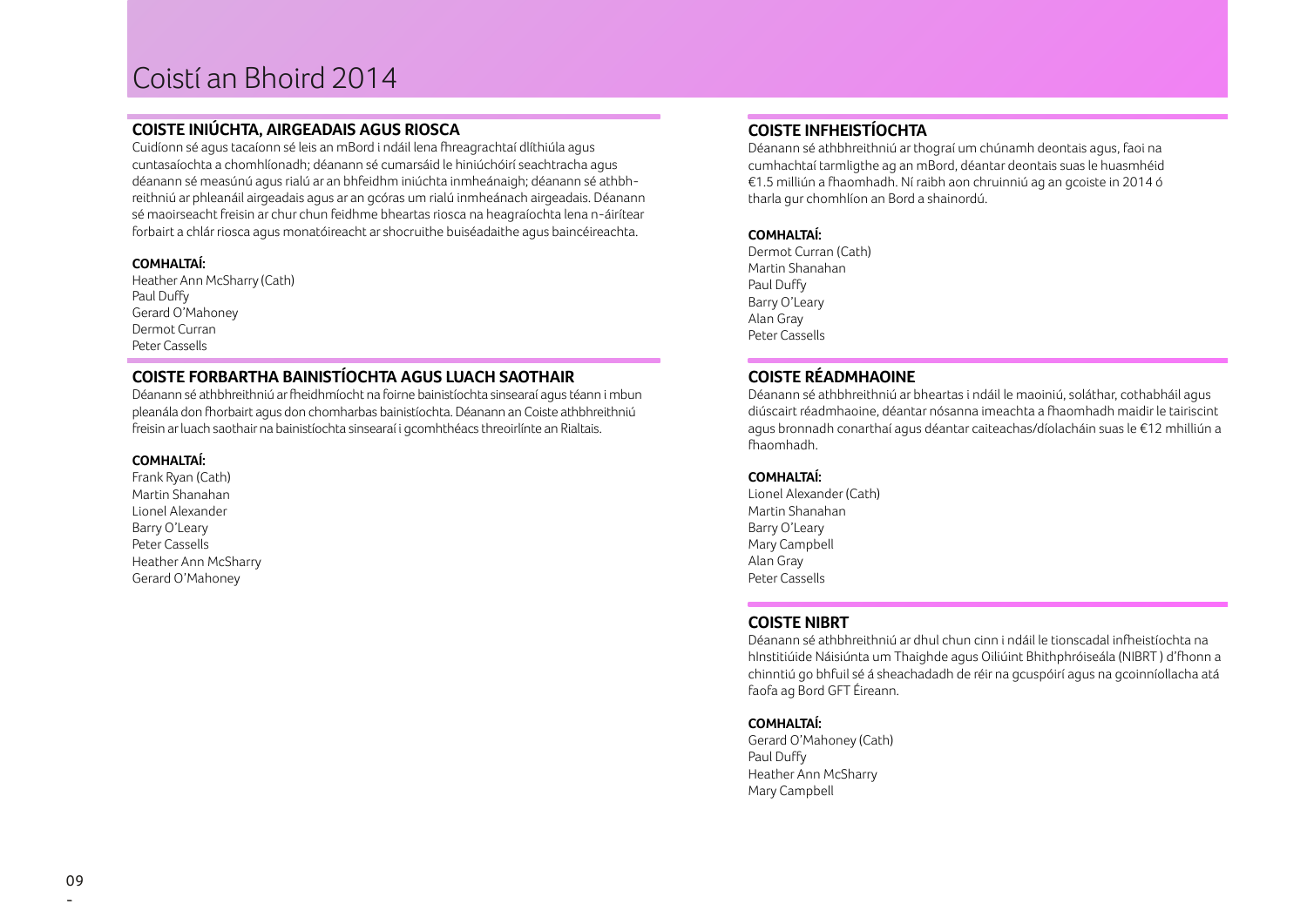### Rialachas Corparáideach

Is gníomhaireacht reachtúil uathrialach é GFT Éireann a bunaíodh faoi na hAchtanna um Fhorbairt Tionscail 1986 - 2014. Feidhmíonn an Ghníomhaireacht i gcomhréir le forálacha na nAchtanna agus faoi choimirce an Aire Post, Fiontar agus Nuálaíochta, a bhfuil sé de chumhacht aige nó aici cistí a sholáthar chun a cuid oibleagáidí a chur i gcrích agus treoracha ginearálta beartais a eisiúint/eolas a lorg faoi ghníomhaíochtaí na Gníomhaireachta.

Cé gurb iad na hAchtanna um Fhorbairt Tionscail an phríomhfhoinse rialachais chorparáidigh do GFT Éireann, tá dualgas ar an nGníomhaireacht freisin cloí le raon riachtanas reachtúil (náisiúnta agus AE) agus riaracháin eile. Dearbhaíonn GFT Éireann go bhfuil a cuid oibleagáidí comhlíonta aici maidir leis na riachtanais seo ar fad. Tá na nósanna imeachta seo a leanas, ach go háirithe, i bhfeidhm aici d'fhonn géilliúlacht do riachtanais shonracha a chinntiú:

### **1 RIACHTANAIS GHINEARÁLTA RIARACHÁIN AGUS BEARTAIS**

Ar leibhéal náisiúnta, oibríonn GFT Éireann i gcomhar le hoifigigh na Roinne Post, Fiontar agus Nuálaíochta agus oifigigh ó Ranna Rialtais agus Gníomhaireachtaí Stáit eile, chun a cuid Cuspóirí a chur chun cinn agus a chinntiú go bhfuil riachtanais reachtúla, riaracháin agus Aireachta/Rialtais á gcomhlíonadh. Ag leibhéal áitiúil, oibríonn an Ghníomhaireacht le hÚdaráis Áitiúla, Forais Oideachais, Gníomhaireachtaí Stáit eile agus réimse leathan Eagraíochtaí Áitiúla/Ionadaithe Poiblí chun an timpeallacht áitiúil atá riachtanach chun infheistíocht nua a mhealladh a fhorbairt. Tá GFT Éireann ag leanúint de threoir beartais eisithe ag an Aire Fiontar, Trádála agus Nuálaíochta ar 18 Nollaig 2006 a chur chun feidhme, treoir ina sonraítear an méid seo a leanas:

Ghlac an Coimisiún Eorpach le Treoirlínte um Chúnamh Réigiúnach do na tréimhsí 2007-2013\* agus 2014-2020, maraon le Rialacháin Bhlocdhíolúine don dá thréimhse, rud a chiallaíonn gur féidir scéimeanna um chúnamh réigiúnach a fheidhmiú gan cead a fháil roimh ré ón gCoimisiún Eorpach. D'fhonn cloí leis na riachtanas a eascraíonn ó na Treoirlínte um Chúnamh Réigiúnach agus ó na Rialacháin Blocdhíolúine, táthar tar éis Rialacháin Riaracháin nua maidir le scéimeanna um chúnamh réigiúnach don Fhorbairt Tionscail don dá thréimhse a chur i gcrích freisin.

Soláthraíonn GFT Éireann deontais taighde agus forbartha freisin i gcomhréir le Creatchlár an Chomhphobail um Chúnamh Stáit do Thaighde agus Forbairt agus Nuálaíocht 2006.

### **2 CÓD CLEACHTAIS UM RIALACHAS COMHLACHTAÍ STÁIT**

Cloíonn GFT Éireann go hiomlán leis an gCód Cleachtais seo agus dearbhaítear a géilliúlacht i ndáil leis na hAilt seo a leanas ach go háirithe:

Ailt 7 & 13: Arna gcomhlíonadh ag Cathaoirleach an Bhoird i litir ar leithligh tugtha don Aire Post, Fiontar agus Nuálaíochta.

Ailt 13.1 & 13.1 (iii): Tá córas éifeachtach um rialú inmheánach airgeadais á chothú agus á fheidhmiú ag an nGníomhaireacht (Ráiteas ar Rialú Inmheánach Airgeadais, leathanach 15).

Alt 13.1 (v): Tá beartas an Rialtais um pá na bPríomhoifigeach Feidhmiúcháin agus na bhfostaithe i gcomhlachtaí Stáit á gcomhlíonadh (Nótaí leis na Ráitis Airgeadais, Uimh. 8 leathanach 23 agus Bord 2014, leathanach 8).

Ailt 2.12, 2.14 & 2.15: Tá Bord GFT Éireann tar éis glacadh le straitéis Horizon 2020. Lena chois sin, tá an Bord tar éis próisis a bhunú d'fhonn pleanáil chorparáideach fhónta a chinntiú, etc., de réir mar a éilítear sna hailt seo (Ráiteas ar Rialú Inmheánach Airgeadais, leathanach 15 agus Bord 2014, leathanach 8).

Alt13.1 (x): Léiríonn nósanna imeachta taistil GFT Éireann riachtanais um beartas taistil an Rialtais agus táthar ag cloí leis na nósanna imeachta sin.

Alt 19.2: Dearbhaíonn Cathaoirleach an Bhoird, sa litir ar leithligh tugtha don Aire Post, Fiontar agus Nuálaíochta, go bhfuil GFT Éireann tar éis a cuid oibleagáidí de réir an dlí cánach a chomhlíonadh.

Tá na scéimeanna agus na cláir arna riar ag GFT Éireann i gcomhréir leis an reachtaíocht a rialaíonn feidhmiú na Gníomhaireachta agus tá córais bhainistíochta riosca ábhartha i bhfeidhm.

### **3 RÁITEAS CLEACHTAIS SP-IT/04 NA gCOIMISINÉIRÍ IONCAIM AR CHUR CHUIGE CÁNACH MAIDIR LE LUACH SAOTHAIR DO CHOMHALTAÍ NA gCOISTÍ AGUS NA mBORD STÁIT AGUS STÁT-URRAITHE**

Cloíonn GFT Éireann leis an Ráiteas Cleachtais seo go hiomlán.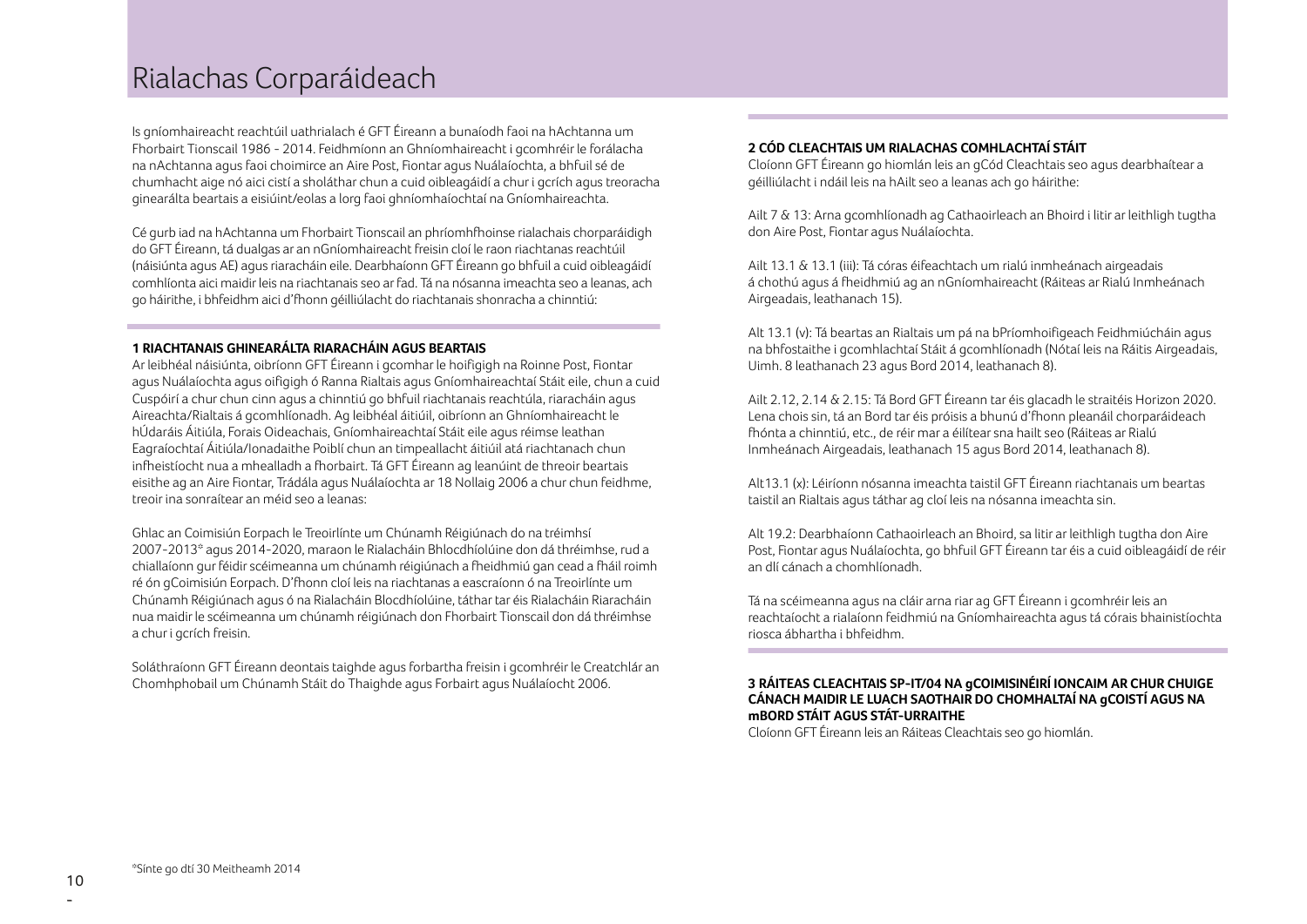### **4 TREOIRLÍNTE MAIDIR LE LUACHÁIL AGUS BAINISTIÚ TOGRAÍ CAITEACHAS CHAIPITIL**

Tá nósanna imeachta láidre bunaithe le fada ag GFT Éireann i ndáil le Luacháil agus Bainistiú na dTionscadal Caiteachas Chaipitil a eascraíonn ó chláir na nDeontas Caipitil nó Réadmhaoine. Tá na prionsabail atá sonraithe sna Treoirlínte do Luacháil agus Bainistiú na dTograí Caiteachas Chaipitil á gcomhlíonadh ag na nósanna imeachta seo.

### **5 Na hACHTANNA UM CHOMHIONANNAS FOSTAÍOCHTA, 1998 AGUS 2004**

Tá an comhionannas mar thosaíocht bhunaidh ag GFT. Tá clár oibre forásach comhionannais agus éagsúlachta ag an eagraíocht agus tá tionscnaimh nua á bhforbairt ar bhonn leanúnach. Tá meas ag GFT Éireann ar an éagsúlacht agus déanann sí gach iarracht feidhmiú mar fhostóir comhionannais a spreagann ionchur an duine aonair agus a léiríonn meas ar dhifríochtaí. Chuige seo, tá sí tiomanta do chinntiú nach bhfaighidh aon chomhalta foirne de chuid GFT Éireann, ná iarrthóir ar fhostaíocht in GFT Éireann, cóir is lú fabhar ná duine ar bith eile ar fhorais gnéis, stádas pósta, stádas teaghlaigh, gnéaschlaonta, creidimh, aoise, míchumais, cine, nó toisc gur den lucht siúil iad nó ar aon fhorais eile nach mbaineann le dea-chleachtas fostaíochta. Baineann sé seo le hearcaíocht, coinníollacha oibre agus deiseanna forbartha.

Tá GFT tiomanta do thimpeallacht chothromaithe oibre/saoil a chothú agus a fhorbairt don fhoireann trí chéile.

### **6 AN tACHT UM SHÁBHÁILTEACHT, SLÁINTE AGUS LEAS AG AN OBAIR, 2005**

Déanann an tAcht seo, a tháinig in áit fhorálacha an Achta um Shábháilteacht, Sláinte agus Leas, 1988, comhdhlúthú agus nuashonrú ar an dlí atá ann faoi láthair. Leanann GFT Éireann le bearta oiriúnacha a ghlacadh de láimh chun sábháilteacht, sláinte agus leas gach fostaí agus cuairteora laistigh dá hoifigí a chosaint agus ar mhaithe le forálacha an Achta seo a chomhlíonadh. Baineann sé seo freisin leis na hAchtanna Sláinte Poiblí (Tobac) 2002 agus 2004.

### **7 AN tACHT UM PÁIRTEACHAS LUCHT OIBRE (FIONTAIR STÁIT), 1988**

Tá struchtúir chomhairleacha ag feidhmiú go héifeachtach in GFT Éireann agus is gné aitheanta iad de struchtúr cumarsáide agus comhairleach na heagraíochta. Glacann lucht bainistíochta agus an fhoireann araon leis an gComhchoiste Comhairleach mar phróiseas dearfach. Ina theannta sin, tá socrú breise comhpháirtíochta bunaithe leis na Ceardchumainn chun gníomhaíochtaí a bhaineann le Comhaontú Náisiúnta Bhóthar Haddington a bhrú chun cinn.

### **8 AN tACHT UM EITIC IN OIFIGÍ POIBLÍ, 1995 AGUS AN tACHT UM CHAIGHDEÁIN IN OIFIGÍ POIBLÍ, 2001**

I gcomhréir leis na hAchtanna anseo thuas tá ráitis leasa a chloíonn le forálacha na nAchtanna comhlánaithe ag Comhaltaí Boird agus comhaltaí foirne GFT Éireann a bhfuil poist ainmnithe acu.

### **9 NA hACHTANNA UM SHAORÁIL FAISNÉISE 2014**

Cloíonn GFT Éireann leis an Acht seo. Ba chóir iarratais ar fhaisnéis faoin Acht seo a sheoladh chuig an bhFeidhmeannas um Shaoráil Faisnéise, GFT Éireann, Teach Pháirc Wilton, Plás Wilton, Baile Átha Cliath 2.

### **10 ÉIFEACHTÚLACHT FUINNIMH**

I gcomhlíonadh mheamram an Rialtais ó mhí an Mheithimh 2001, úsáideann GFT Éireann prionsabail an 'dea-chleachtais' i gcónaí i ndáil le dearadh, pleanáil agus tógáil foirgneamh oifige agus déantúsaíochta ina Páirceanna Gnó agus Teicneolaíochta. Chomh maith leis sin, tá prionsabail an 'dea-chleachtais' á gcomhlíonadh ag oifigí GFT Éireann sna réigiúin.

### **11 (I) ÍOC PRAS CUNTAS**

Leasaíodh an tAcht um Íoc Pras Cuntas 1997 (an tAcht), a tháinig i bhfeidhm an 2 Eanáir 1998, ag Rialacháin na gComhphobal Eorpach (Íocaíocht Dhéanach in Idirbhearta Tráchtála) 2002.

Tá lucht bainistíochta sásta gur ghéill GFT d'fhorálacha an Achta sna gnéithe ábhartha uile.

### **11 (II) ÍOCAÍOCHT PHRAS LE SOLÁTHRAITHE**

Tá GFT Éireann tiomanta dá hoibleagáidí faoin Riail Íoc Pras 15 lá a chomhlíonadh, riail a tháinig i bhfeidhm an 1 Iúil 2011.

Cinntíonn an fhoráil seo go ndéanfar íocaíochtaí le soláthraithe i ndáil le gach sonrasc bailí faighte laistigh de 15 lá féilire.

Tuairiscíonn GFT Éireann ar bhonn ráithiúil sa chuid 'Rialachas Corparáideach' (Corporate Governance) den láithreán gréasáin ar chur chun feidhme na Rialach Íoc Pras 15 lá.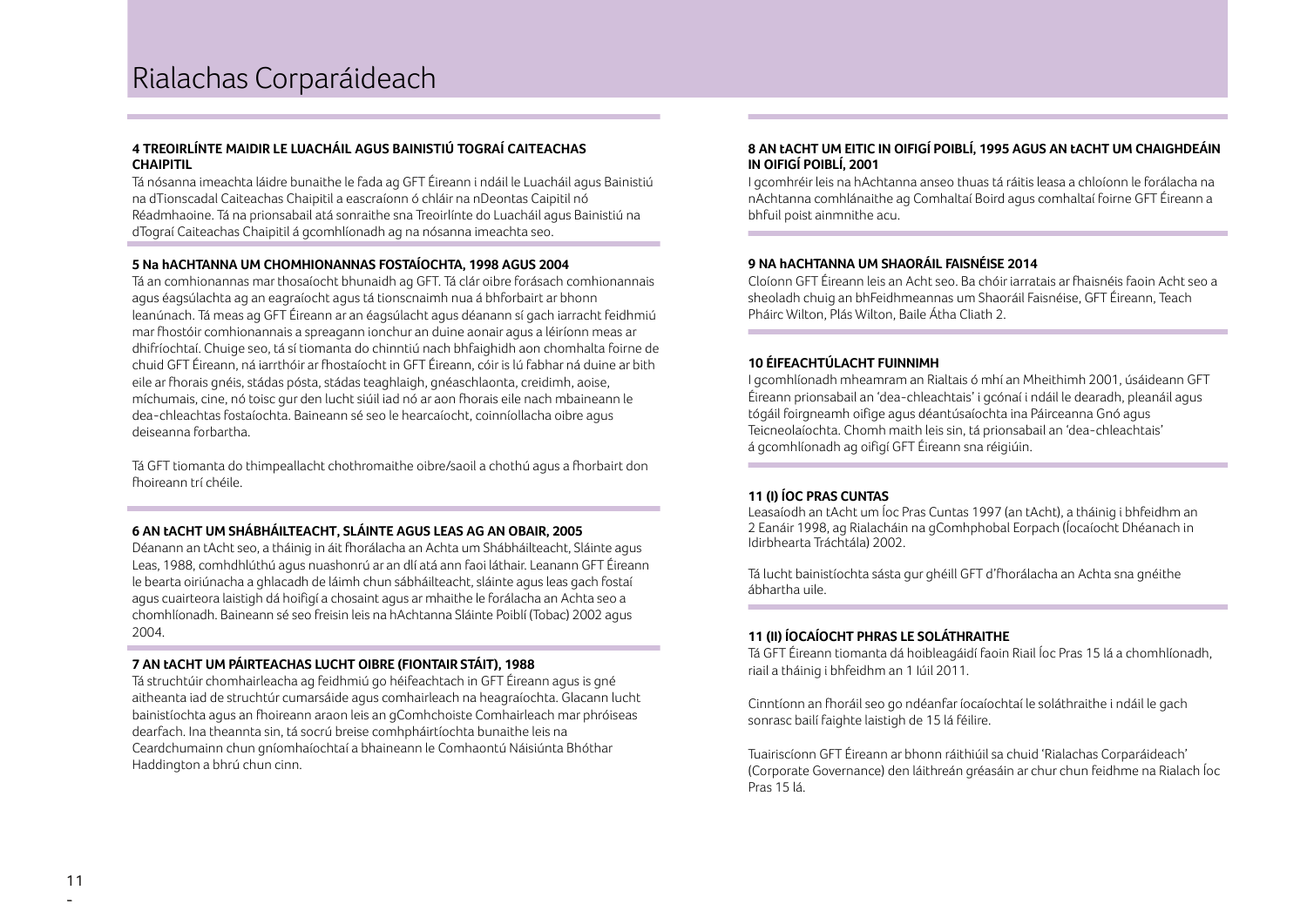### An tArd-Reachtaire Cuntas agus Ciste Tuarascáil le cur faoi bhráid Thithe an Oireachtais

### **AN GHNÍOMHAIREACHT FORBARTHA TIONSCAIL (ÉIRE)**

Tá iniúchadh déanta agam ar ráitis airgeadais na Gníomhaireachta Forbartha Tionscail (Éire) don bhliain dar críoch 31 Nollaig 2014 faoin Acht um Fhorbairt Tionscail 1993. Áirítear sna ráitis airgeadais, a ullmhaíodh de réir na mbeartas cuntasaíochta dá dtagraítear iontu, na beartais chuntasaíochta, an cuntas oibriúcháin, an clár comhardaithe, an ráiteas faoi shreabhadh airgid agus na nótaí gaolmhara. Ullmhaíodh na ráitis airgeadais san fhoirm a forordaíodh faoi mhír 7 den chéad sceideal den Acht, agus de réir an chleachtais chuntasaíochta a nglactar leis go coitianta in Éirinn.

### **FREAGRACHTAÍ BHORD NA GNÍOMHAIREACHTA**

Tá an Ghníomhaireacht freagrach as na ráitis airgeadais a ullmhú, a chinntiú go dtugann siad tuairisc fhíor agus chothrom ar staid ghnóthaí na Gníomhaireachta agus ar a hioncam agus a caiteachas, agus as rialtacht na n-idirbheart a chinntiú.

### **FREAGRACHTAÍ AN ARD-REACHTAIRE CUNTAS AGUS CISTE**

Tá sé de fhreagracht orm iniúchadh a dhéanamh ar na ráitis airgeadais agus tuairisciú orthu de réir an dlí is infheidhme.

Cuirtear m'iniúchadh i gcrích le tagairt do na breithnithe speisialta a ghabhann le bainistiú agus le feidhmiú comhlachtaí Stáit.

Déantar m'iniúchadh de réir na gCaighdeán Idirnáisiúnta Iniúchóireachta (An Ríocht Aontaithe agus Éire) agus i gcomhlíonadh na gCaighdeán Eiticiúil d'Iniúchóirí de chuid an Bhoird um Chleachtais Iniúchóireachta.

### **RAON AN INIÚCHTA AR NA RÁITIS AIRGEADAIS**

Is éard atá i gceist le hiniúchadh ná fianaise a fháil ar na suimeanna agus an nochtadh atá sna ráitis airgeadais, fianaise ar leor í chun dearbhú réasúnach a thabhairt go bhfuil na ráitis airgeadais saor ó aon mhíráiteas ábhartha, cibé an mar gheall ar chalaois nó earráid é. Cuimsíonn sé sin measúnú ar

- cibé an bhfuil na beartais chuntasaíochta feiliúnach do chúinsí na Gníomhaireachta, agus an bhfuil siad curtha i bhfeidhm go comhsheasmhach agus nochta go himleor
- réasúntacht na meastachán suntasach cuntasaíochta a rinneadh agus na ráitis airgeadais á n-ullmhú, agus
- cur i láthair foriomlán na ráiteas airgeadais.

Féachaim, leis, le fianaise a fháil i gcúrsa an iniúchta ar rialtacht na n-idirbheart airgeadais. Ina theannta sin, léim Tuarascáil Bhliantúil na Gníomhaireachta ar mhaithe le haon neamhréireachtaí ábhartha leis na ráitis airgeadais iniúchta a aithint. Má thugaim aon mhíráitis nó neamhréireachtaí dealraitheacha ábhartha faoi deara, déanaim breithniú ar na himpleachtaí do mo thuarascáil féin.

### **TUAIRIM AR NA RÁITIS AIRGEADAIS**

I mo thuairim, tugann na ráitis airgeadais, atáthar tar éis a ullmhú go cuí de réir an chleachtais chuntasaíochta a nglactar leis go coitianta in Éirinn, tuairisc fhíor agus chothrom ar staid ghnóthaí na Gníomhaireachta ar 31 Nollaig 2014 agus ar a hioncam agus a caiteachas do 2014.

I mo thuairim, tá leabhair chuntais chuí coimeádta ag an nGníomhaireacht. Tá na ráitis airgeadais ag réiteach leis na leabhair chuntais.

### **NITHE A dTUAIRISCÍM DE RÉIR EISCEACHTA ORTHU Tuairiscím de réir eisceachta sna cásanna seo a leanas:**

Mura bhfuil an fhaisnéis agus na míniúcháin uile a theastaigh uaim do m'iniúchadh faighte agam, nó

- má tugadh faoi deara i m'iniúchadh aon chás ábhartha nach raibh airgead á úsáid chun na críche a leagadh síos ina leith nó sa chás nár ghéill na hidirbhearta do na húdaráis a bhí á rialú, nó
- mura bhfuil an fhaisnéis a thugtar i dtuarascáil bhliantúil na Gníomhaireachta comhsheasmhach leis na ráitis airgeadais ghaolmhara, nó
- mura léiríonn an ráiteas ar rialú inmheánach airgeadais géilliúlacht na Gníomhaireachta don Chód Cleachtais um Rialachas Comhlachtaí Stáit, nó
- sa chás gur léir dom gur ann do nithe ábhartha eile a bhaineann leis an mbealach inar cuireadh gnó poiblí i gcrích.

### **CAITEACHAS GAN ÉIFEACHT**

Tarraingím aird ar Nóta 8 (e) leis na ráitis airgeadais a thugann le fios gur thabhaigh an Ghníomhaireacht caiteachas gan éifeacht ar luach €1.28 milliún ar chíos agus ar chostais ghaolmhara mar thoradh ar spás oifige neamháitithe in dhá fhoirgneamh.

Seaus Mc Car by

Seamus McCarthy An tArd-Reachtaire Cuntas agus Ciste 29 Bealtaine 2015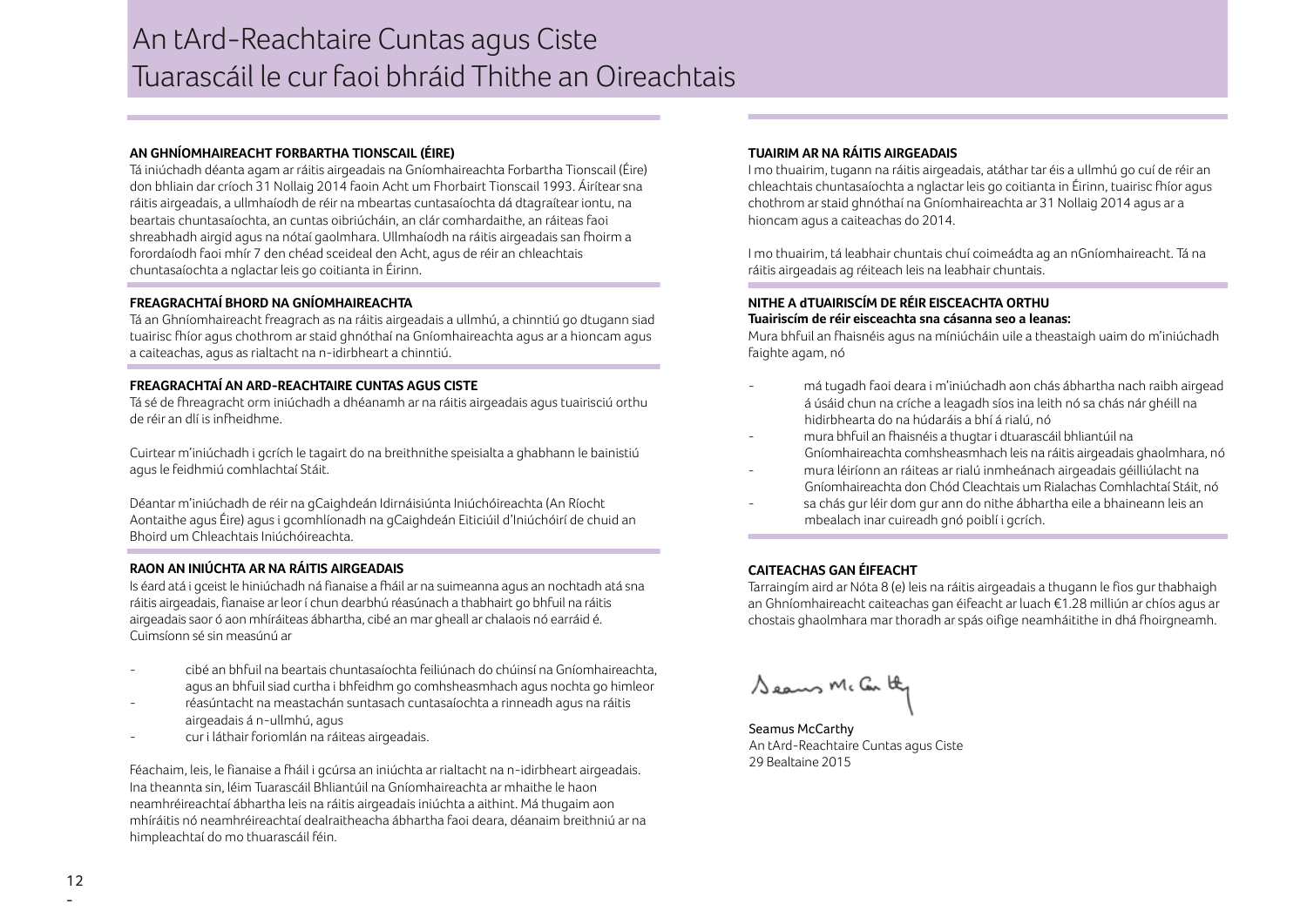

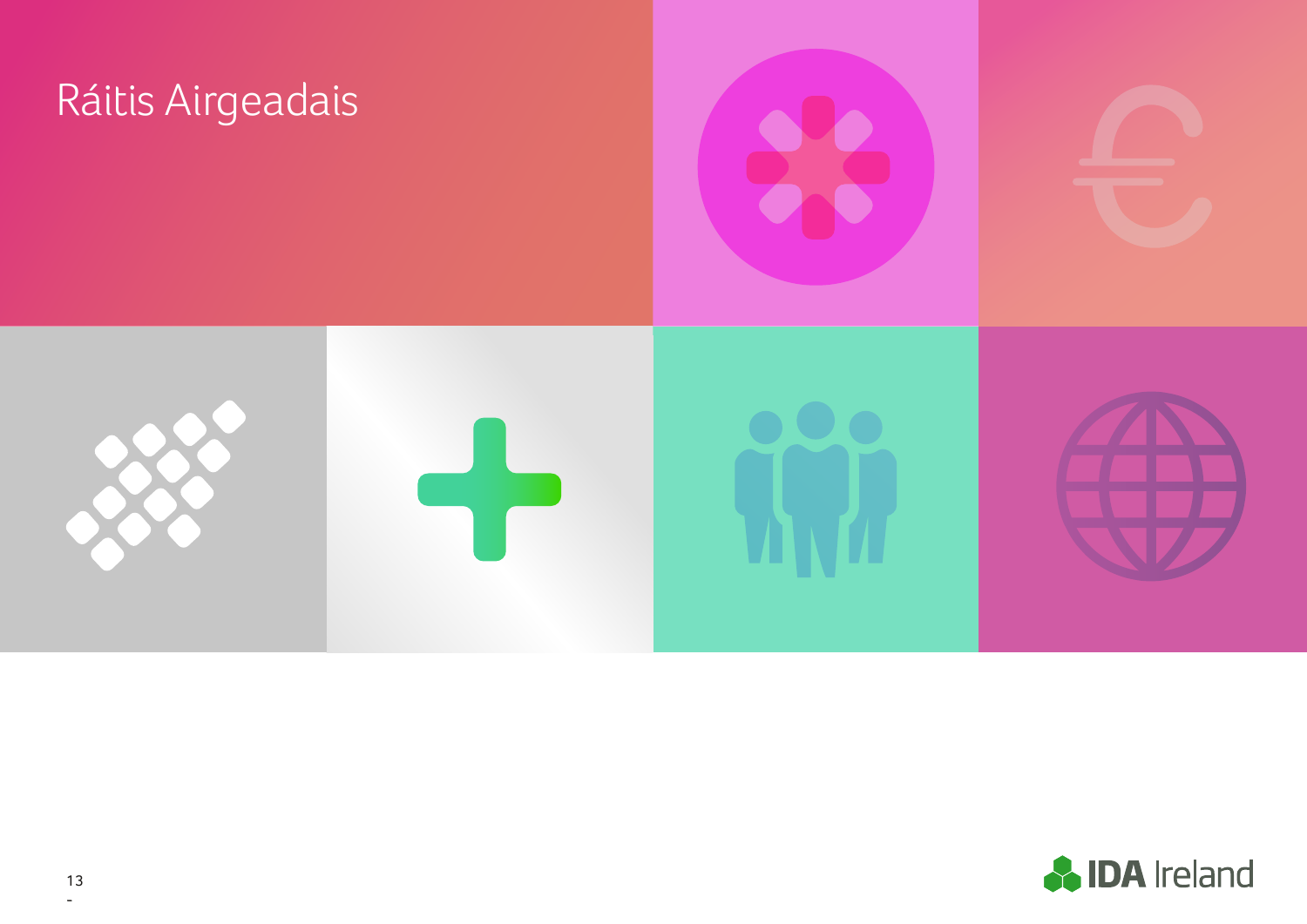### Ráiteas ar Fhreagrachtaí Chomhaltaí an Bhoird

Bunaíodh an Ghníomhaireacht Forbartha Tionscail (GFT) ar 1 Eanáir 1994 faoi fhorálacha an Achta um Fhorbairt Tionscail, 1993.

Ceanglaíonn Mír 7(2) den Chéad Sceideal leis an Acht um Fhorbairt Tionscail, 1993 ar an nGníomhaireacht gach cuntas cuí agus gnách i ndáil leis an airgead a fuarthas agus a caitheadh a choinneáil, ina leithéid d'fhoirm agus a d'fhéadfadh an tAire Post, Fiontar agus Nuálaíochta a fhaomhadh le toiliú an Aire Caiteachais Phoiblí agus Athchóirithe. Agus na cuntais sin á n-ullmhú, ceanglaítear ar an mBord:. Agus na cuntais sin á n-ullmhú, ceanglaítear ar an mBord:

- beartais chuntasaíochta oiriúnacha a roghnú agus iad a chur i bhfeidhm ar bhonn comhsheasmhach
- breithiúnais agus meastacháin a dhéanamh atá réasúnta agus stuama
- na Ráitis Airgeadais a ullmhú ar bhonn gnóthais leantaigh ach amháin sa chás gur míchuí a thoimhdiú go leanfaidh an Ghníomhaireacht i mbun feidhme
- aon imeacht ábhartha ó na caighdeáin chuntasaíochta infheidhme a nochtadh agus a mhíniú.

Tá an Bord freagrach as leabhair chuntais chuí a choinneáil a nochtann le cruinneas réasúnta ag am ar bith staid airgeadais na Gníomhaireachta agus a chuireann ar a cumas a chinntiú go gcloíonn na Ráitis Airgeadais le Mír 7(2) den Chéad Sceideal leis an Acht um Fhorbairt Tionscail,1993. Tá an Bord freagrach freisin as sócmhainní uile na Gníomhaireachta a chosaint agus dá réir sin as bearta réasúnta a dhéanamh de láimh chun calaois agus mírialtachtaí eile a chosc agus a bhrath.

21 Bealtaine 2015

Thar ceann an Bhoird:

 $\alpha$ 

Frank Ryan **Cathaoirleach** 

Martin Shanahan Príomhoifigeach Feidhmiúcháin

Paul Duffy Cathaoirleach an Coiste Iniúchta, Airgeadais & Riosca

 $\frac{1}{2}$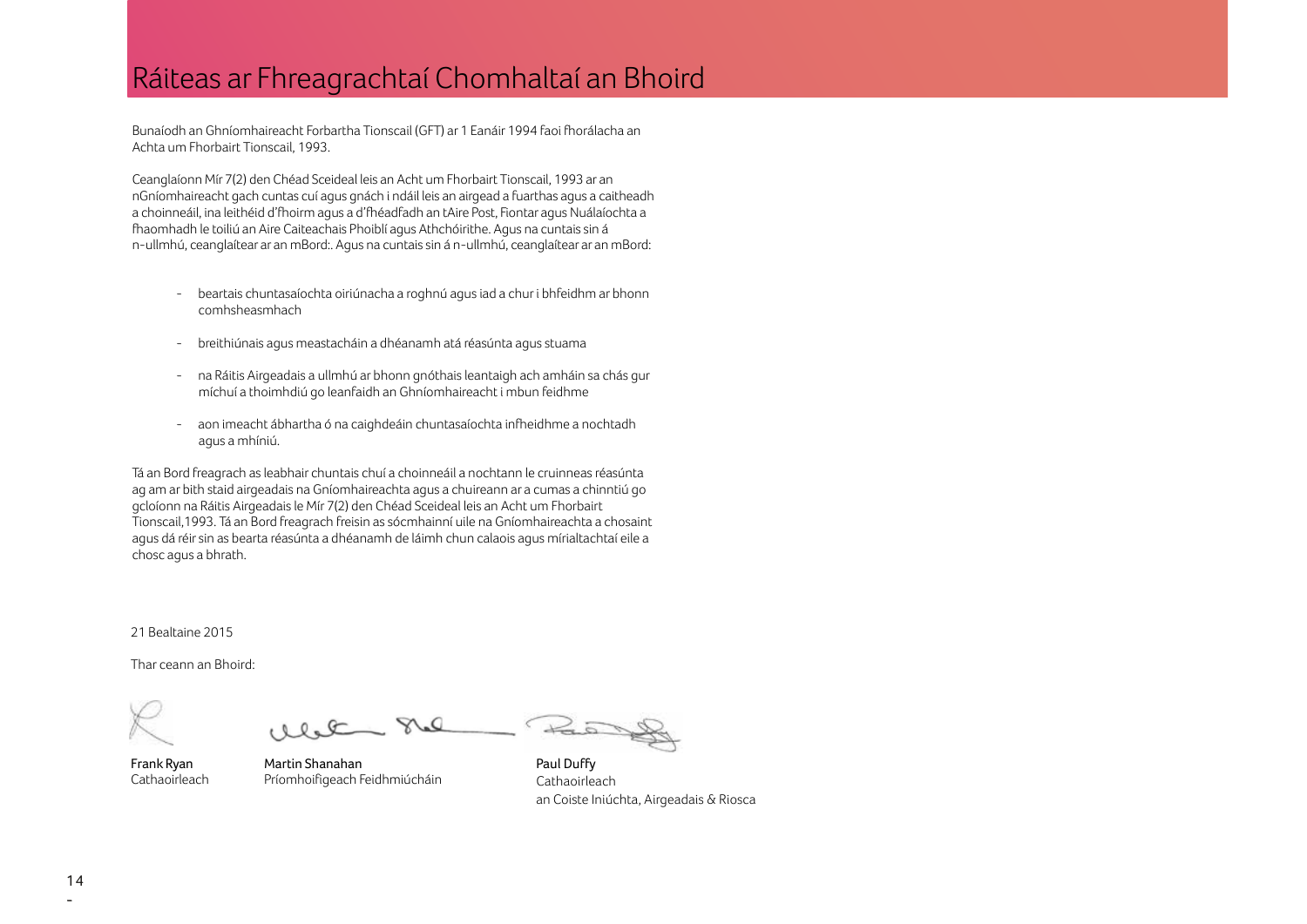### Ráiteas ar an Rialú Inmheánach Airgeadais

Thar ceann Bhord GFT, aithním ár bhfreagracht a as chinntiú go gcoinníonn agus go bhfeidhmíonn an Ghníomhaireacht córas éifeachtúil um rialú inmheánach airgeadais.

Ní féidir leis an gcóras ach deimhniú réasúnta seachas deimhniú lándearfa a thabhairt go bhfuil sócmhainní cosanta, go bhfuil idirbhearta údaraithe agus taifeadta go cuí, agus go bhfuil earráidí nó mírialtachtaí ábhartha coiscthe nó go n-aithneofaí iad in am tráthúil.

Tá bearta déanta ag an mBord le cinntiú go bhfuil timpeallacht chuí rialaithe i bhfeidhm trí:

- nósanna imeachta foirmiúla a bhunú trí mheán feidhmeanna coistí éagsúla chun monatóireacht a dhéanamh ar ghníomhaíochtaí agus chun sócmhainní na heagraíochta a chosaint;
- freagrachtaí agus cumhachtaí bainistíochta a shainiú agus a dhoiciméadú go soiléir;
- cultúr láidir freagrachta a fhorbairt ar leibhéil uile na heagraíochta.

Tá próisis curtha ar bun ag an mBord freisin chun rioscaí gnó a aithint agus a mheas. Baintear é seo amach ar roinnt bealaí lena n-áirítear:

- oibriú go dlúth leis an Rialtas agus le gníomhaireachtaí agus institiúidí éagsúla d'fhonn a chinntiú go mbíonn tuiscint shoiléir ar chuspóirí GFT agus tacaíocht do straitéisí na Gníomhaireachta chun na spriocanna sin a bhaint amach;
- athbhreithnithe rialta a dhéanamh ar phleananna straitéiseacha gearrthéarmacha agus fadtéarmacha agus measúnú a dhéanamh ar na rioscaí i ndáil leis na pleananna sin a thabhairt chun críche;
- spriocanna bliantúla agus níos fadtéarmaí a leagan síos do gach réimse dár ngnó á leanúint ag tuairisciú rialta ar na torthaí a bhaintear amach;
- athbhreithnithe rialta a dhéanamh ar fhorbairtí agus ar straitéisí inár n-earnálacha gnó;
- nósanna imeachta agus forálacha fairsinge caighdeánacha a bhunú agus a fhorfheidh- fhorfheidhmiú faoina bhféadfaí cúnamh airgeadais a chur ar fáil do thionscadail, lena n-áirítear forálacha ag éileamh aisíocaíochta mura gcomhlíonann an tionscadal na tiomantais atá déanta ag an tionscnóir.

Tá an córas um rialú inmheánach airgeadais bunaithe ar chreatlach de bhainistíocht faisnéise rialta, nósanna imeachta riaracháin lena n-áirítear leithscaradh dualgas, agus córas tarmligin agus freagrachta. Áirítear ann ach go háirithe:

- córas buiséadta cuimsitheach le buiséad bliantúil a athbhreithníonn agus a aontaíonn an Bord;
- athbhreithnithe rialta déanta ag an mBord ar thuarascálacha airgeadais tréimhsiúla agus bliantúla a léiríonn feidhmíocht airgeadais i gcomparáid le réamh-mheastacháin;
- spriocanna a leagan síos chun feidhmíocht airgeadais agus eile a thomhas;
- treoirlínte rialaithe um infheistíocht chaipitil sainithe go soiléir;
- disciplíní foirmiúla um bainistíocht tionscadail.

Tá feidhm iniúchta inmheánaigh sheachfhoinsithe ag GFT, a thuairiscíonn díreach chuig Coiste Iniúchóireachta, Airgeadais & Riosca an Bhoird. Tagann an coiste seo le chéile ar bhonn ráithiúil ar a laghad chun athbhreithniú a dhéanamh ar thuarascálacha arna n-ullmhú ag an rannóg Iniúchta Inmheánaigh agus ag rannóga eile. Coinníonn an Coiste Iniúchóireachta, Airgeadais agus Riosca an Bord ar an eolas maidir le nithe atá pléite aige.

Feidhmíonn an fheidhm iniúchta inmheánaigh i gcomhréir leis an gCreat-Chód Dea-Chleachtais atá leagtha amach sa Chód Cleachtais um Rialachas Comhlachtaí Stáit. Cinneann an Coiste Iniúchta, Airgeadais & Riosca plean oibre rollach trí bliana um Iniúchadh Inmheánach agus déantar athbhreithniú air ar bhonn bliantúil de réir mar is gá. Tugann an plean oibre reatha aird ar réimsí riosca ionchais a aithnítear i gcleachtadh measúnaithe riosca curtha i gcrích ag lucht bainistíochta agus athbhreithnithe ag an gCoiste Iniúchta, Airgeadais & Riosca agus ag an mBord. Soláthraíonn an tIniúchóir Inmheánach tuarascálacha ráithiúla don Choiste ar thascanna atá curtha i gcrích. Tarraingíonn na tuarascálacha seo aird ar easnaimh nó laigí, más ann dóibh, sa chóras um rialú inmheánach airgeadais agus ar na bearta ceartaitheacha molta ar cheart iad a chur i bhfeidhm nuair is gá.

Bíonn monatóireacht agus athbhreithniú an Bhoird ar éifeachtacht an chórais um rialú inmheánach airgeadais faoi thionchar ag obair an Iniúchóra Inmheánaigh, ag obair an Choiste Iniúchta, Airgeadais & Riosca, a dhéanann maoirseacht ar obair an Iniúchóra inmheánaigh, agus ag obair na mbainisteoirí feidhmiúcháin laistigh de GFT Éireann atá freagrach as forbairt agus cothabháil an chreata um rialú airgeadais.

Dearbhaím, maidir leis an mbliain dar críoch 31 Nollaig 2014, go ndearna an Bord athbhreithniú ar an gcóras um rialú inmheánach airgeadais.

Sínithe thar ceann an Bhoird

Frank Ryan Cathaoirleach 21 Bealtaine 2015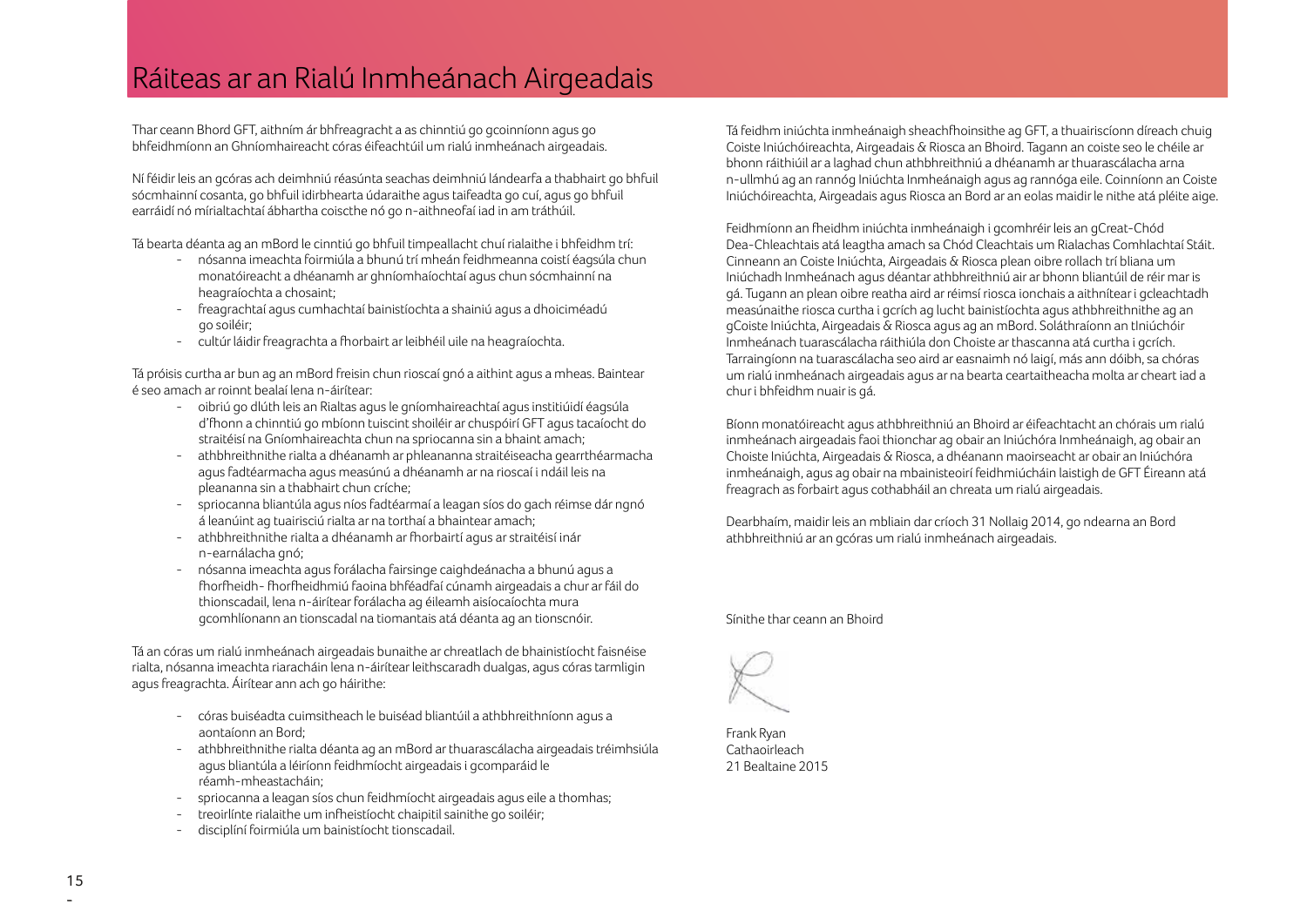### Beartais Chuntasaíochta

### **1 Bunús Cuntasaíochta**

### **(a) Ráitis Airgeadais:**

 (i) Táthar tar éis na Ráitis Airgeadais a ullmhú i gcomhréir leis an gcoinbhinsiún costais stairiúil san fhoirm atá faofa ag an Aire Post, Fiontar agus Nuálaíochta le toiliú an Aire Caiteachais Phoiblí agus Athchóirithe agus iad ainmnithe in euro.

 (ii) Ullmhaítear na Ráitis Airgeadais ar bhonn fabhraithe, seachas nuair a shonraítear sin sna Beartais Chuntasaíochta.

(iii) Maireann an bhliain airgeadais ón 1 Eanáir go dtí an 31 Nollaig.

 (iv) Glactar le Caighdeáin Tuairiscithe Airgeadais arna moladh ag na comhlachtaí cuntasaíochta aitheanta de réir mar a bhíonn feidhm leo.

### **(b) Cuimsíonn Sócmhainní Seasta Inláimhsithe:**

 (i) Talamh a choimeádtar chun críocha na forbartha tionsclaíche. (ii) Oibreacha forbartha suímh.

 (iii) Foirgnimh thionsclaíocha léasaithe le tionóntaí lena n-áirítear foirgnimh i mbun díolacháin sa chás nach raibh an teideal gafa ag deireadh na bliana. (iv) Réadmhaoin fholamh atá ar fáil do chur chun cinn tionsclaíoch nó i mbun díolacháin sa chás nach raibh an teideal gafa ag deireadh na bliana. (v) Sócmhainní Seasta eile lena n-áirítear trealamh ríomhaireachta agus oifige, fearais agus feistis.

### **(c) Cuimsíonn Sócmhainní Teileachumarsáide:**

 Is ionann Sócmhainní Teileachumarsáide agus ceart úsáide dochealaithe sciar shainithe de líonra teileachumarsáide domhanda go ceann tréimhse 25 bliain ó 2000.

### **(d) Cuimsíonn Cuntais Infhála suimeanna dlite i ndáil le:**

 (i) Réadmhaoin díolta ar bhonn iarchurtha. Gearrtar ús ar na suimeanna seo ag Rátaí Iasachtaí an Státchiste arna moladh ag an Roinn Airgeadais nó ag an Ráta Tagartha Lascaine AE de réir mar is infheidhme.

 (ii) Cíosanna dlite faoi théarmaí na gcomhaontuithe léasa, do thréimhsí suas le 35 bliain, déanta idir an Ghníomhaireacht agus tionóntaí, muirir le haghaidh úsáid na dtailte neamhfhorbartha agus muirir chothabhála eastáit gearrtha ar thionóntaí. (iii) Táillí ó roghanna ceannaigh tugtha ar réadmhaoin GFT, éarlaisí íoctha ag GFT chun réadmhaoin a cheannach sa chás nach bhfuiltear tar éis an teideal a thabhairt don Ghníomhaireacht ag 31 Nollaig, agus soláthar seirbhísí eile.

 (iv) Suimeanna dlite i ndáil le diúscairt nó léasú sócmhainní teileachumarsáide. (v) Suimeanna dlite i ndáil le comhshocruithe.

(vi) Suimeanna dlite i ndáil le hiasachtaí tugtha ar aghaidh agus ús ina leith.

### **(e) Cuimsíonn Cuntais Iníoctha suimeanna iníoctha i ndáil le:**

- (i) Creidiúnaithe.
- (ii) Deontais atá aibithe lena n-íoc.
- (iii) Éarlaisí do dhíolacháin neamhchríochnaithe

### **(f) Cuimsíonn forálacha do dhliteanais agus do mhuirir:**

- (i) Suimeanna soláthartha i ndáil le costais fhéideartha maidir le foráil trochlaithe léasanna oibriúcháin.
- (ii) Suimeanna soláthartha nuair a mheastar go sáróidh na costais todhchaí ag éirí as léasanna oibriúcháin na suimeanna in-aisghabhála ó fholéasaithe.

### **(g) Tá Ioncam agus Caiteachas maidir le hidirbhearta Réadmhaoine Tionsclaíche leagtha amach i nóta 22 leis na Ráitis Airgeadais trí mheán meamraim.**

### **2 Aithint Ioncaim**

 Léiríonn ioncam ó dheontais an Oireachtais, ó aisíocaíochtaí deontas, ón gCiste Náisiúnta Oiliúna, ó Chiste Sóisialta na hEorpa agus ó Chiste Forbartha Réigiúnaí na hEorpa seachas iad siúd dá dtagraítear in (5) thíos, an t-airgead iarbhír a fuarthas.

### **3 Réadmhaoin Thionsclaíoch**

 Readmhaoin Thionsclaíoch atá san áireamh i sócmhainní seasta inláimhsithe, táthar tar éis í a fháil, a fhorbairt a thógáil chun críocha cuidiú le cur chun cinn agus forbairt na tionsclaíochta agus ní mheastar gur réadmhaoin infheistíochta atá iontu, ach gnáthshócmhainní seasta.

### **4 Suimeanna Anonn, Dímheas agus Forálacha le haghaidh Bearnú**

**(a)** Cuimsíonn na suimeanna anonn le haghaidh sócmhainní seasta inláimhsithe, seachas talamh, agus sócmhainní teileachumarsáide:

An costas stairiúil lúide dímheas carntha agus lúide foráil um bearnú na sócmhainní, nuair is infheidhme, chun iarracht a dhéanamh a chinntiú nach sáraíonn luach na sócmhainní anonn sna Ráitis Airgeadais a gcuid suimeanna in-aisghabhála measta.

**(b)** Cuimsíonn na suimeanna anonn le haghaidh Talún agus Infheistíochtaí: An costas stairiúil lúide foráil le haghaidh bhearnú na sócmhainní, nuair is infheidhme, chun iarracht a dhéanamh a chinntiú nach sáraíonn luach na sócmhainní anonn sna Ráitis Airgeadais a gcuid suimeanna in-aisghabhála measta.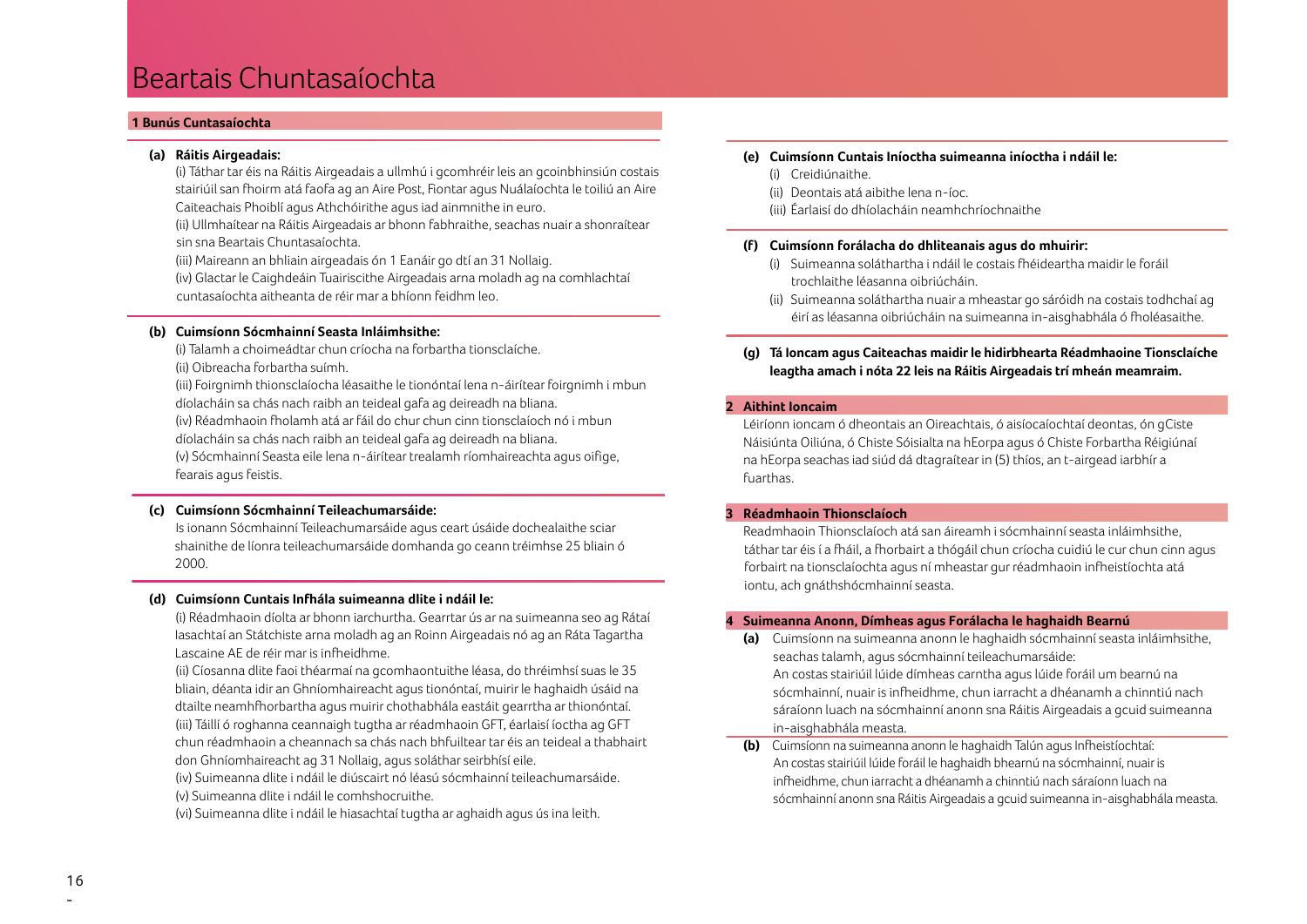### Beartais Chuntasaíochta (Ar Lean)

- **(c)** Ríomhtar dímheas d'fhonn díscríobh a dhéanamh ar chostais na sócmhainní lúide, áit a bhfuil sin infheidhmithe, aon fhoráil bhearnaithe thar an saolré úsáideach a mheastar a bheith fanta acu. Níl aon fhoráil le haghaidh dímheasa déanta i ndáil le talamh nó infheistíochtaí.
- **(d)** D'fhéadfaí forálacha le haghaidh bearnú a dhéanamh i ndiaidh athbhreithnithe ar na sócmhainní seasta agus na sócmhainní teileachumarsáide arna gcur i gcrích ag oifigigh de chuid GFT Éireann nó ag luachálaithe neamhspleácha, mar is cuí, má léiríonn imeachtaí nó athruithe ar chúinsí nó ar dhálaí eacnamaíocha go mb'fhéidir nach mbeidh méid anonn na sócmhainní in-aisghabhála go hiomlán. Aithneofar a leithéid sa Chuntas Oibriúcháin sa bhliain ina ndéantar iad.

 I gcás ina léiríonn athbhreithniú níos déanaí nach ann níos mó do na cúinsí as ar eascair foráil le haghaidh bearnú nó go bhfuil athrú ábhartha tagtha orthu, déanfar an fhoráil charntha le haghaidh bearnú a laghdú dá réir.

 **(e)** Áirítear sa chostas i ndáil le talamh, forbairt suímh agus réadmhaoin thionsclaíoch cionroinnt na gcostas riaracháin a ghabhann le gnóthú nó forbairt na sócmhainní.

#### **5 Ioncam Iarchurtha**

 Glactar le deontais ó Chiste Forbartha Réigiúnaí na hEorpa a fuarthas i ndáil le ceannach nó forbairt sócmhainní seasta mar chreidmheas iarchurtha agus déantar iad a amúchadh sa chuntas oibriúcháin ar bhonn bliantúil thar saolré úsáideach na sócmhainní lena mbaineann siad.

### **6 Cuntasaíocht do Dhrochfhiacha agus d'Fhiacha Amhrasta**

 Déantar drochfhiacha aitheanta a dhíscríobh agus déantar foráil d'aon mhéid a bhfuil amhras ann go mbaileofar é.

### **7 Deontais Iníoctha**

 Fabhraítear deontais sna Ráitis Airgeadais nuair a chloíonn an deonaí le coinníollacha ordaithe.

### **8 Airgeadraí Coigríche**

 Aistrítear sócmhainní agus dliteanais a ainmnítear in airgeadraí coigríche ag na rátaí malairte tá i bhfeidhm ag dáta an Chláir Chomhardaithe. Aistrítear ioncaim agus costais ag na rátaí malairte atá i bhfeidhm ag dátaí na n-idirbheart bunúsach.

Déileáiltear sa Chuntas Oibriúcháin le brabúis agus caillteanais ag eascairt ó aistrithe airgeadra coigríche agus ar imréiteach na suimeanna infhála agus iníoctha in airgeadra coigríche.

### **9 Léasanna Oibriúcháin**

 Déileáiltear sna Ráitis Airgeadais leis na cíosanna faoi léasanna oibriúcháin de réir mar a bhíonn siad dlite. I gcás réadmhaoin thionsclaíoch atá ar fáil lena cur chun cinn déanann an Ghníomhaireacht foráil, nuair is infheidhme, le haghaidh íocaíochtaí cíosa na todhchaí.

### **10Caipiteal**

 Léiríonn caipiteal cistí a úsáidtear le haghaidh ceannach agus forbairt réadmhaoine tionsclaíche, ceannach sócmhainní seasta agus sócmhainní teileachumarsáide eile agus aird á tabhairt ar dhiúscairtí, ar mhuirir dhímheasa agus, nuair is infheidhme, ar fhorálacha le haghaidh bearnú sna suimeanna anonn.

#### **11 Aoisliúntas**

Rinne an tAcht um Fhorbairt Tionscail (Forfás a dhíscaoileadh ) 2014 (Uimh 13/2014), a ritheadh le bheith ina dhlí ar an 16 Iúil 2014, foráil do dhíscaoileadh Forfás agus rinne foráil do: bhunú GFT Éireann, Fiontraíocht Éireann agus Fondúireacht Eolaíochta Éireann mar fhostóirí dlíthiúla ar leith; forbraíonn gach ghníomhaireacht a scéim pinsin féin agus tugann le fios go mbeidh an lucht oibre a bhí ina mbaill de Scéim Pinsin Forfás ag dul isteach i Scéim nua na Gníomhaireachta ar théarmaí atá chomh fabhrach leis na téarmaí a bronnadh orthu faoi Scéim Forfás tráth díreach roimh an dáta aistrithe, beidh foireann na gníomhaireachta ina mbaill de na scéimeanna seo; na heagraíochtaí seo ag déanamh cuntasaíochta do Dhliteanais ghaolmhara Pinsin faoi FRS17. Beidh freagracht dhlíthiúil ar an Roinn Post, Fiontar agus Nuálaíochta i leith na Scéimeanna Pinsin atá ann faoi láthair, pinsinéirí agus iarbhaill foirne le sochair choinnithe ó Fhorfás.

 Faoin Acht Um Pinsin na Seirbhíse Poiblí (Scéim Aonair agus Forálacha eile) 2012 beidh daoine a théann isteach sa tseirbhís poiblí in n-iontrálaithe den chéad uair ar 1 Eanáir 2013 nó ina dhiaidh sin ina mbaill den Scéim Pinsean Seirbhíse Poiblí Aonair.

Tá freagracht dlíthiúil iomlán ar GFT as a bhfostaithe mar fhostóir dhlíthiúil orthu. Áirítear anseo freagracht i leith phinsean na bhfostaithe reatha a d'éirigh as tar éis 16 Iúil 2014.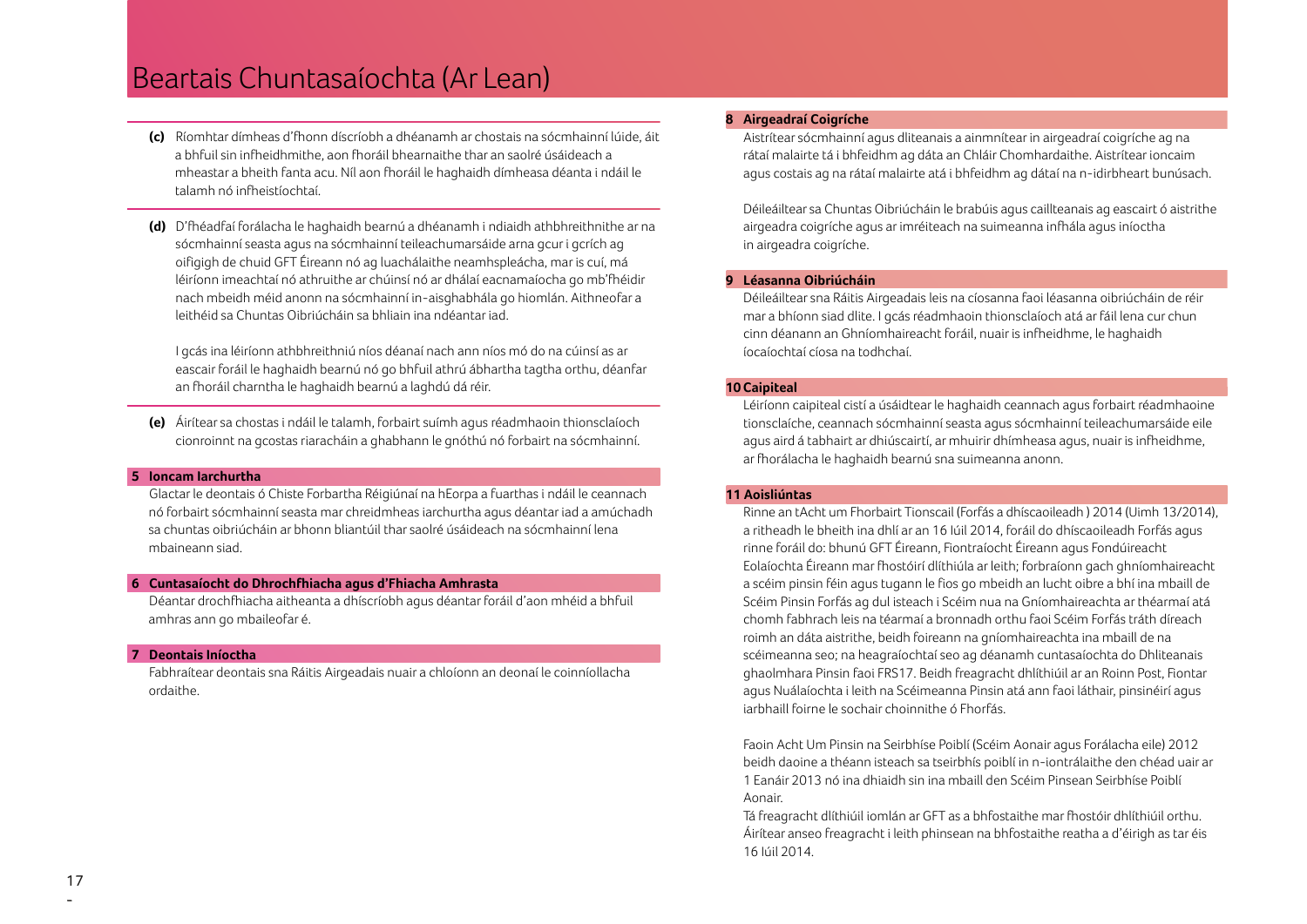### Beartais Chuntasaíochta (Ar Lean)

### **12 Costais Phinsin**

 Tá freagracht ar GFT i leith costais phinsin a cuid fostaithe reatha agus na daoine a d'éirigh as tar éis 16 Iúil 2014. Léiríonn na Ráitis Airgeadais na costais phinsin i leith bhaill foirne GFT a atá á gclúdach ag an Scéim Pinsean Seirbhíse Poiblí Aonair.

 Léiríonn costais phinsin GFT scéimeanna neamhchistithe pinsin le sochar sainithe, a mhaoinítear in aghaidh na bliana ar bhonn íoc mar a úsáidtear ón airgead atá ar fáil chuige, lena n-áirítear airgead a chuirtear ar fáil tríd an Roinn Post, Fiontar agus Nuálaíochta agus ranníocaíochtaí áirithe a dhealaítear de thuarastail foirne.

 Léiríonn costais phinsin na sochair phinsin a ghnóthaigh fostaithe i rith an tréimhse agus léirítear na costais mar ghlaniomlán ranníocaíochtaí pinsin foirne. Aithnítear méid atá comhfhreagrach leis an ranníocaíocht phinsin mar ioncam sa mhéid is a bhfuil sé in-aisghabhála, agus cuidíonn deontais, a fhaightear i rith na bliana le híocaíochtaí pinsin a chomhlíonadh, leis an mbrú a sheachaint.

 Léirítear gnóthachain agus caillteanais achtúireacha a thagann chun cinn i ndliteanais scéime sa Ráiteas Gnóthachan agus Caillteanas Aitheanta Iomlán agus aithnítear coigeartú comhfhreagrach sa mhéid in-aisghabhála ón Roinn Post, Fiontar agus Nuálaíochta.

 Léiríonn dliteanais phinsin luach láithreach na n-íocaíochtaí pinsin todhchaí atá tuillte ag an bhfoireann go dtí seo. Léiríonn maoiniú pinsin iarchurtha an tsócmhainn chomhfhreagrach atá le haisghabháil amach anseo ón Roinn Post, Fiontar agus Nuálaíochta.

 Déantar dliteanais scéim phinsin a mheas ar bhonn achtúireacha trí mhodh chreidiúint réamh-mheasta an aonaid.

#### **13 Ranníocaíocht leis an Státchiste**

 Tugtar cuntas ar ranníocaíochtaí leis an Státchiste ar bhunús íocaíochtaí a dhéantar sa bhliain.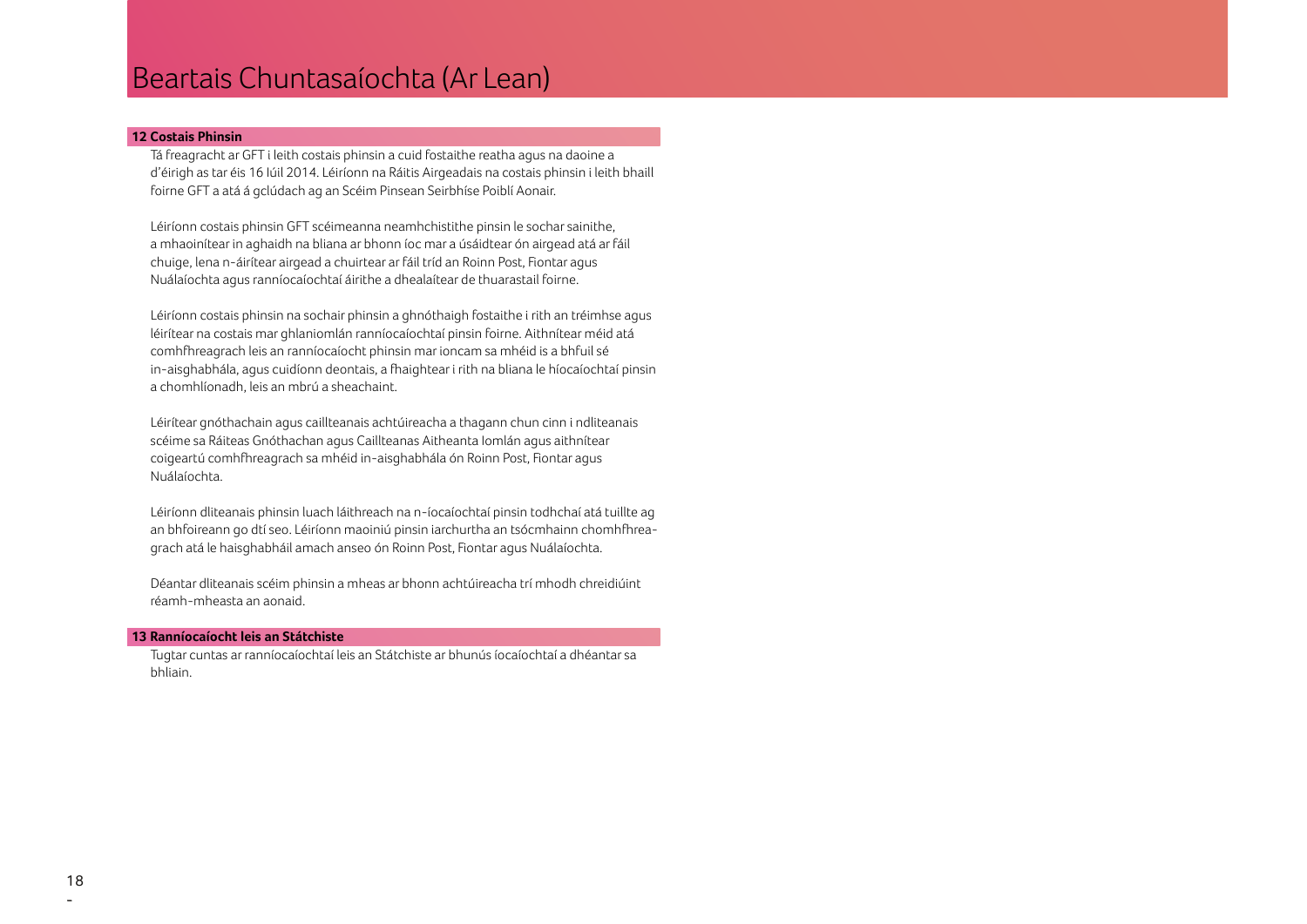| Cuntas Oibriúcháin                                  |                | Don Bhliain dar Críoch 31 Nollaig 2014 |               |
|-----------------------------------------------------|----------------|----------------------------------------|---------------|
|                                                     | Nótaí          | 2014<br>€'000                          | 2013<br>€'000 |
| loncam<br>Deontais Oireachtais                      | 1              | 130,805                                | 126,360       |
| An Ciste Oiliúna Náisiúnta                          | $\overline{2}$ | 3,000                                  | 3,000         |
| AE - Clár INTERREG 111A                             | 3              |                                        | 38            |
| Aisíocaíochtaí Deontas                              | 4              | 2,226                                  | 2,444         |
| Ioncam Cíosa                                        |                | 1,607                                  | 1,674         |
| Lúide Ioncam Cíosa a fuarthas ó Chliaint            |                |                                        |               |
| Fhiontraíocht Éireann                               |                | 29                                     | (14)          |
| Ioncam Eile<br>Brabús ar Dhiúscairt Sócmhainní      | 5<br>6         | 1,943<br>6,894                         | 2,516         |
| Maoiniú Iarchurtha Glan i gcomhair Pinsean          | 19(f)          | 2,330                                  | 4,441         |
|                                                     |                |                                        |               |
|                                                     |                | 148,834                                | 140,459       |
| <b>Caiteachas</b>                                   |                |                                        |               |
| Deontais Iníoctha                                   | 7              | 88,439                                 | 87,951        |
| Costais Chur chun Cinn, Riaracháin agus Ghinearálta | 8(a)           | 41,365                                 | 40,783        |
| Muirir i leith Foirgnimh Thionsclaíocha             | 9              | 2,882                                  | 4,670         |
| Muirir um Dhímheas agus um Bearnú                   | 10             | 4,757                                  | 13,802        |
| Costais Phinsin                                     | 19(c)          | 2,913                                  |               |
|                                                     |                | 140,356                                | 147,206       |
| Barrachas/ (Easnamh) Oibriúcháin don Bhliain        |                | 8,478                                  | (6,747)       |
| Ranníocaíocht leis an Státchiste                    | 11             | (5, 195)                               |               |
| larmhéid ag 1 Eanáir                                |                | (3,218)                                | (12, 456)     |
| Aistriú go/ (ó) Caipiteal                           | 12             | (11, 539)                              | 15,985        |
| Iarmhéid ag deireadh na Bliana                      |                | (11, 474)                              | (3,218)       |

*Baineann na suimeanna a thaispeántar faoi Ioncam agus Caiteachas le gníomhaíochtaí leanúnacha. Níl aon ghnóthachain ná caillteanais aitheanta, seachas iad sin a ndéileáiltear leo sa Chuntas Oibriúcháin.*

Is cuid de na Ráitis Airgeadais seo iad an Bunús Cuntasaíochta, na Beartais Chuntasaíochta, an Ráiteas faoi Shreabhadh Airgid agus Nótaí 1 go 26.

 $\Omega$ 

Thar ceann an Bhoird:

21 Bealtaine 2015

¢  $\approx$ 

alet

Frank Ryan Cathaoirleach

Martin Shanahan Príomhoifigeach Feidhmiúcháin

Paul Duffy **Cathaoirleach** Coiste Iniúchta, Airgeadais agus Riosca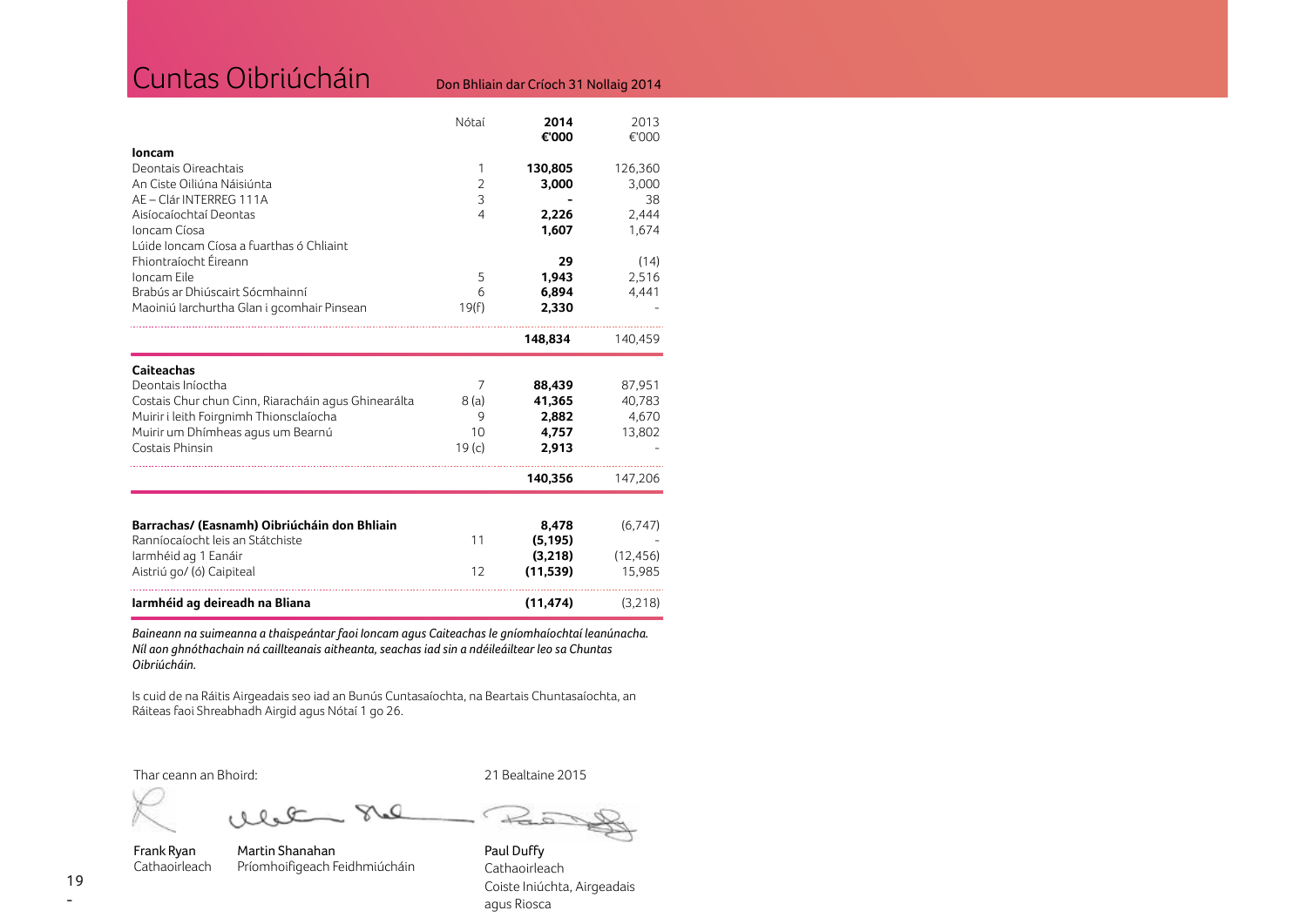### Ráiteas Gnóthachan agus Caillteanas Aitheanta Iomlán

### Don Bhliain dar Críoch 31 Nollaig 2014

|                                                                                                                                | Nótaí                      | 2014<br>€'000             | 2013<br>€'000 |
|--------------------------------------------------------------------------------------------------------------------------------|----------------------------|---------------------------|---------------|
| Barrachas/ (Easnamh) don bhliain<br>Gnóthachain achtúireacha ar dhiteanais phinsin<br>Coigeartú ar Mhaoiniú Pinsean Iarchurtha | 19(d)<br>19 <sub>(d)</sub> | 8.478<br>1.665<br>(1.665) | (6.747)       |
| (Easnamh) / Barrachas Aitheanta Iomlán<br>don Bhliain                                                                          |                            | 8.478                     | (6.747)       |

Thar ceann an Bhoird:

 $28$ ale

Frank Ryan Cathaoirleach

Martin Shanahan Príomhoifigeach Feidhmiúcháin Paul Duffy **Cathaoirleach** Coiste Iniúchta, Airgeadais agus Riosca

21 Bealtaine 2015

€  $\nrightleftarrows$ 

20 -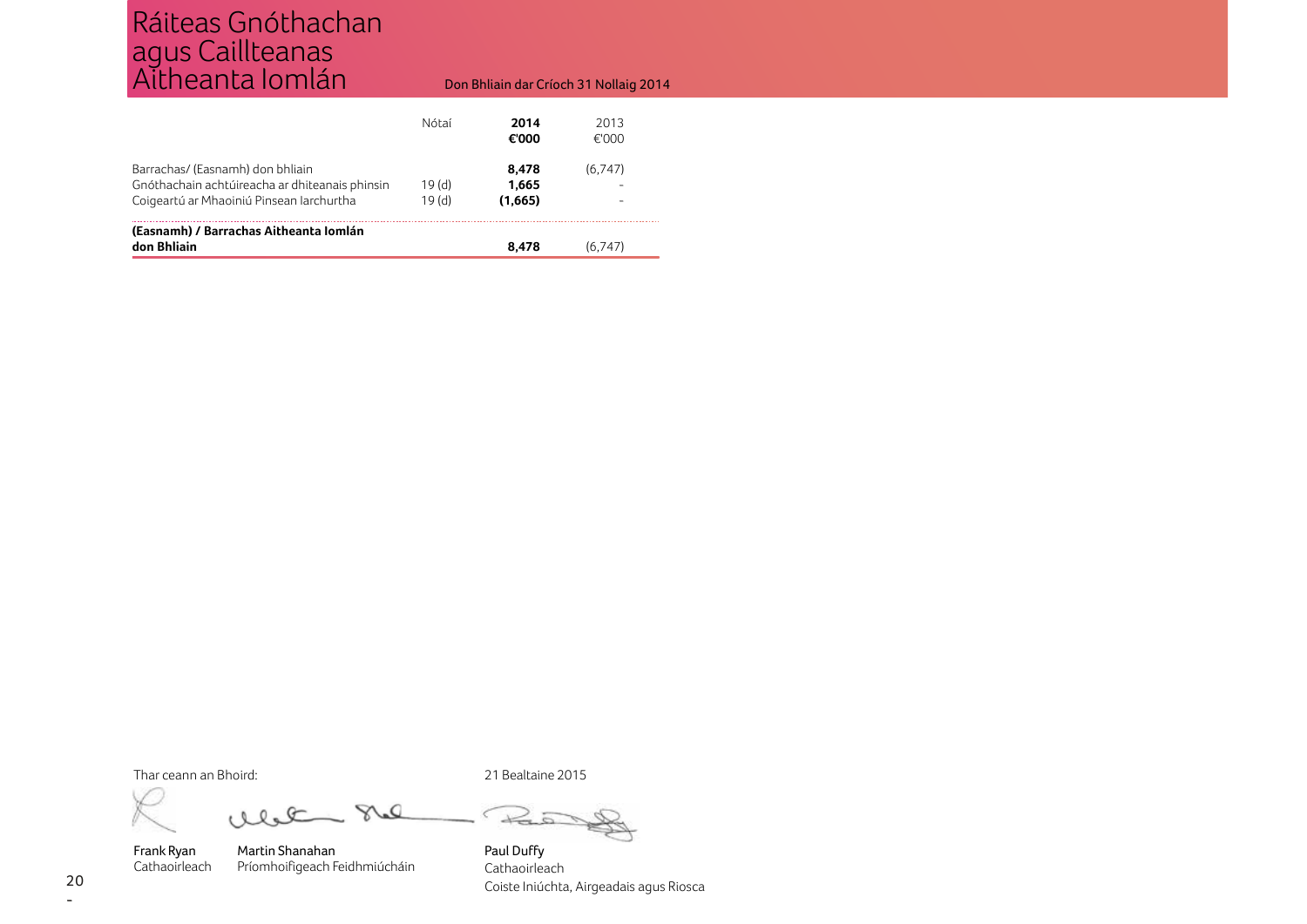| Clár Comhardaithe                                                             |          |                      | Amhail ar 31 Nollaig 2014 |
|-------------------------------------------------------------------------------|----------|----------------------|---------------------------|
|                                                                               | Nótaí    | 2014                 | 2013                      |
| Sócmhainní Seasta Inláimhsithe                                                |          | €'000                | €'000                     |
| Réadmhaoin Thionsclaíoch<br>Sócmhainní Seasta Eile                            | 13<br>14 | 111,381<br>617       | 99,928<br>531             |
|                                                                               |          | 111,998              | 100,459                   |
| Sócmhainní Doláimhsithe<br>Sócmhainní Teileachumarsáide                       | 15       |                      |                           |
| Iomlán na Sócmhainní Inláimhsithe                                             |          |                      |                           |
| agus Doláimhsithe                                                             |          | 111,998              | 100,459                   |
| Sócmhainní Reatha<br>Cuntais Infhála                                          |          |                      |                           |
| Airgead Tirim sa Bhanc agus ar láimh                                          | 16       | 11,505<br>2,988      | 10,672<br>21,524          |
| <b>Dliteanais Reatha</b>                                                      |          | 14,493               | 32,196                    |
| Cuntais Iníoctha                                                              | 17       | (3, 144)             | (5,659)                   |
| Glansócmhainní Reatha                                                         |          | 11,349               | 26,537                    |
| Infháltais Fhadtéarmacha                                                      |          |                      |                           |
| Cuntais Infhála: suimeanna a bheidh dlite<br>tar éis níos mó ná bliain amháin | 16       | 272                  | 164                       |
| Forálacha<br>Forálacha le haghaidh Dliteanas agus Muirear                     | 18       | (23,095)             | (29, 919)                 |
|                                                                               |          |                      |                           |
| Pinsin<br>Sócmhainn Maoinithe Iarchurtha i gcomhair Pinsean                   | 19       | 85,139               |                           |
| <b>Dliteanas Pinsin</b>                                                       | 19       | (85, 139)            |                           |
| Glansócmhainní                                                                |          | 100,524              | 97,241                    |
| In ionannas:                                                                  |          |                      |                           |
| Caipiteal<br><b>Cuntas Oibriúcháin</b>                                        | 12       | 111,998<br>(11, 474) | 100,459<br>(3,218)        |
|                                                                               |          |                      |                           |

Is cuid de na Ráitis Airgeadais seo iad an Bunús Cuntasaíochta, na Beartais Chuntasaíochta, an Ráiteas faoi Shreabhadh Airgid agus Nótaí 1 go 26.

Thar ceann an Bhoird: 21 Bealtaine 2015

Frank Ryan Cathaoirleach

 $28$ alet

Príomhoifigeach Feidhmiúcháin

Martin Shanahan

€  $\overrightarrow{a}$ 

Paul Duffy Cathaoirleach Coiste Iniúchta, Airgeadais agus Riosca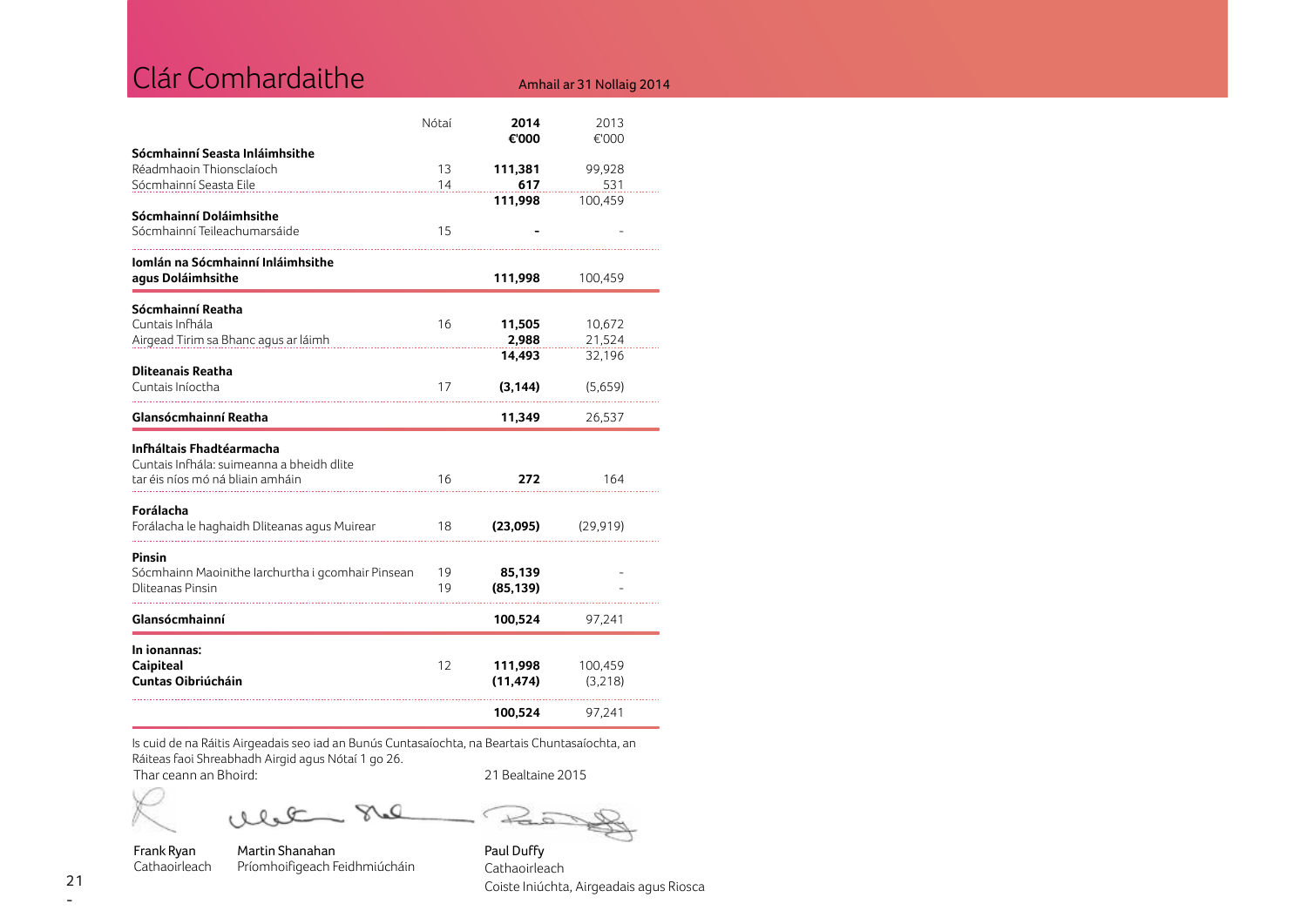## Ráiteas Faoi Shreabhadh Airgid

### Don Bhliain Dar Críoch 31 Nollaig 2014

| Imréiteach an Ghlan-Easnaimh Oibriúcháin leis an<br>nglan-insreabhadh airgid ó ghníomhaíochtaí oibriúcháin                                                                          | Nótaí                     | 2014<br>€'000                   | 2013<br>€'000                            |
|-------------------------------------------------------------------------------------------------------------------------------------------------------------------------------------|---------------------------|---------------------------------|------------------------------------------|
| Glanbharrachas/ (Easnamh) Oibriúcháin don Bhliain                                                                                                                                   |                           | 8,478                           | (6,747)                                  |
| Muirir um Dhímheas agus um Bearnú:<br>- Réadmhaoin Thionsclaíoch                                                                                                                    | 10                        | 4,397                           | 13,503                                   |
| - Sócmhainní Seasta Eile & Sócmhainní<br>Teileachumarsáide<br>Deontas an Chláir AE INTERREG 111A Amúchta<br>Caiteachas Caipitlithe<br>Brabús ar Dhiúscairt Sócmhainní<br>Ús Bainc   | 10<br>3<br>8(a)<br>6<br>5 | 360<br>(335)<br>(6,894)<br>(85) | 299<br>(38)<br>(17)<br>(4, 441)<br>(224) |
| (Méadú) / Laghdú ar shuimeanna Cuntas Infhála dlite<br>laistigh de bhliain amháin                                                                                                   |                           | (833)                           | (925)                                    |
| (Laghdú) / Méadú ar shuimeanna Cuntas Iníoctha dlite<br>laistigh de bhliain amháin<br>(Laghdú) ar Fhorálacha agus ar Mhuirir<br>(Méadú) / Laghdú ar shuimeanna Cuntas Infhála dlite |                           | (2,515)<br>(6,824)              | 2,602<br>(3,705)                         |
| tar éis níos mó ná bliain amháin<br>Méadú / (Laghdú) ar shuimeanna Cuntas Iníoctha dlite                                                                                            |                           | (108)                           | (14)                                     |
| tar éis níos mó ná bliain amháin                                                                                                                                                    |                           |                                 | (2,905)                                  |
| Glan - (Eis-sreabhadh) Airgid ó Ghníomhaíochtaí<br>Oibriúcháin                                                                                                                      |                           | (4, 359)                        | (2,612)                                  |
| Ráiteas Faoi Shreabhadh Airgid                                                                                                                                                      |                           |                                 |                                          |
| Glan - (Eis-sreabhadh) Airgid ó Ghníomhaíochtaí<br>Oibriúcháin<br>Ranníocaíocht leis an Státchiste                                                                                  | 11                        | (4,359)<br>(5, 195)             | (2,612)                                  |
| Torthaí ar Infheistíocht agus Seirbhísiú Airgeadais                                                                                                                                 | 23(a)                     | 85                              | 224                                      |
| Caiteachas Caipitil agus caiteachas airgeadais<br>Éadálacha<br>Diúscairtí                                                                                                           | 23(b)<br>23(c)            | (33,066)<br>23,999              | (1,784)<br>8,425                         |
| Bainistiú Acmhainní Leachtacha<br>(Íocaíocht isteach in) / Aistarraingt éarlaisí gearrthéarmacha                                                                                    | 23 (d)                    | 16,500                          | (5,500)                                  |
| (Laghdú) ar airgead tirim don tréimhse                                                                                                                                              |                           | (2,036)                         | (1,247)                                  |

### **Imréiteach an tsreafa airgid ghlain le gluaiseacht i nglanchistí**

| (Laghdú) ar airgead tirim don tréimhse |       | (2.036)  | (1.247) |
|----------------------------------------|-------|----------|---------|
| Méadú / Laghdú ar acmhainní leachtacha | 23(d) | (16.500) | 5.500   |
| Gluaiseacht i nglanchistí sa tréimhse  |       | (18.536) | 4.253   |
| Glanchistí ag 1 Eanáir                 | 23(d) | 21.524   | 17.271  |
| Glanchistí ag 31 Nollaig               |       | 2.988    | 21.524  |
|                                        |       |          |         |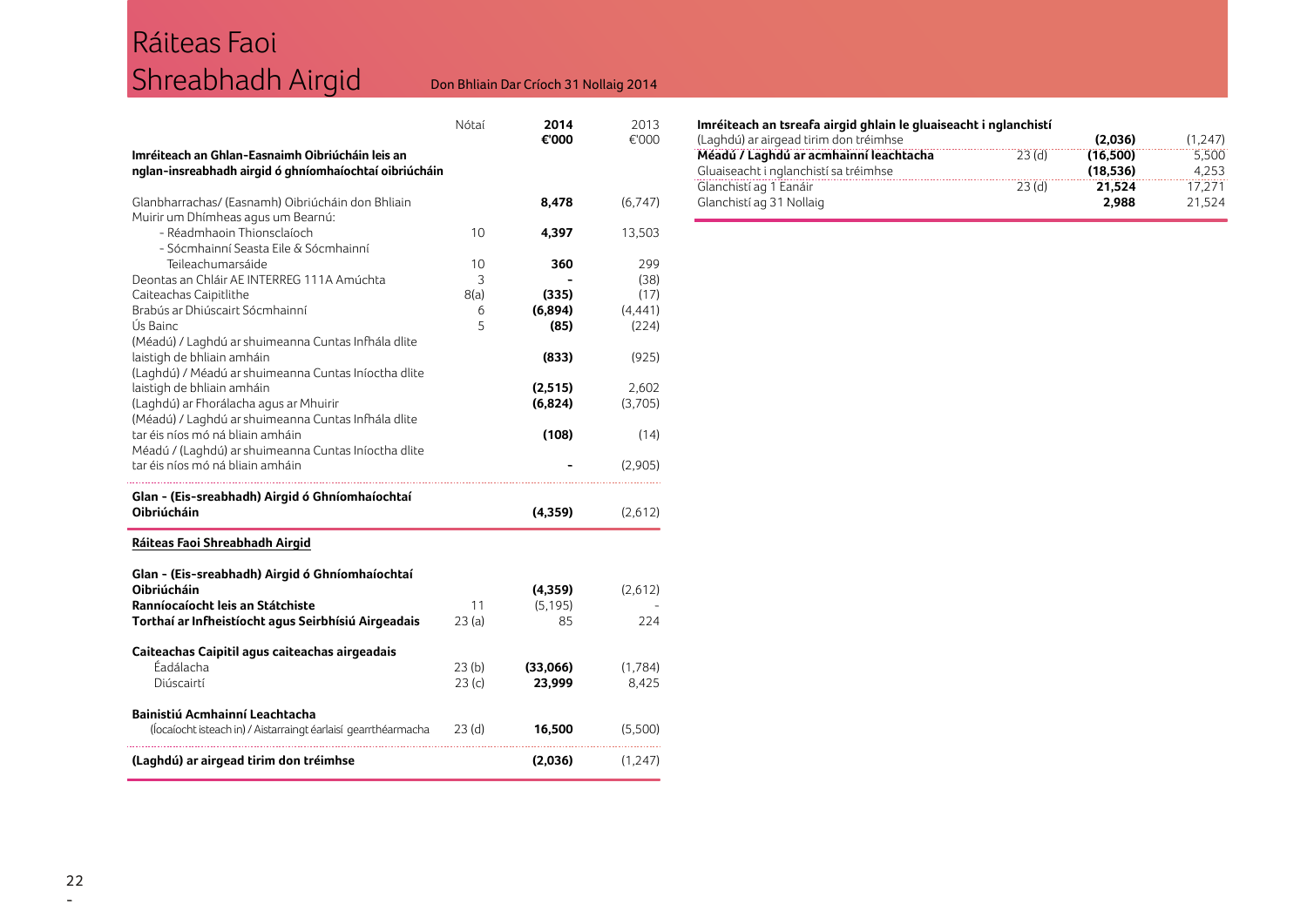### Nótaí leis na Ráitis Airgeadais

#### **1 Deontais Oireachtais**

Soláthraítear na Deontais Oireachtais faoi alt 35 den Acht um Fhorbairt Tionscail (Fondúireacht Eolaíochta Éireann) 2003. B'ionann an comhiomlán a soláthraíodh do GFT i ndáil le Deontais don Tionsclaíocht agus Deontais do Réadmhaoin Thionsclaíoch sa tréimhse idir 1 Eanáir 1994 agus 31 Nollaig 2014 agus €2.276bn

Cuimsíonn na Deontais Oireachtais mar atá sonraithe sna Ráitis Airgeadais na suimeanna airgid seo a íocadh trí vóta 32: - Poist, Fiontair agus Nuálaíocht

|                                                            |                                  | 2014    | 2013    |
|------------------------------------------------------------|----------------------------------|---------|---------|
|                                                            |                                  | €'000   | €'000   |
| Deontas um Chaiteachas ar Chur chun Cinn agus ar Riarachán |                                  |         |         |
| Caitheachas Riaracháin                                     | Vóta 32 - Fo-mhírcheann A5 (i)   | 38,805  | 40.360  |
| Deontas do Thionsclaíocht                                  | Vóta 32 - Fo-mhírcheann A5 (ii)  | 84.500  | 82,000  |
| Deontas um Réadmhaoin Thionsclaíoch                        | Vóta 32 - Fo-mhírcheann A5 (iii) | 7.500   | 4.000   |
|                                                            |                                  |         |         |
|                                                            |                                  | 130.805 | 126.360 |

Tá an Deontas um Chaiteachas ar Chur chun Cinn agus ar Riarachán ar €38.805m glan ar ranníocaíochtaí pinsin fostaithe €345,000 a cuireadh ar ais go dtí an Státchiste.

#### **2 An Ciste Náisiúnta Oiliúna**

Áirítear leis na híocaíochtaí deontais oiliúna €5.044m (féach nóta 7) íocaíochtaí deontais oiliúna ar luach €3 mhilliún (€3 mhilliún in 2013) a íocadh le cistí a fuarthas tríd an Roinn Post, Fiontar agus Nuálaíochta ón gCiste Náisiúnta Oiliúna, a riartar trí Fho-mhírcheann B3 na Roinne Oideachais agus Scileanna.

### **3 Clár INTERREG 111A an Aontais Eorpaigh**

Is é cuspóir an chláir tacaíocht a thabhairt don chomhoibriú trasteorann, don chomhtháthú sóisialta agus don fhorbairt eacnamaíoch idir réigiúin an AE. Faoin gclár úd bronnadh €10 milliún de dheontas ar GFT agus ar an Roinn Fiontar, Trádála agus Infheistíochta (RFTI) i dTuaisceart Éireann, ar leithdháileadh €4 mhilliún de ar GFT agus €6 mhilliún ar RFTI. Bronnadh an deontas ar mhaithe le cúnamh a thabhairt chun páirceanna gnó ar chaighdeán idirnáisiúnta a fhorbairt i Leitir Ceanainn agus i nDoire a chuirtear chun cinn i dteannta a chéile le haghaidh infheistíochta isteach.

In 2005 fuair GFT €4 mhilliún mar leithdháileadh deontais. I gcomhréir le beartais chuntasaíochta na Gníomhaireachta aistríodh €0.038 milliún (€0.461 milliún in 2012) den tsuim seo chuig an gCuntas Oibriúcháin in 2013, ó ioncam iarchurtha.

#### **4 Aisíocaíochtaí Deontais**

Nuair a sháraíonn cliantchuideachta na coinníollacha i gcomhaontú deontais, bíonn an deontasin in-aisghabhála. I gcaitheamh na bliana, fuair an Ghníomhaireacht €2.226 milliún (€2.444m in 2013) maidir le haisíocaíochtaí deontais.

### Don Bhliain dar Críoch 31 Nollaig 2014

| <b>5 loncam Eile</b>                                                |       |       |
|---------------------------------------------------------------------|-------|-------|
|                                                                     | 2014  | 2013  |
|                                                                     | €'000 | €'000 |
| Ioncam ó fholigean Réadmhaoine athshannta ó Forfás                  | 848   | 1.104 |
| Cóiríocht Oifige ar Léas a fholigean leis an earnáil phríobháideach | 612   | 688   |
| Ús Bainc                                                            | 85    | 224   |
| Joncam Táille maidir le Tailte Neamhfhorbartha                      | 350   | 391   |
| Ús ar Idirbhearta Maoine Tionsclaíche                               | 23    | 99    |
| Ioncam Ilghnéitheach                                                | 25    | 10    |
|                                                                     | 1.943 | 2.516 |

| 6 Brabús ar Dhiúscairt Sócmhainní              |          |           |
|------------------------------------------------|----------|-----------|
|                                                | 2014     | 2013      |
|                                                | €'000    | €'000     |
| Comaoin (táillí agus costais dhíreacha ghlana) | 23.999   | 8.425     |
| Costais Stairiúla                              | (25,048) | (20, 950) |
| Cuntas forálacha bearnúcháin                   | 1.676    | 10.018    |
| Cuntas forálacha dímheasa                      | 6.267    | 6.948     |
|                                                | 6.894    | 4.441     |

Tá an brabús ar dhiúscairt €6.894m luaite mar ghlanmhéid caillteanais €477,000.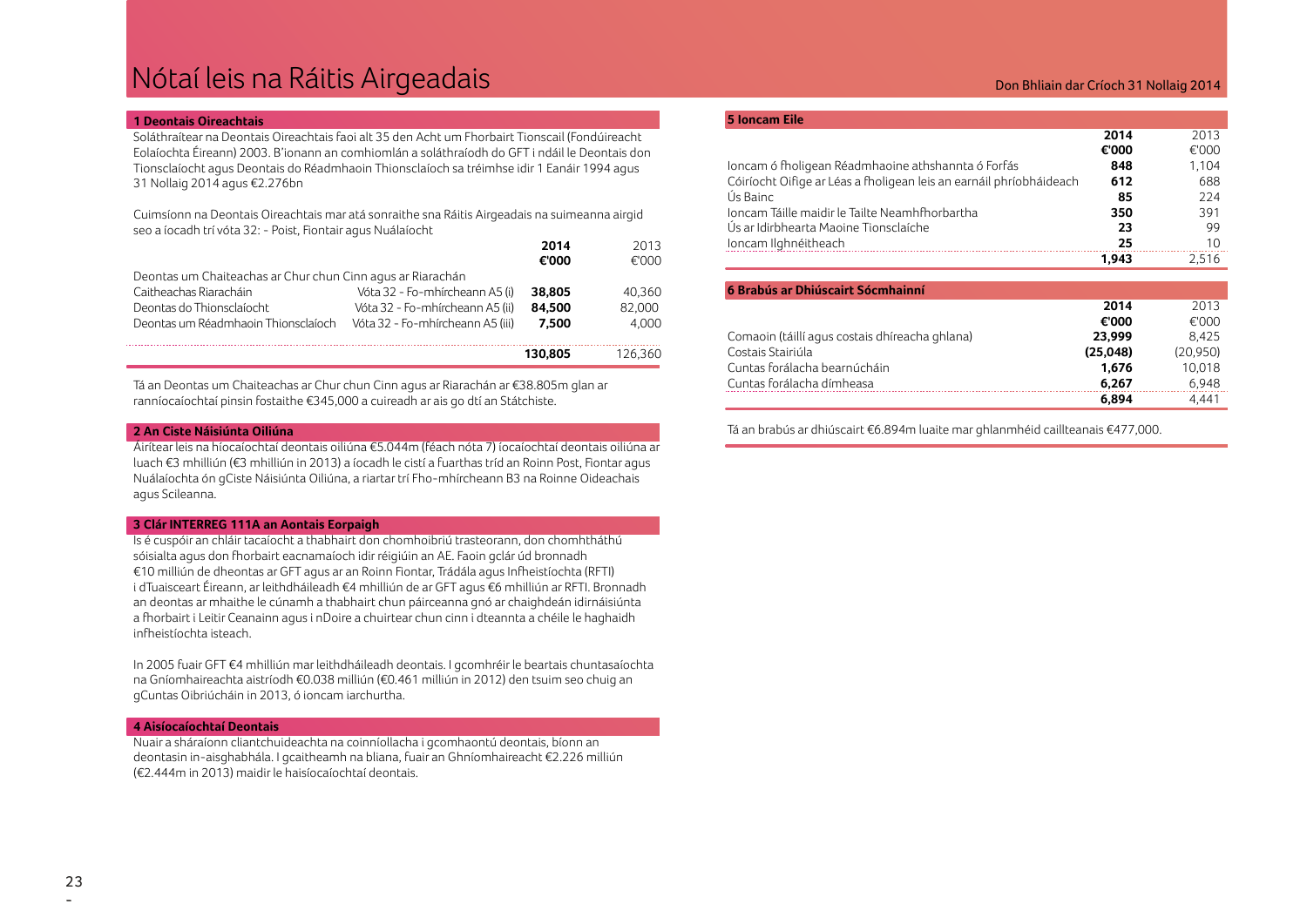### Nótaí leis na Ráitis Airgeadais (Ar lean) anns an comhainn an t-aonadh ann an t-aonadh an Críoch 31 Nollaig 2014

| 7 Deontais Iníoctha   |        |        |
|-----------------------|--------|--------|
|                       | 2014   | 2013   |
|                       | €'000  | €'000  |
| Caipiteal             | 22,565 | 12,163 |
| Fostaíocht            | 13,817 | 14,970 |
| T agus F              | 46,061 | 57,785 |
| Oiliúint              | 5,044  | 3,033  |
| Tionscadail Chaipitil | 952    |        |
|                       | 88,439 | 87.951 |

| 8 Poiblíocht, Riarachán agus Costais Ghinearálta                  |        |         |
|-------------------------------------------------------------------|--------|---------|
|                                                                   | 2014   | 2013    |
|                                                                   | €'000  | €'000   |
| (a)                                                               |        |         |
| Táillí, costais agus luach saothair Comhaltaí Boird – féach 8 (c) | 253    | 240     |
| Costais eile luach saothair - féach 8 (b)                         | 21,177 | 21,475  |
| Margaíocht, comhairliúchán, poiblíocht agus fógraíocht            | 8.898  | 9.109   |
| Riarachán Ginearálta                                              | 9.416  | 9.353   |
| Costais maoin léasaithe neamhthionscail a athshannadh ó Forfás*   | 2.418  | 3.265   |
| Táille Iniúchóireachta                                            | 51     | 51      |
| Soláthar in aghaidh Fiacha Amhrasacha                             | (513)  | (2,693) |
| Lúide: Caipitliú caiteachais a bhaineann le                       |        |         |
| forbairt maoine tionsclaíche                                      | (335)  | (17)    |
|                                                                   | 41.365 | 40.783  |

\*Costais réadmhaoine san áireamh ar léas a foirceannadh i mí Iúil 2014.

|                                                        | 2014<br>€'000 | 2013<br>€'000 |
|--------------------------------------------------------|---------------|---------------|
| (b)                                                    |               |               |
| Is iad na costais eile luach saothair atá i gceist:    |               |               |
| Pá agus Tuarastail                                     | 19.839        | 20,017        |
| Costais Leasa Shóisialaigh - Ranníocaíocht an Fhostóra | 1.128         | 1.095         |
| Costais Pinsean - Ranníocaíocht an Fhostóra            | 210           | 363           |
|                                                        | 21.177        | 21.475        |

In 2014 baineadh €1.06m de thobhach pinsin agus íocadh leis an Roinn Post, Fiontar agus Nuálaíochta é.

|                                                        | 2014   | 2013   |
|--------------------------------------------------------|--------|--------|
|                                                        | €      | €      |
| (c)                                                    |        |        |
| Ba é seo a leanas luach saothair chomhaltaí an Bhoird: |        |        |
| Frank Ryan (Cathaoirleach - ceaptha 2014)              | 20,520 | n/a    |
| Liam O'Mahony (Cathaoirleach - d'éirigh as in 2013)    | n/a    |        |
| Martin Shanahan (Príomhoifigeach Feidhmiúcháin -       |        |        |
| ceaptha 1 Meán Fómhair 2014)                           |        | n/a    |
| Barry O'Leary (Príomhoifigeach Feidhmiúcháin -         |        |        |
| d'éirigh as ar 31 Lúnasa 2014)                         |        |        |
| Lionel Alexander                                       |        |        |
| Mary Campbell                                          | 11,970 | 11,970 |
| Peter Cassells                                         | 11,970 | 11,970 |
| Dermot Curran                                          |        |        |
| Paul Duffy                                             |        |        |
| Alan Gray                                              |        |        |
| Henry McGarvey (d'éirigh as - 2013)                    | n/a    | 11,970 |
| Heather Ann McSharry (d'éirigh as - 2014)              | 11,970 | 11,970 |
| Gerard O' Mahoney (d'éirigh as - 2014)                 |        |        |
| Geraldine McGinty (ceaptha - 2014)                     | 4,762  | n/a    |

Tháinig caiteachas Chomhaltaí an Bhoird in 2014 go €10,189 agus é miondealaithe mar seo - €6,063 mar chóiríocht agus €4,126 o chostais eile taistil, do chostais chothabhála agus do chostais dheimhnithe bhia.

### **Pacáiste Luach Saothair an Phríomhoifigigh Feidhmiúcháin do 2014**

|                                                  | Tuarastal |
|--------------------------------------------------|-----------|
|                                                  |           |
| Mr Barry O'Leary (d'éirigh as 31 Lúnasa 2014)    | 126.238   |
| Mr Martin Shanahan (ceaptha 1 Meán Fómhair 2014) | 56.070    |
| Iomlán                                           | 182.308   |

Faigheann an Príomhoifigeach Feidhmiúcháin €168,210 de thuarastal i gcomhréir le socruithe pinsin caighdeánacha san earnáil phoiblí agus is féidir leis úsáid a bhaint as carr cuideachta i gcomhréir le sochar comhchineáil ar €14,070 in aghaidh na bliana (€4,265 in 2014).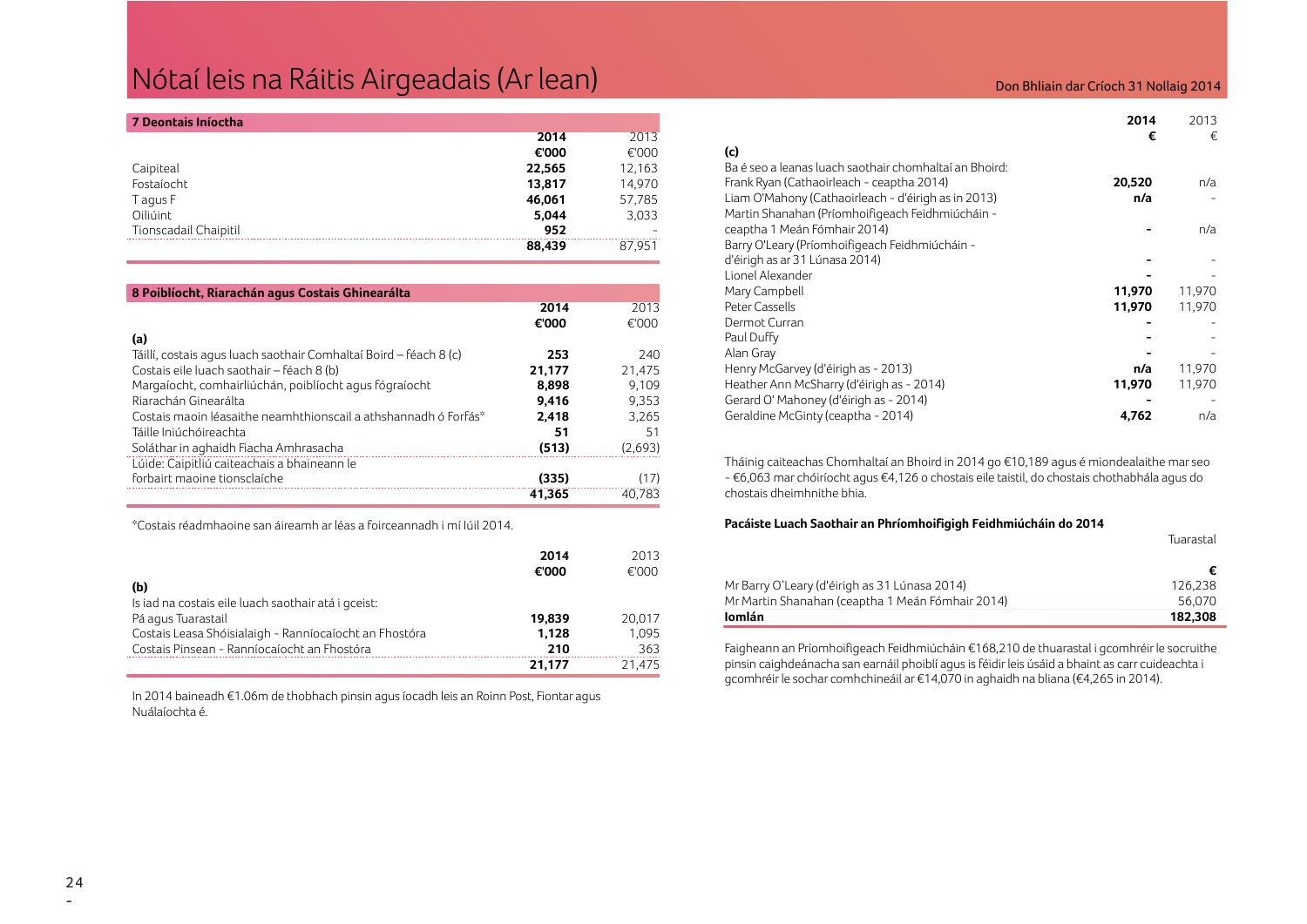### **(d)**

### **Cíos Bliantúil Iníoctha i ndáil le Cóiríocht Oifige Léasaithe**

|                       | Líon na<br>nOifigí | Dáta Eaga<br>Léasa | <b>Ollchíos</b><br>Iníoctha<br>2014<br>€'000 | Glanchíos<br>Iníoctha<br>$2014*$<br>€'000 |
|-----------------------|--------------------|--------------------|----------------------------------------------|-------------------------------------------|
| Ceannoifig            |                    | 2019               | 4,625                                        | 2,077                                     |
| Oifigí Eile Léasaithe |                    | 2034               | 1,180                                        | 932                                       |
| Oifigí Réigiúnacha    | 4                  | 2013-2028          | 322                                          | 322                                       |
| Oifigí Thar Lear      | 15                 | 2013-2019          | 1,596                                        | 1,596                                     |
|                       |                    |                    | 7,723                                        | 4,927                                     |

\* Áirítear anseo suimeanna a fuarthas ó chomhlachtaí Stáit eile agus ó thionóntaí príobháideacha atá áitithe i gcuid de na foirgnimh oifige atá i gceist.

(i) I gcás na Ceannoifige agus deich n-oifig thar lear is amhlaidh go bhfuil an chóiríocht comhlonnaithe le Gníomhaireachtaí Stáit eile agus / nó le Misin de chuid Rialtas na hÉireann.

(ii) Rinneadh athnuachan ar cheithre léas oifige in 2014 thar lear.

(iii) Tá clásal scoir i léas oifige amháin thar lear is infheidhmithe in 2015.

(iv) Níl aon réadmhaoin a úsáidtear nó atá ar fáil do chóiríocht a cuid foirne faoi úinéireacht na Gníomhaireachta.

### **(e)**

### **Tiomantais faoi Léasanna Oibriúcháin**

Is é €14.22m an tiomantas bliantúil reatha faoi léasanna oibriúcháin. Beidh deireadh leis na léasanna seo mar seo a leanas:

|                                                           |        | 2014                              |                      |            | 2013        |                      |
|-----------------------------------------------------------|--------|-----------------------------------|----------------------|------------|-------------|----------------------|
|                                                           |        | €'000                             |                      |            | €'000       |                      |
|                                                           | Maoin  | Maoin                             | Maoin                | Maoin      | Maoin       | Maoin                |
|                                                           | neamh- | thionsclaí-                       | thionsclaí-          | neamh-     | thionsclaí  | thionsclaío          |
|                                                           |        | thionsc och Áitithe och ar fáil i |                      | thionsclaí | och Áitithe | ch ar fáil i         |
|                                                           | laíoch | faoi                              | gcomhair             | och        | faoi        | gcomhair             |
|                                                           |        |                                   | léasanna poiblíochta |            |             | léasanna poiblíochta |
| laistigh de bhliain<br>amháin ón dara<br>bliain go dtí an | 1.051  |                                   |                      | 1.440      |             |                      |
| cúigiú bliain go huile                                    | 457    | 2.996                             | 3.461                | 402        | 3.148       | 3,880                |
| níos mó na 5 bliana                                       | 6.215  | 50                                |                      | 6,171      | 68          | 34                   |
|                                                           | 7.723  | 3.046                             | 3.461                | 8.013      | 3.216       | 3.914                |

In 2013, shann Forfás na léasanna ar Theach Wilton Park, Teach Knockmaun agus Teach Carrisbrook House do GFT. In 2014, thabhaigh GFT caiteachas neamhéifeachtach dar suim €1.28 milliún ar chíos agus ar chostais a bhaineann leis sin mar gheall ar spás oifige neamháitithe in dhá cheann de na foirgnimh, mar atá leagtha amach thíos. Is folúntais fhadtéarmacha iad.

| Foirgneamh                            | <b>Caiteachas</b><br>2014<br>€ | <b>Folúntais</b><br>Ráta | Costas<br>spáis<br>fholaimh           |
|---------------------------------------|--------------------------------|--------------------------|---------------------------------------|
| Teach Carrisbrook<br>Teach Knockmaun* | 1.403.126<br>763,703           | 84.9%<br>11.6%           | €<br>1.191.254<br>88.590<br>1.279.844 |

\* Léas foirceannta i mí Iúil 2014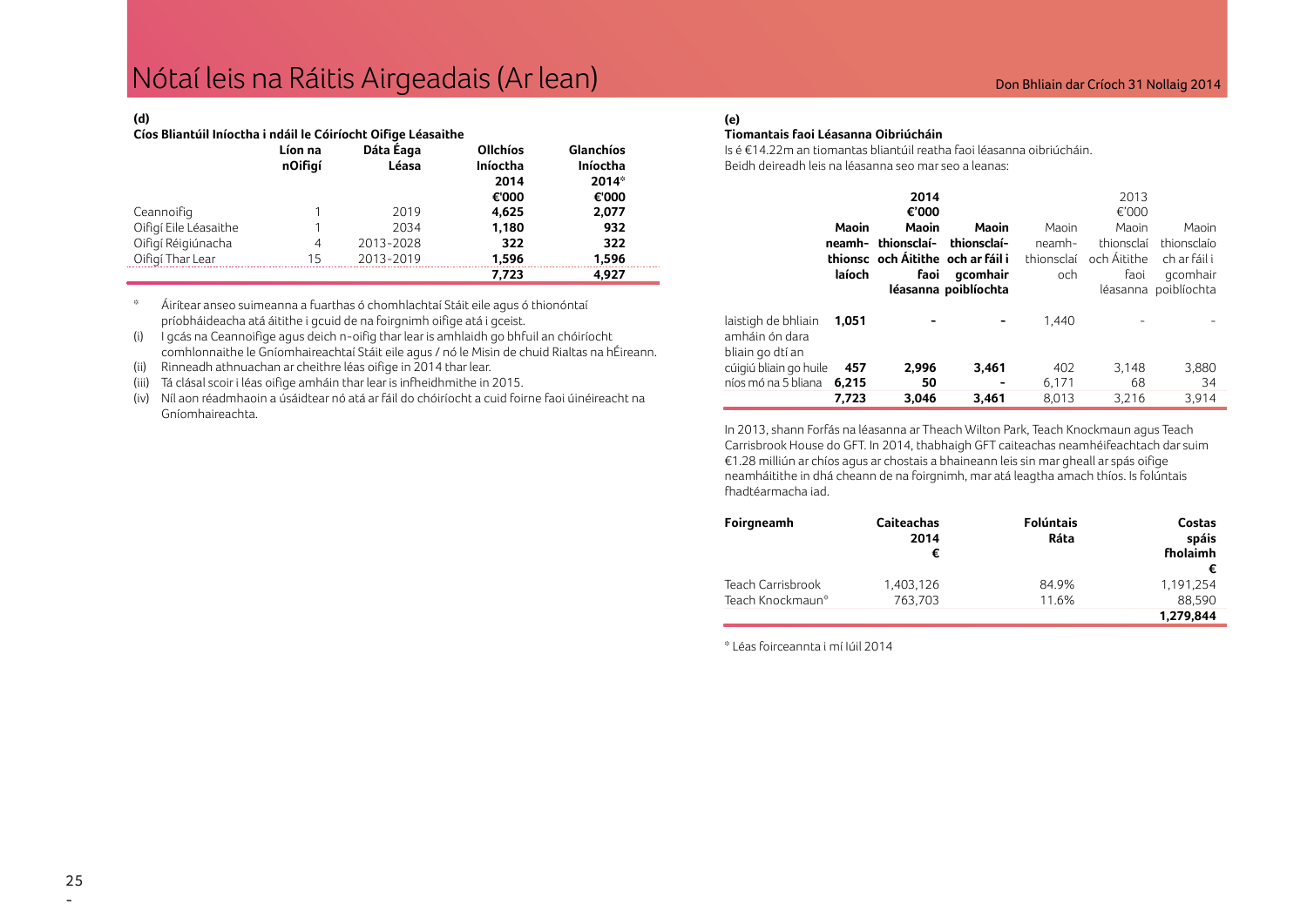### Nótaí leis na Ráitis Airgeadais (Ar lean) Don Bhliain dar Críoch 31 Nollaig 2014

#### **9 Muirir Foirgneamh Tionsclaíoch**

Áirítear leis na muirir seo na glanchostais a bhaineann le foirgnimh thionsclaíocha a chuir an earnáil phríobháideach ar fáil agus an ghlanghluaiseacht ar fhorálacha i leith léasanna oibriúcháin mar atá leagtha amach i nóta 18, chomh maith le costais árachais, slándála agus chothabhála maidir le gach foirgneamh tionsclaíochta so-mhargaithe atá ag GFT.

| 10 Muirir Dímheasa agus Bearnúcháin |       |       |        |
|-------------------------------------|-------|-------|--------|
|                                     |       | 2014  | 2013   |
|                                     | Nótaí | €'000 | €'000  |
| <b>Muirir Dímheasa</b>              |       |       |        |
| - Maoin Thionsclaíoch               | 13    | 4.397 | 8,668  |
| - Sócmhainní Seasta Eile            | 14    | 360   | 299    |
| Muirir Bearnúcháin                  |       |       |        |
| - Maoin Thionsclaíoch               | 13    |       | 4,835  |
|                                     |       | 4.757 | 13.802 |

Ríomhtar dímheas d'fhonn costas sócmhainní a dhíscríobh lúide, nuair is infheidhme, aon fhoráil bhearnúcháin le linn na coda eile dá saolré ionchais úsáideach, de réir mar a mheastar. Ní dhéantar aon fhoráil ar dhímheas maidir le talamh ná le hinfheistíochtaí. Tagann muirir bearnúcháin aníos nuair is mó an luach de réir na leabhar ar Mhaoin Thionsclaíoch agus Sócmhainní Teileachumarsáide ná a luach measta in-aisghabhála.

#### **11 Ranníocaíocht leis an Státchiste**

Mar a aontaíodh leis an Roinn Post, Fiontar agus Nuálaíochta, tá fáltais ó ghníomhaíochtaí poiblíochta agus riaracháin, aisíocaíochtaí deontais, fáltais ESF, díolachán maoine tionsclaíche agus teacht isteach ó dhíolachán agus léasú sócmhainní teileachumarsáide, más amhlaidh go bhfuil siad níos mó ná riachtanais chaiteachais na Gníomhaireachta, in-aisíoctha leis an Státchiste. Áirítear i measc na ranníocaíochtaí €5.195m (€Nialas in 2013) leis an Státchiste in 2014:

|                              | 2014  | 2013  |
|------------------------------|-------|-------|
|                              | €'000 | €'000 |
| Riarachán                    | 386   |       |
| Aisíocaíochtaí Deontais      | 2.359 |       |
| Sócmhainní Teileachumarsáide | 2.450 |       |
|                              | 5.195 |       |

Faoi threoir RPFN agus RCPA, d'íoc GFT €5.195m leis an Státchiste in 2014 i leith:

- €2.745m ciste barrachais a bhí acu ag deireadh 2013.

- €2.45m a fuarthas mar chuid de ghlanadh le féichiúnaí, a raibh foráil leis cheana mar dhrochfhiacha.

| <b>12 Caipiteal</b>                    |       |        |         |           |          |
|----------------------------------------|-------|--------|---------|-----------|----------|
|                                        |       |        | 2014    |           | 2013     |
|                                        | Nótaí | €'000  | €'000   | €'000     | €'000    |
| Ar 1 Eanáir                            |       |        | 100.459 |           | 116.444  |
| Glanghluaiseachtaí ar:                 |       |        |         |           |          |
| - Maoin Thionsclaíoch                  | 13    | 11,453 |         | (16, 189) |          |
| - Sócmhainní Seasta Eile               | 14    | 86     |         | 204       |          |
| Aistriú ó/ (go) Sócmhainní Oibriúcháin |       |        | 11.539  |           | (15,985) |
| Ar 31 Nollaig                          |       |        | 111.998 |           | 100.459  |

#### **13 Sócmhainní Seasta Inláimhsithe – Maoin Thionsclaíoch**

|                                | <b>Talamh</b> | <b>Forbairt</b> |               | <b>Maoin Maoin thion-</b> | <b>lomlán</b>     |
|--------------------------------|---------------|-----------------|---------------|---------------------------|-------------------|
|                                |               | Suímh           | thionsclaíoch | sclaíoch ar               |                   |
|                                |               |                 |               | Áitithe fáil i gcomhair   |                   |
|                                |               |                 | faoi          | cur chun cinn             |                   |
|                                |               |                 | léasanna      |                           |                   |
| Costas                         | €'000         | €'000           | €'000         | €'000                     | €'000             |
| Ar 1 Eanáir                    | 257,869       | 160,812         | 20,812        | 4,855                     | 444,348           |
| Méid breise                    | 21,248        | 2,727           | 53            | 8,927                     | 32,955            |
| Aistrithe                      |               |                 | 7,644         | (7,644)                   |                   |
| Diúscairtí                     | (15, 495)     | (4,986)         | (3,781)       |                           | $(737)$ (24,999)  |
| Ar 31 Nollaig                  | 263,622       | 158,553         | 24,728        |                           | 5,401 452,304     |
| Foráil do Bhearnúchán          |               |                 |               |                           |                   |
| Ar 1 Eanáir                    | 169,721       | 8,549           | 4,189         |                           | 3,189 185,648     |
| Muirear don Bhliain            |               |                 |               |                           |                   |
| Aistrithe                      |               |                 | 2,720         | (2,720)                   |                   |
| Diúscairtí                     | (892)         | (385)           | (399)         |                           | (1,676)           |
| Ar 31 Nollaig                  | 168,829       | 8,164           | 6,510         |                           | 469 183,972       |
| <b>Foráil do Dhímheas</b>      |               |                 |               |                           |                   |
| Ar 1 Eanáir                    |               | 146,370         | 11,358        |                           | 1,044 158,772     |
| Muirear don Bhliain            |               | 3,595           | 214           | 588                       | 4.397             |
| Aistrithe                      |               |                 | 3,786         | (3.786)                   |                   |
| Diúscairtí                     |               | (4,714)         | (1,405)       | (99)                      | (6,218)           |
| Ar 31 Nollaig                  |               | 145,251         | 13,953        |                           | $(2,253)$ 156,951 |
| <b>Glanmhéid Leabhair</b>      |               |                 |               |                           |                   |
| Ar 31 Nollaig                  | 94,793        | 5,138           | 4,265         |                           | 7,185 111,381     |
| Ar 1 Eanáir                    | 88,148        | 5,893           | 5,265         | 622                       | 99,928            |
| Glanghluaiseachtaí don bhliain |               |                 |               |                           | 11,453            |

(a) Is mar seo a leanas atá saolré mheasta ionchais úsáideach maoine tionsclaíche, ar ríomhadh dímheas trí thagairt dó:

| (i) Foirgnimh                | 33 bliain  |
|------------------------------|------------|
| (ii) Costais Forbartha Suímh | 10 mbliana |

(b) Áirítear sa tábla thuas suim a bhaineann le comhaontú a rinne an Ghníomhaireacht in 2004 le Comhairle Contae Fhine Gall le tailte a fhorbairt i mBaile Bhlainséir, Baile Átha Cliath ar leis an chomhairle iad, chun iad a dhíol ina dhiaidh sin le fiontair thionsclaíocha. Faoi théarmaí an tsocraithe, tá GFT freagrach as feabhsúcháin infreastruchtúir a dhéanamh ar na tailte. Íocann an Ghníomhaireacht as costais iomlána na hoibre seo agus tá sí i dteideal leath d'fháltais aon díolacháin. €Nialas an ghlansuim leabhair a chuimsítear thuas maidir leis an socrú seo.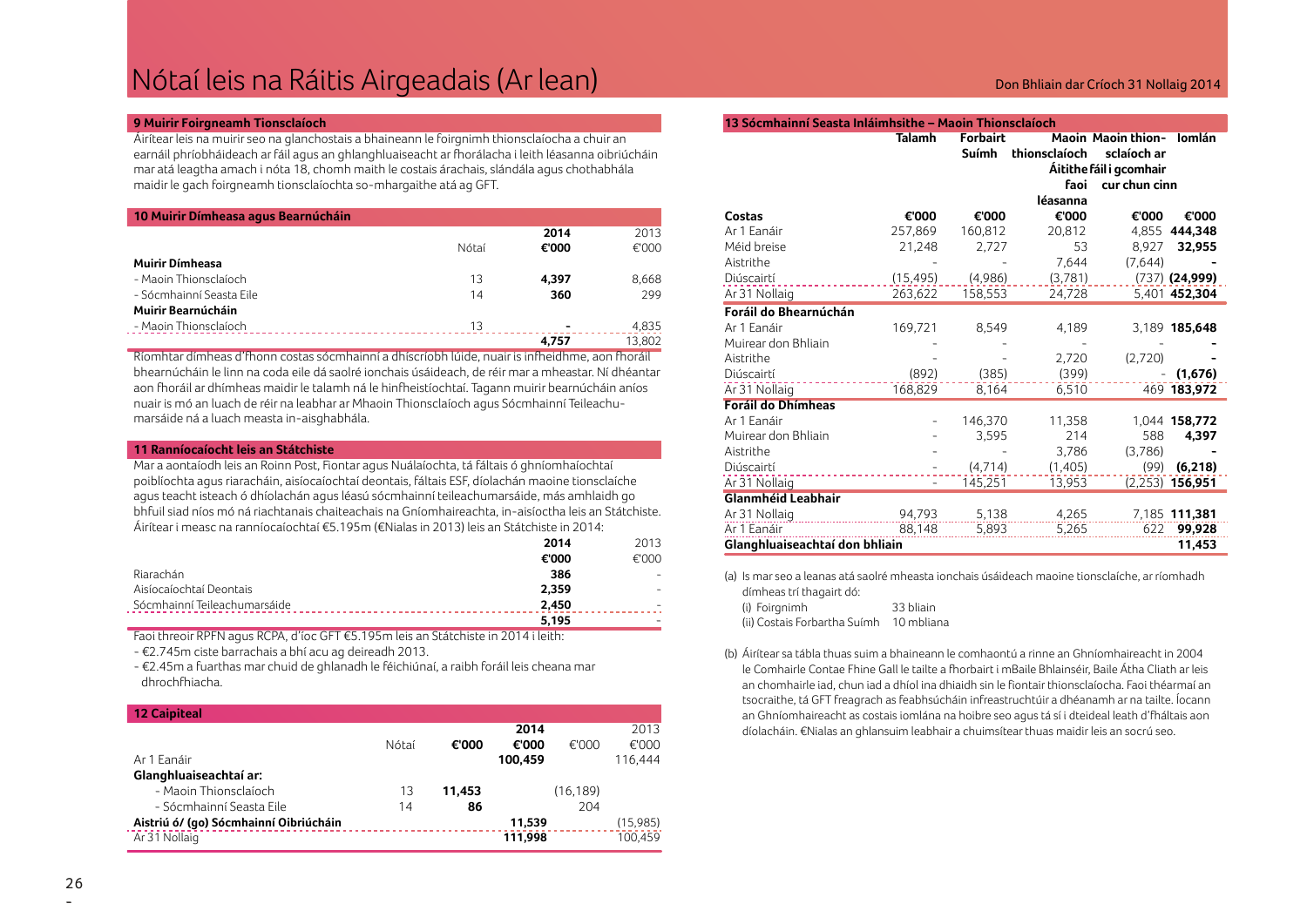### Nótaí leis na Ráitis Airgeadais (Ar lean)

| <b>14 Sócmhainní Seasta Eile</b> |  |
|----------------------------------|--|

|                                      | Mótarfheithiclí | <b>Trealamh</b><br>Oifige agus<br>Ríomhaireachta<br>Fearais &<br><b>Feistis</b> | Iomlán |
|--------------------------------------|-----------------|---------------------------------------------------------------------------------|--------|
| Costas                               | €'000           | €'000                                                                           | €'000  |
| Ar 1 Eanáir                          |                 | 8,948                                                                           | 8,948  |
| Breiseanna                           | 12              | 434                                                                             | 446    |
| Aistriú ó ghníomhaireacht stáit eile |                 | 846                                                                             | 846    |
| Diúscairtí                           |                 | (49)                                                                            | (49)   |
| Ar 31 Nollaig                        | 12              | 10,179                                                                          | 10,191 |
| Foráil le haghaidh Dímheasa          |                 |                                                                                 |        |
| Ar 1 Eanáir                          |                 | 8,417                                                                           | 8,417  |
| Muirear don Bhliain                  | 12              | 348                                                                             | 360    |
| Aistriú ó ghníomhaireacht stáit eile |                 | 846                                                                             | 846    |
| Diúscairtí                           |                 | (49)                                                                            | (49)   |
| Ar 31 Nollaig                        | 12              | 9,562                                                                           | 9,574  |
| Glanmhéid na Leabhar                 |                 |                                                                                 |        |
| Ar 31 Nollaig                        |                 | 617                                                                             | 617    |
| Ar 1 Eanáir                          |                 | 531                                                                             | 531    |
| Glanghluaiseacht don Bhliain         |                 | 86                                                                              | 86     |

Seo a leanas saolré úsáideach measta sócmhainní seasta, le tagairt don dímheas a ríomhadh ina leith:

| (i) Mótarfheithiclí                       | 4 bliana |
|-------------------------------------------|----------|
| (ii) Trealamh Oifige/Fearais agus Feistis | 5 bliana |
| (iii) Trealamh Ríomhaireachta             | 3 bliana |

### **15 Sócmhainní Teileachumarsáide**

Agus é ag gníomhú de bhun cinneadh Rialtais, chuaigh GFT Éireann, i gcomhar leis an Roinn Fiontar Poiblí (arb í an Roinn Cumarsáide, Fuinnimh agus Acmhainní Nádúrtha anois í), i mbun conarthaí in 1999 do cheannach sócmhainní teileachumarsáide i bhfoirm ceart dochloíte chun leas a bhaint as cion ainmnithe de líonra teileachumarsáide domhanda ar feadh tréimhse 25 bliain ón mbliain 2000 ar aghaidh. Díoladh cuid den toilleadh a cheannaigh GFT Éireann le roinnt soláthróirí seirbhíse. Tá costas stairiúil €38.85 milliún ar na sócmhainní fágtha, ar díscríobhadh an tsuim sin trí mheán €21 milliún de mhuirear bearnaithe in 2002 agus €17.85 milliún de dhímheas comhiomlán thar ocht mbliana ón mbliain 2000 ar aghaidh, arb é glanluach leabhair €Nialais a thoradh.

### Don Bhliain dar Críoch 31 Nollaig 2014

| 16 Cuntais Infhála                                                                                                          |          |         |
|-----------------------------------------------------------------------------------------------------------------------------|----------|---------|
|                                                                                                                             | 2014     | 2013    |
| Suimeanna a bheidh dlite laistigh de bhliain amháin:                                                                        | €'000    | €'000   |
| Cuntais Infhála agus Réamhíocaíochtaí                                                                                       | 13.992   | 12.664  |
| Suimeanna dlite i ndáil le diúscairt Sócmhainní                                                                             |          |         |
| Teileachumarsáide                                                                                                           |          | 3,206   |
| Soláthar le haghaidh Fiacha Amhrasta                                                                                        | (2, 487) | (5,303) |
| Suimeanna dlite i ndáil le diúscairt Réadmhaoine Tionsclaíche                                                               | (1)      | (1)     |
| Ús Infhála                                                                                                                  |          | 106     |
|                                                                                                                             | 11,505   | 10.672  |
| Suimeanna a bheidh dlite tar éis níos mó ná bliain amháin:<br>Suimeanna dlite i ndáil le diúscairt Réadmhaoine Tionsclaíche | 272      | 164     |
|                                                                                                                             | 11.777   | 10.836  |

| 17 Cuntais Iníoctha                                  |       |       |
|------------------------------------------------------|-------|-------|
|                                                      | 2014  | 2013  |
| Suimeanna a bheidh dlite laistigh de bhliain amháin: | €'000 | €'000 |
| Cuntais Iníoctha agus Fabhruithe                     | 2.974 | 2.561 |
| Suim atá dlite ar Dhíolacháin Neamhchríochnaithe     | 170   | 3.098 |
|                                                      | 3.144 | 5.659 |

In 2014, rinne GFT an íocaíocht dheiridh €3.05m i leith muirir ar thalamh tionsclaíoch bainteach le díolachán neamhchríochnaithe.

| 18 Foráil le haghaidh Dliteanas agus Muirear |         |         |
|----------------------------------------------|---------|---------|
|                                              | 2014    | 2013    |
| Foráil le haghaidh Léasanna Oibriúcháin      | €'000   | €'000   |
| Ar 1 Eanáir                                  | 29.919  | 33.624  |
| Glan(laghdú) don bhliain                     | (6.824) | (3.705) |
| Iomlán ar 31 Nollaig                         | 23.095  | 29.919  |

Cuimsíonn an Soláthar do Léasanna Oibriúcháin:

- Costais fhéideartha d'athchóiriú foirgnimh a bhaineann le hoibleagáidí faoi léasanna oibriúcháin.
- Costais todhchaí ag éirí as léasanna oibriúcháin a mheastar a sháróidh na suimeanna is in-aisghabhála ó fholéasaithe.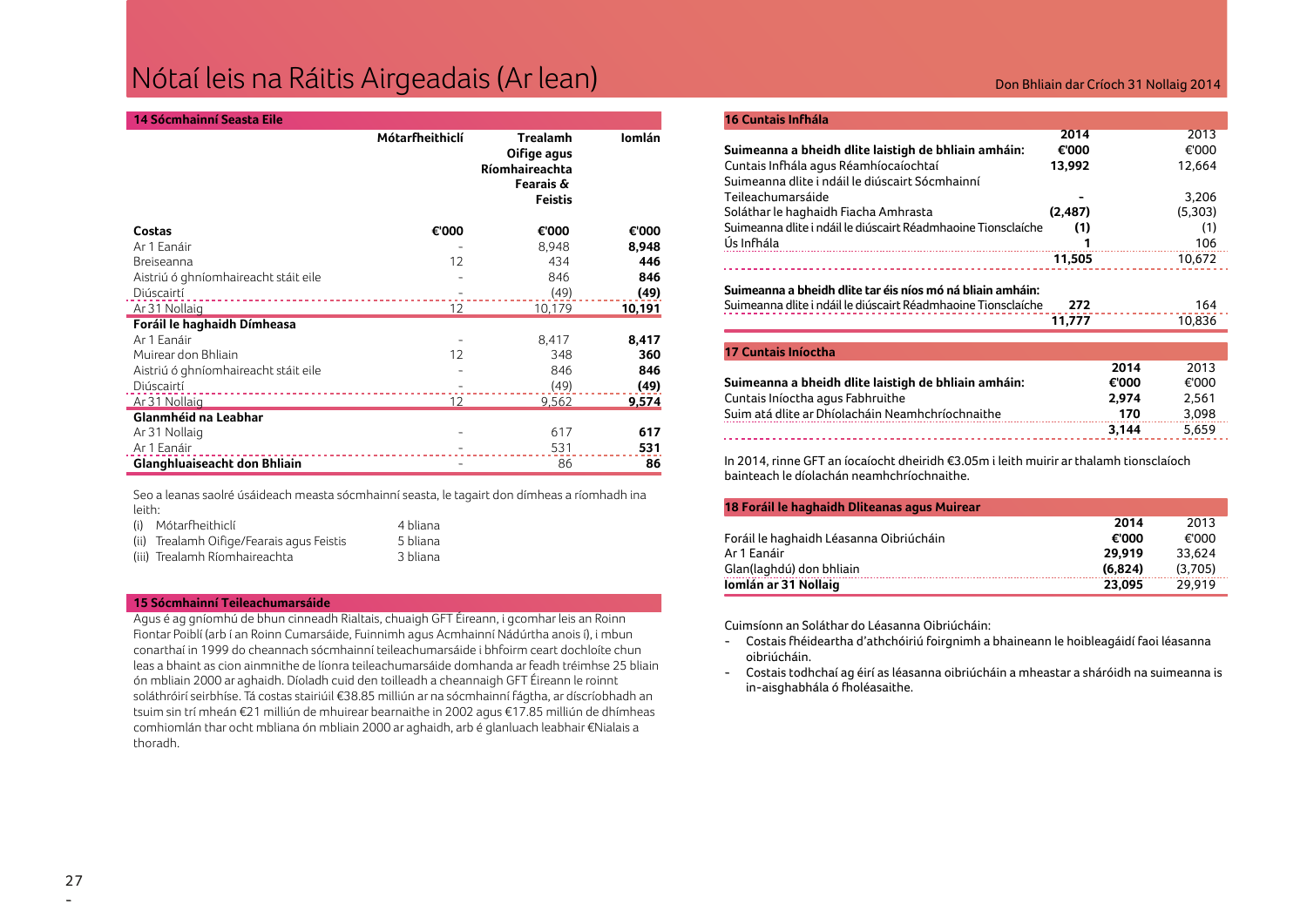### Nótaí leis na Ráitis Airgeadais (Ar lean)

### Don Bhliain dar Críoch 31 Nollaig 2014

#### **19 Pinsin (a)**

Tá freagracht ar GFT i leith costais phinsin do bhaill foirne a éiríonn as tar éis 16 Iúil 2014, faoin Acht um Fhorbairt Tionscail (Forfás a Dhíscaoileadh 2014). Beidh na baill foirne a bhí ina mbaill i Scéim Pinsin Forfás ag dul isteach i Scéim nua GFT ar théarmaí atá chomh fabhrach leis na téarmaí a bronnadh orthu faoi Scéim Forfás tráth díreach roimh an dáta aistrithe. Beidh na catagóirí foirne a leanas faoi chumhdach scéim GFT :

### **Foireann Faoi Chumhdach**

(a) Baill foirne a earcaíodh roimh nó ar 5 Aibreán 1995. (b) Baill foirne a earcaíodh tar éis 5 Aibreán 1995 agus roimh 1 Eanáir 2013. (c) Baill foirne a earcaíodh ó 1 Eanáir 2013 ar baill iad den Scéim Pinsean Seirbhíse Poiblí Aonair.

#### **Cineál**

Ranníocach, Sochar Sainithe, Neamhchistithe. Áirítear líon beag dóibh siúd i gcatagóir (b) ar bhonn neamh-ranníocach.

Áirítear scéimeanna do Chéilí agus do Pháistí i ngach ceann de na Scéimeanna.

Tháinig an Scéim nua Seirbhíse Poiblí Aonair ("Scéim Aonair") in éifeacht ar 1 Eanáir 2013. Beidh daoine a théann isteach sa tseirbhís poiblí ina n-iontrálaithe den chéad uair an 1 Eanáir 2013 nó ina dhiaidh sin ina mbaill den Scéim Pinsean Seirbhíse Poiblí Aonair, i gcoitinne. Leagtar amach rialacha na Scéime Aonair san Acht um Pinsin Seirbhíse Poiblí (Scéim Aonair agus Forálacha eile) 2012. Ní chuirtear dliteanais Phinsin i leith na ndaoine atá fostaithe faoin Scéim Seirbhíse Poiblí Aonair isteach san áireamh i bpinsin 2014 mar nach ngnóthóidh siad cearta pinsin go dtí go mbeidh dhá bhliain curtha isteach acu.

Déanann GFT na glanchostais a bhaineann le gnáthscor a shásamh. Íoctar na costais seo as ioncam reatha. Úsáidtear ranníocaíochtaí a fhaightear ó bhaill foirne sna scéimeanna ranníocaíochta neamhchistithe mar atá leagtha amach thuas chun cuid de na dliteanais reatha phinsin a mhaoiniú.

(a.1) Faoin Acht um Bearta Airgeadais (Forálacha Ilghnéitheacha) 2009, aistríodh na sócmhainní a bhain leis an Iar-Údarás Forbartha Tionscail go dtí an Cúlchiste Náisiúnta Pinsean ar 31 Nollaig 2009. Tá na scéimeanna pinsin atá bainteach leis an dá chiste seo bailí riamh do bhaill atá ann cheana féin gan cur isteach ar shochair ná ar fhorálacha ábhartha do bhaill. Cuireann GFT Éireann ranníocaíochtaí fostaithe ar ais go dtí an Státchiste. Chuir GFT €345k de ranníocaíochtaí fostaithe ó na scéimeanna seo ar ais go dtí an Státchiste in 2014 agus íoctar costais phinsin de réir Deontas Oireachtais Vóta 32 Fo-mhírcheann A5 (i).

### **(b)**

### **Nochtadh Pinsin faoi FRS17**

Géilleann an Cleachtas um Thuairisiciú Airgeadais (FRS17) go léireoidh na ráitis airgeadais luach cothrom na sócmhainní agus na ndliteanas ó oibleagáidí aoisliúntais fhostóra agus aon mhaoiniú ábhartha, agus na costais a aithint a bhaineann le sochair aoisliúntais a chur ar fáil, sna tréimhsí cuntasaíochta ina ngnóthaíonn fostaithe iad.

| (c)                                                          | 2014    | 2013  |
|--------------------------------------------------------------|---------|-------|
| Anailís ar Mhuirear Iomlán Pinsin                            | €'000   | €'000 |
|                                                              |         |       |
| Costais Seirbhíse                                            | 1,965   |       |
| Ús ar Dhliteanais Scéim Pinsin                               | 1,293   |       |
| Ranníocaíochtaí Fostaithe a úsáidtear in íocaíocht Phinsean  | (345)   |       |
|                                                              | 2,913   |       |
| (d)                                                          | 2014    | 2013  |
|                                                              |         |       |
|                                                              | €'000   | €'000 |
| Anailís ar mhéid aitheanta sa Ráiteas Gnóthachain            |         |       |
| agus Caillteanais Aitheanta Iomlán                           |         |       |
| Gnóthachain ó thaithí                                        | 2,263   |       |
| Athruithe sna Boinn Tuisceana (Caillteanais)<br>. <u>.</u> . | (598)   |       |
| Gnóthachain Achtúireacha                                     | 1,665   |       |
|                                                              |         |       |
| (e)                                                          | 2014    | 2013  |
|                                                              | €'000   | €'000 |
| <b>Dliteanas Pinsin</b>                                      |         |       |
| Aistriú ó Forfás                                             | 76,722  |       |
| Uasdátú*                                                     | 7,752   |       |
| Costas Seirbhíse Láithreach                                  | 1,965   |       |
| Costais Úis                                                  | 1,293   |       |
| Íocaíochtaí do Phinsinéirí                                   | (928)   |       |
| (Gnóthachan)/ Caillteanas Achtúireacha                       | (1,665) |       |
| Luach Reatha Oibleagáidí na Scéime ar 31 Nollaig             | 85,139  |       |

\*Uasdátú – Tar éis an aistrithe ó Forfás, rinneadh luach an aistrithe a uasdátú le go mbeidh taifead ann de líon na bpinsinéirí a d'éirigh as tar éis an dáta aistrithe ar 16 Iúil 2014.

### **(f)**

| Glanmhaoiniú iarchurtha do phinsin i mbliana                      | 2014  | 2013                     |
|-------------------------------------------------------------------|-------|--------------------------|
|                                                                   | €'000 | €'000                    |
| Maoiniú in-aisghabhála i leith Chostais Phinsin na Bliana Láithrí | 3.258 | $\overline{\phantom{0}}$ |
| Maoiniú i gcomhair Pinsin a íoc                                   | (928) | -                        |
|                                                                   | 2.330 |                          |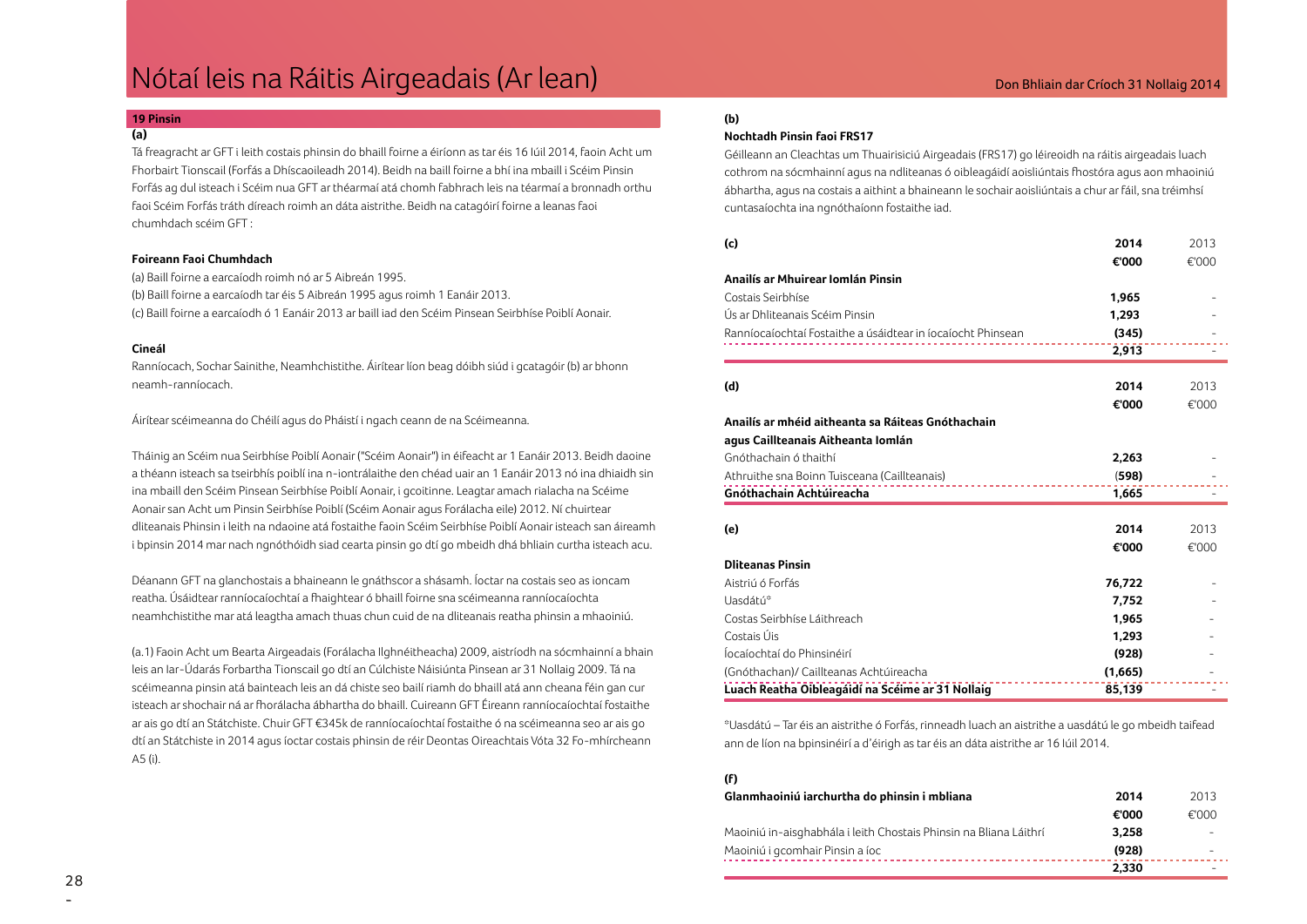### Nótaí leis na Ráitis Airgeadais (Ar lean) anns an comhainn an críoch 31 Nollaig 2014

Aithníonn GFT mar shócmhain méid atá comhfhreagrach leis an dliteanas neamhchistithe iarchurtha le haghaidh pinsean de réir na mbonn tuisceana a leagtar amach thíos agus de réir roinnt imeachtaí san am a chuaigh thart. I measc na gcásanna seo áirítear an bonn reachtúil le haghaidh bhunú na scéimeanna aoisliúntais, agus an beartas agus cleachtas atá ann i leith maoiniú i gcomhair pinsin seirbhíse poiblí lena n-áirítear ranníocaíochtaí fostaithe agus an próiseas meastachán bliantúil. Níl aon fhianaise ann a thabharfadh le fios do GFT nach mbeidh an beartas maoinithe seo in ann suimeanna dá leithéid a sheasamh i gcomhréir leis an gcleachtas reatha.

€85.139m san iomlán a bhí ar an tsócmhainn iarchurtha mhaoinithe i gcomhair pinsean ar 31 Nollaig 2014. Bunaítear cainníochtú an dliteanais ar bhonn tuisceana airgeadais a leagtar amach i nóta 19 (g). Déantar na boinn tuisceana atá in úsáid, agus atá bunaithe ar chomhairle achtúireacha, a mholadh don Roinn Post, Fiontar agus Nuálaíochta.

### **(g)**

### **Luacháil**

 Bunaíodh an luacháil atá in úsáid le haghaidh nochtadh FRS17 ar luacháil iomlán achtúireach ar 31 Nollaig 2014. Ba iad seo a leanas na boinn tuisceana airgeadais a cuireadh i bhfeidhm le dliteanais scéime faoi FRS17 a ríomh amhail ar 31 Nollaig 2014;

| Modh Luachála- Aonad réamh-mheasta                               | 2014       | 2013   |
|------------------------------------------------------------------|------------|--------|
| Ráta Lascaine                                                    | 2.40% p.a. |        |
| Méaduithe ar thuarastail todhchaí                                | 2.75% p.a. |        |
| Méaduithe ar phinsin stáit todhchaí                              | 2.75% p.a. |        |
| Méaduithe ar phinsin todhchaí                                    | 2.25% p.a. |        |
| Ráta Boilscithe                                                  | 1.25% p.a. |        |
| Bliain ina mbaintear amach aois 65                               | 2014       | 2034   |
| Ionchas Saoil - Fir                                              | 20.8       | 23.3   |
| Ionchas Saoil - Mná                                              | 23.4       | 25.5   |
| (h)                                                              |            |        |
| Tuairisc ar Oibleagáidí sochair shainithe- dar tús 2014          |            | 2014   |
| Ag deireadh na bliana 31 Nollaig                                 |            | €'000  |
| Oibleagáid shochair shainithe                                    |            | 85,139 |
| (Gnóthachain) / Caillteanais ó Thaithí ar Dhliteanais na Scéime: |            |        |
| Méid                                                             |            | 2,263  |

### Mar Chéatadán de Dhliteanais na Scéime 2008 agus an t-aisceoir 2008 agus 2008 agus 2008 agus 2008 agus 2008 ag **Iomlán Gnóthachain/ (Caillteanais) aitheanta sa Ráiteas Gnóthachan agus Caillteanas Aitheanta Iomlán** Méid 1,665

| Méid                                   | 1.665 |
|----------------------------------------|-------|
| Mar Chéatadán de Dhliteanais na Scéime | 2.0%  |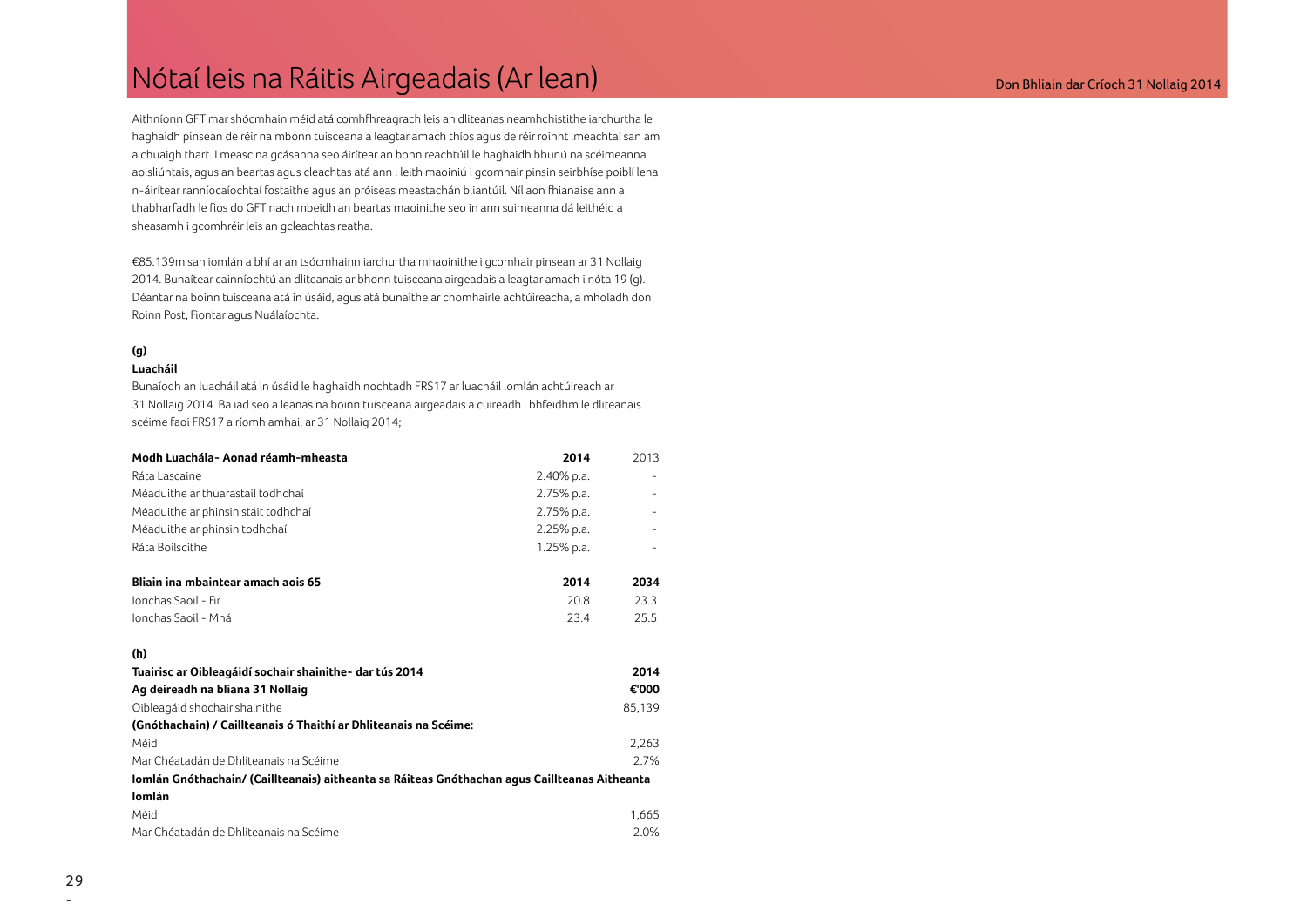### Nótaí leis na Ráitis Airgeadais (Ar lean) anns an comhainn an críoch 31 Nollaig 2014

#### **20 Gealltanais**

Meastar gurb ionann na híocaíochtaí sa todhchaí ar dócha iad a bheith ag eascairt as Gealltanais Deontais agus €232m ar 31 Nollaig 2014 (2013: €226m).

B'ionann Gealltanais Chaipitil gan íoc ag 31 Nollaig 2014 ar chonarthaí as éadáil agus forbairt na Réadmhaoine Tionsclaíche agus €11m (2013: €9m).

### **21 Cánachas**

Foráiltear díolúine ó cháin in alt 227 den Acht Comhdhlúite Cánacha 1997 d'ioncam na gcomhlachtaí stáit neamhthráchtála. Níl feidhm ag an díolúine seo maidir le hús ó thaiscí. Nuair a bhíonn an t-ús infhaighte faoi réir cánach ag an bhfoinse (e.g. DIRT), cuirtear an ghlansuim infhaighte do shochar an Chuntais Oibriúcháin.

Táthar tar éis leas a bhaint as díolúine ó chánachas áitiúil i roinnt tíortha ina bhfeidhmíonn an Ghníomhaireacht faoi alt Seirbhísí Rialtais an chomhaontaithe ábhartha um chánachas dúbailte. Leanann an Ghníomhaireacht lena hathbhreithniú ar an staid sin, agus í ag féachaint go gníomhach le soiléiriú a fháil an mbaineann aon chánacha fostaíochta thar lear le haon cheann de na dlínsí inar baineadh leas as an díolúine. D'fhéadfadh dliteanas do chánacha eascairt ón athbhreithniú ach i bhfianaise na héiginnteachta maidir leis an tsuim, más ann di, i leith aon dliteanais theagmhasaigh fhéideartha dá leithéid, ní dhearnadh aon fhoráil ina leith sna Ráitis Airgeadais don bhliain dar críoch 31 Nollaig 2014.

| 22 Ioncam agus Caiteachas Réadmhaoine Tionsclaíche               |       |           |         |  |
|------------------------------------------------------------------|-------|-----------|---------|--|
|                                                                  |       | 2014      | 2013    |  |
| loncam:                                                          | Nótaí | €'000     | €'000   |  |
| Deontas an Oireachtais                                           |       | 7,500     | 4,000   |  |
| Joncam Cíosa Chliantchuideachtaí GFT Éireann                     |       | 1,636     | 1,660   |  |
| Joncam Táille i ndáil le Tailte Neamhfhorbartha                  | 5     | 350       | 391     |  |
| Ús ar Dhíolacháin                                                | 5     | 23        | 99      |  |
| Brabús ar Dhiúscairt Réadmhaoine Tionsclaíche                    |       | 6,886     | 4,449   |  |
|                                                                  |       | 16,395    | 10,599  |  |
| Caiteachas:                                                      |       |           |         |  |
| Costais Cur chun Cinn, Riaracháin agus Ghinearálta               |       | 1,395     | 1,374   |  |
| Muirir i leith Foirgnimh Thionsclaíocha                          | 9     | 2,882     | 4,670   |  |
| Muirir agus Forálacha Dímheasa                                   | 10    | 4,397     | 13,503  |  |
|                                                                  |       | 8,674     | 19,547  |  |
| Glanghluaiseacht don Bhliain                                     |       | 7,721     | (8,948) |  |
| Aistriú ó/ (go) Caipiteal                                        | 12    | (11, 453) | 16,189  |  |
| Ranníocaíocht chuig gníomhaíochtaí Cur chun Cinn agus Riaracháin |       | (3,732)   | 7,241   |  |

#### **23 Sreabhadh Airgid Comhlán**

|     |                                                              |       | 2014  | 2013  |
|-----|--------------------------------------------------------------|-------|-------|-------|
|     |                                                              | Nótaí | €'000 | €'000 |
| (a) | Sochair ar Infheistíocht agus Fónamh a Dhéanamh ar Airgeadas |       |       |       |
|     | Ús Bainc                                                     |       | 85    | 224   |
|     |                                                              |       | 85    | 224   |

| (b) | Caiteachas caipitil agus infheistíocht airgeadais - Éadálacha             |          |         |  |
|-----|---------------------------------------------------------------------------|----------|---------|--|
|     | Caiteachas Caipitlithe<br>8(a)                                            | 335      | 17      |  |
|     | Ceannach sócmhainní seasta inláimhsithe – Maoin Thionsclaíoch 13 (32,955) |          | (1,288) |  |
|     | Ceannach Sócmhainní Seasta Eile<br>14                                     | (446)    | (513)   |  |
|     |                                                                           | (33.066) | (1.784) |  |

#### **(c) Caiteachas caipitil agus infheistíocht airgeadais - Diúscairtí**

| Diúscairt sócmhainní seasta inláimhsithe - Maoin Thionsclaíoch | 23.991 | 8.423 |
|----------------------------------------------------------------|--------|-------|
| Diúscairt Sócmhainní Seasta Eile                               |        |       |
| Diúscairt Infheistíochtaí                                      | -      |       |
| Glansóchmhainní reatha aistrithe ó Forfás                      | 23.999 | 8.425 |

### **(d) Anailís ar Ghlanchistí Ag 1 Sreabhadh Airgid Ag 31 Eanáir Thirim Nollaig**

|                                      | 2014   |          | 2014                     |
|--------------------------------------|--------|----------|--------------------------|
|                                      | €'000  | €'000    | €'000                    |
| Airgead tirim sa Bhanc agus ar láimh | 5.024  | (2.036)  | 2.988                    |
| Taiscí gearrthéarmacha               | 16.500 | (16.500) | $\overline{\phantom{0}}$ |
|                                      | 21.524 | (18.536) | 2.988                    |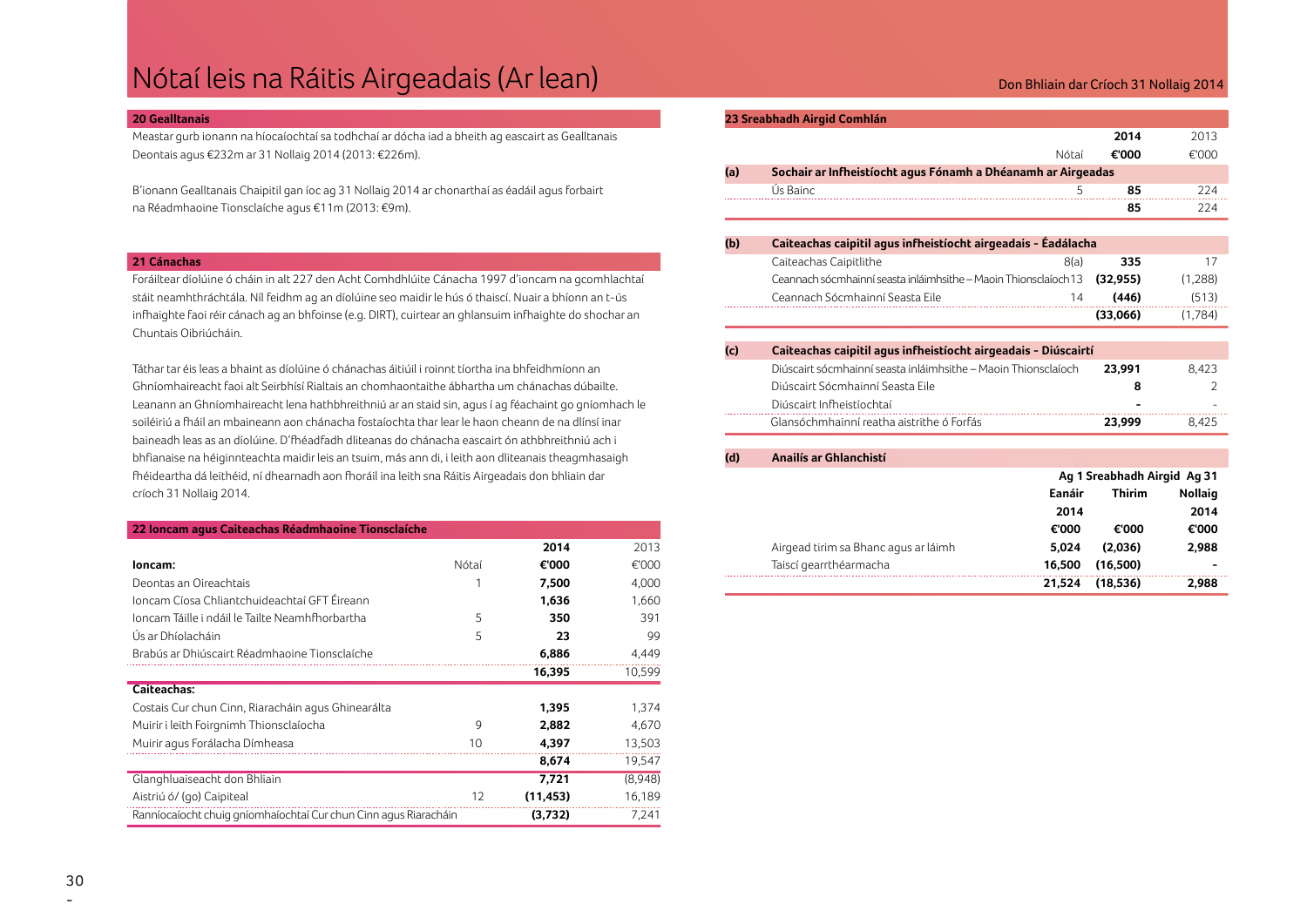### Nótaí leis na Ráitis Airgeadais (Ar lean) anns an comhainn an t-aonadh ann an t-aonadh an Críoch 31 Nollaig 2014

### **24 Dliteanas Teagmhasach**

Tá an Ghníomhaireacht i mbun imeachtaí dlí a bhaineann le tailte a cheannaigh sí trí Ordú Ceannaigh Éigeantaigh. Éisteadh an cás san Ard-Chúirt ar 19ú Meán Fómhair 2013 agus rinne an chúirt breith i bhfabhar na Gníomhaireachta. Tá achomharc déanta ag úinéirí na talún chuig an Chúirt Uachtarach. Níl an Bord ag dúil le dliteanais ábhartha maidir le costais dlí, seachas iad siúd a soláthraíodh cheana, a bhí mar thoradh ar an gcás seo.

#### **25 Comhaltaí Boird - Nochtadh Idirbheart**

Is iondúil go bhféadann an Ghníomhaireacht deontais a fhaomhadh agus socruithe conartha eile a dhéanamh le fiontair ina bhfuil comhaltaí Boird de chuid GFT fostaithe nó ina bhfuil leasanna eile acu.

Ghlac an Ghníomhaireacht le nósanna imeachta de réir na dtreoirlínte a d'eisigh an Roinn Caiteachais Phoiblí agus Athchóirithe maidir le nochtadh leasanna ag comhaltaí Boird agus tá na nósanna imeachta sin comhlíonta ag comhaltaí Boird agus ag an nGníomhaireacht. Le linn 2014, bhí nochtadh de dhíth i gcás dhá idirbheart óir bhain faomhadh nó íocaíocht na ndeontas a bhí i gceist le comhlachtaí ina bhfuil comhaltaí Boird fostaithe nó a bhfuil baint éigin eile acu leo. Áiríodh leis na hidirbhearta faomhadh deontais dar suim €5.599 milliún agus íocaíocht deontais dar suim €3.715 milliún.

Sna cásanna seo ní bhfuair na comhaltaí Boird atá i gceist cáipéisíocht Bhoird ar an idirbheart a bhíothas a mholadh ná níor ghlac na comhaltaí páirt ná níor fhreastail siad ar na cainteanna a bhain leis an gceist.

#### **26 Faomhadh Ráitis Airgeadais**

Rinne an Bord na Ráitis Airgeadais a fhaomhadh ar 14ú Bealtaine 2015.